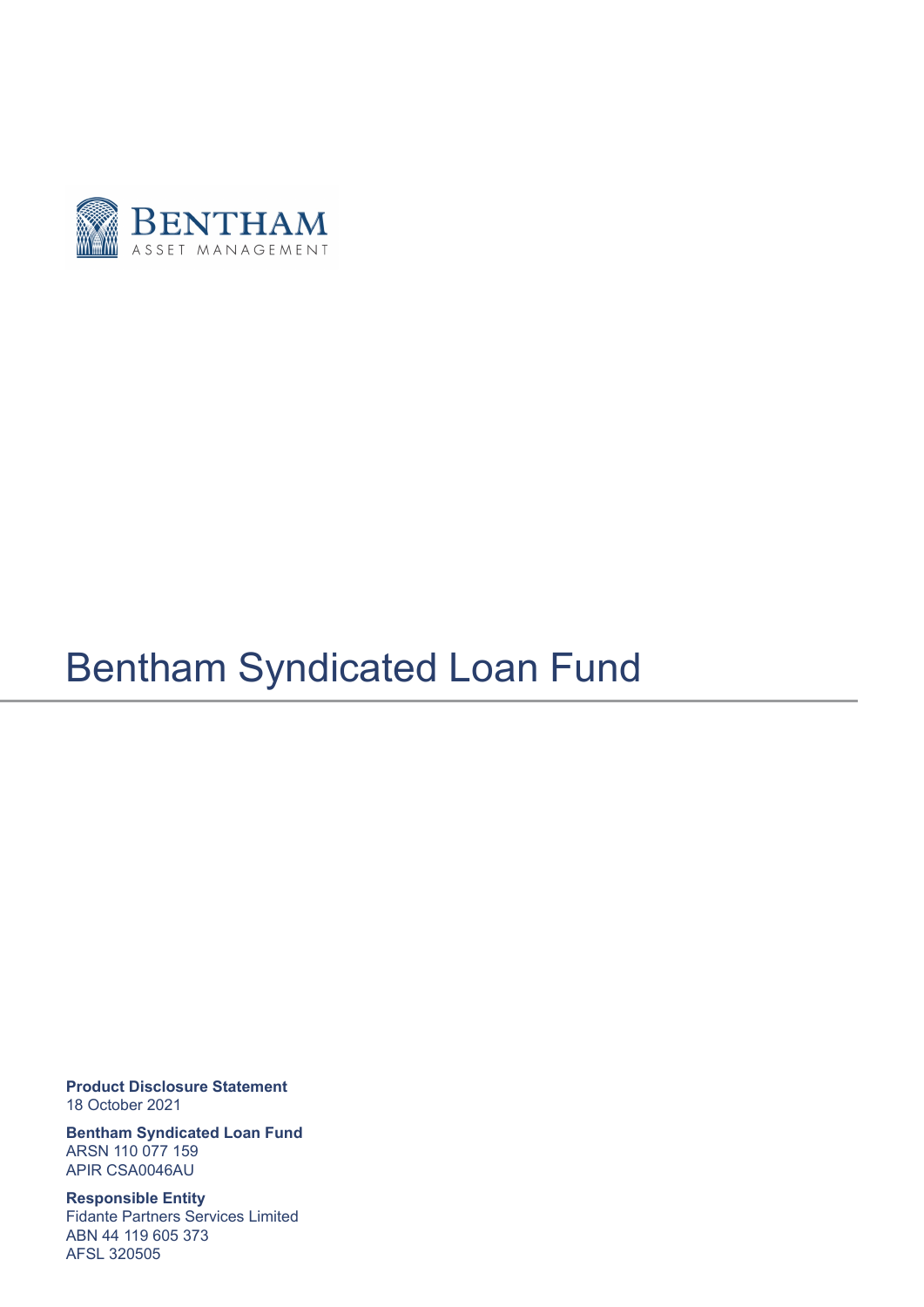#### **About this Product Disclosure Statement (PDS)**

This document provides information to help investors and their advisers assess the merits of investing in the Class A class of units in the Bentham Syndicated Loan Fund (ARSN 110 077 159). References in this PDS to the **Bentham Syndicated Loan Fund** or the **Fund** are to the Class A units in the Bentham Syndicated Loan Fund. No other class of units in the Bentham Syndicated Loan Fund is offered in this PDS. You should read this document in full before making an investment decision about the Fund. In addition you should also read the Target Market Determination (**TMD**) in conjunction with the PDS to ensure this Fund aligns with your objectives, financial situation and needs. The information provided in this PDS is general information only and does not take account of your personal financial situation or needs. You should obtain financial advice tailored to your own personal circumstances before investing in the Fund.

In preparing this PDS we did not take into account your particular investment objectives, financial circumstances or needs. As investors' needs and aspirations differ, you should consider whether investing in the Fund is appropriate for you in light of your particular objectives, financial circumstances or needs. You should also obtain independent advice before investing in the Fund, particularly about matters such as taxation, retirement planning and investment risk tolerance.

#### **Important notices**

Fidante Partners Services Limited (ABN 44 119 605 373, AFSL 320505) (**Fidante Partners**, **we**, **our**, **us**, **Responsible Entity**) is the Responsible Entity of the Fund and issuer of this PDS. Our ultimate parent is Challenger Limited (ABN 85 106 842 371). Fidante Partners is a member of the Challenger Limited group of companies (**Challenger Group**). Fidante Partners is not an authorised deposit-taking institution (**ADI**) for the purpose of the Banking Act 1959 (Cth), and its obligations do not represent deposits or liabilities of an ADI in the Challenger Group (**Challenger ADI**) and no Challenger ADI provides a guarantee or otherwise provides assurance in respect of the obligations of Fidante Partners. Investments in the Fund are subject to investment risk, including possible delays in repayment and loss of income or principal invested. Accordingly, the performance, the repayment of capital or any particular rate of return on your investments are not guaranteed by any member of the Challenger Group.

Fidante Partners authorises the use of this PDS as disclosure to investors and potential investors who wish to access the Fund directly (**Direct Investors**), or through an IDPS operator (**Indirect Investors**). This PDS may also be used for direct investment by IDPS operators. Please refer to 'Indirect investors' in the 'Additional information' section.

By investing in the Fund, you confirm that you have received a copy of the current PDS and TMD to which this investment relates, that you have read both documents and agree to the terms contained in them, and that you agree to be bound by the terms of the current PDS, TMD and the current constitution of the Fund (each as amended from time to time).

The offer or invitation to subscribe for units in the Fund under this PDS is only available to persons receiving this PDS in Australia or New Zealand and is subject to the terms and conditions described in this PDS. The information in this PDS is of a general nature and is based on our understanding of the Australian tax laws, as at the date of this document, as they relate to Australian resident individual taxpayers who hold their investment on capital account and does not take into account the tax treatment of New Zealand resident taxpayers.

We have appointed Bentham Asset Management Pty Ltd (ABN 92 140 833 674, AFSL 356199) (**Bentham**, or the **investment manager**) as the investment manager of the Fund. Credit Suisse Asset Management LLC (**CSAM LLC**) has been appointed as sub-advisor of the Fund.

#### **Target Market Determination**

The Target Market Determination (**TMD**) describes the type of customers who the product is likely to be appropriate for. It also specifies distribution conditions and restrictions that will help ensure the Fund is likely to reach customers in the target market. Each person should obtain and consider the Fund's TMD and this PDS before making a decision about whether to acquire or continue to hold the Fund to ensure this Fund aligns with your objectives, financial situation and needs.

#### **Updated information**

The information in this PDS is up-to-date at the time of preparation. However, some information can change from time to time. If a change is considered materially adverse we will issue a replacement PDS. For updated or other information about the Fund (such as a copy of the PDS, TMD or other information such as performance), please contact your financial adviser, call our Investor Services team or visit our website www.fidante.com.au. We will send you a copy of the updated information free of charge upon request.

**Consents:** Bentham and CSAM LLC have provided consent to the statements about them in the form and context in which they are included. Bentham and CSAM LLC were not otherwise involved in the preparation and distribution of this PDS and are not responsible for the issue of this PDS, nor are they responsible for any particular part of this PDS other than those parts that refer to them. Bentham and CSAM LLC have not withdrawn their consent before the date of this PDS.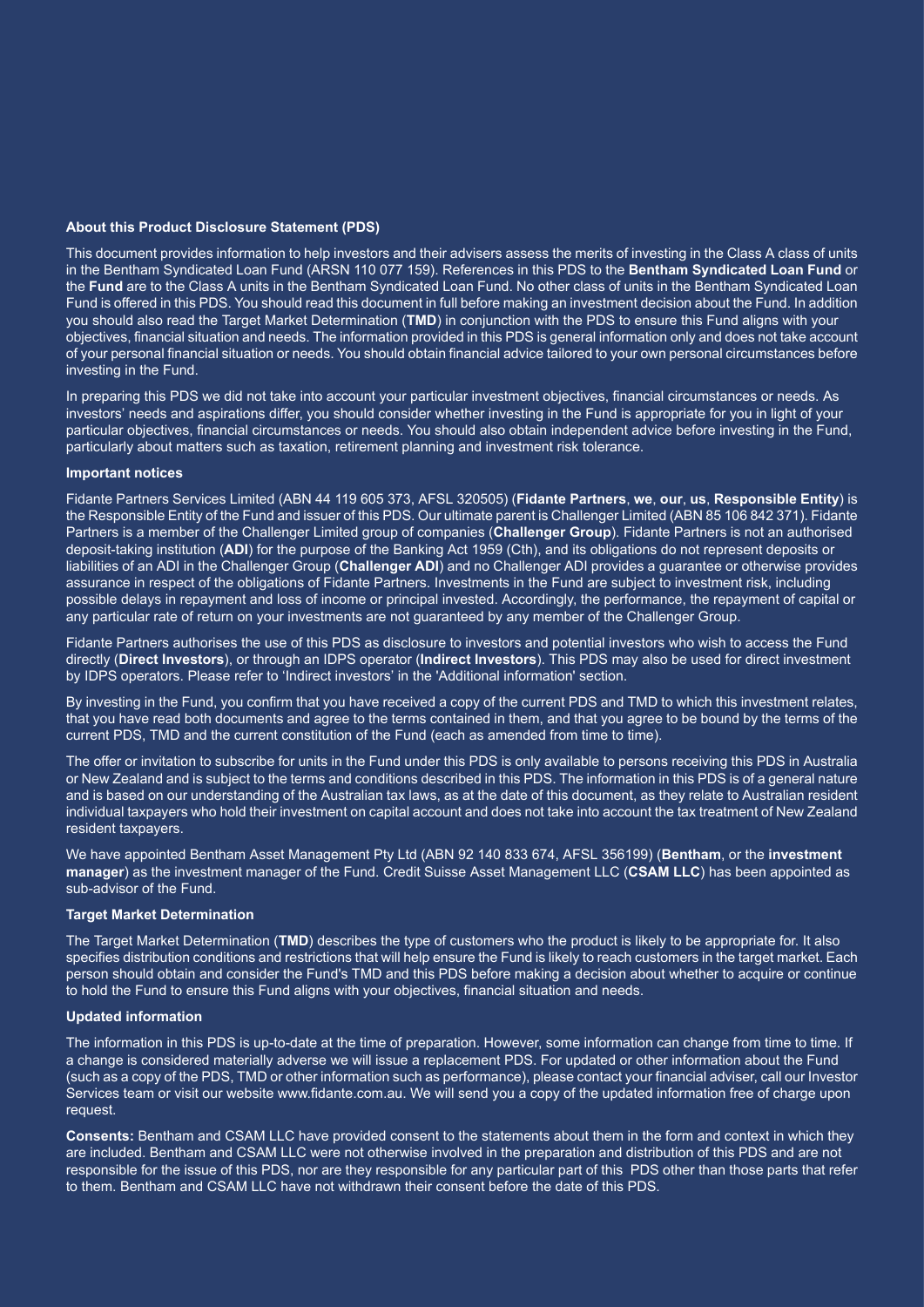# Table of contents

| About Bentham                                       | 4               |
|-----------------------------------------------------|-----------------|
| Features at a glance                                | 5               |
| How we invest your money                            | $6\phantom{1}6$ |
| Risks of investing in managed investment schemes    | 9               |
| Fees and other costs                                | 13              |
| Making, withdrawing, and monitoring your investment | 20              |
| How managed investment schemes are taxed            | 28              |
| Additional information                              | 30              |
| Glossary                                            | 34              |
| Important information for New Zealand investors     | 36              |

# Contact details

| <b>Phone</b> | Investor Services team 13 51 53 or +612 9994 7000 from outside Australia (during Sydney<br>business hours)                      |
|--------------|---------------------------------------------------------------------------------------------------------------------------------|
| <b>Email</b> | info@fidante.com.au                                                                                                             |
| <b>Fax</b>   | 02 9994 6666                                                                                                                    |
| <b>Mail</b>  | Fidante Partners Reply Paid 86049 Sydney NSW 2001. For any complaints please address to<br>the 'Complaints Resolution Officer.' |
| Website      | www.fidante.com.au.                                                                                                             |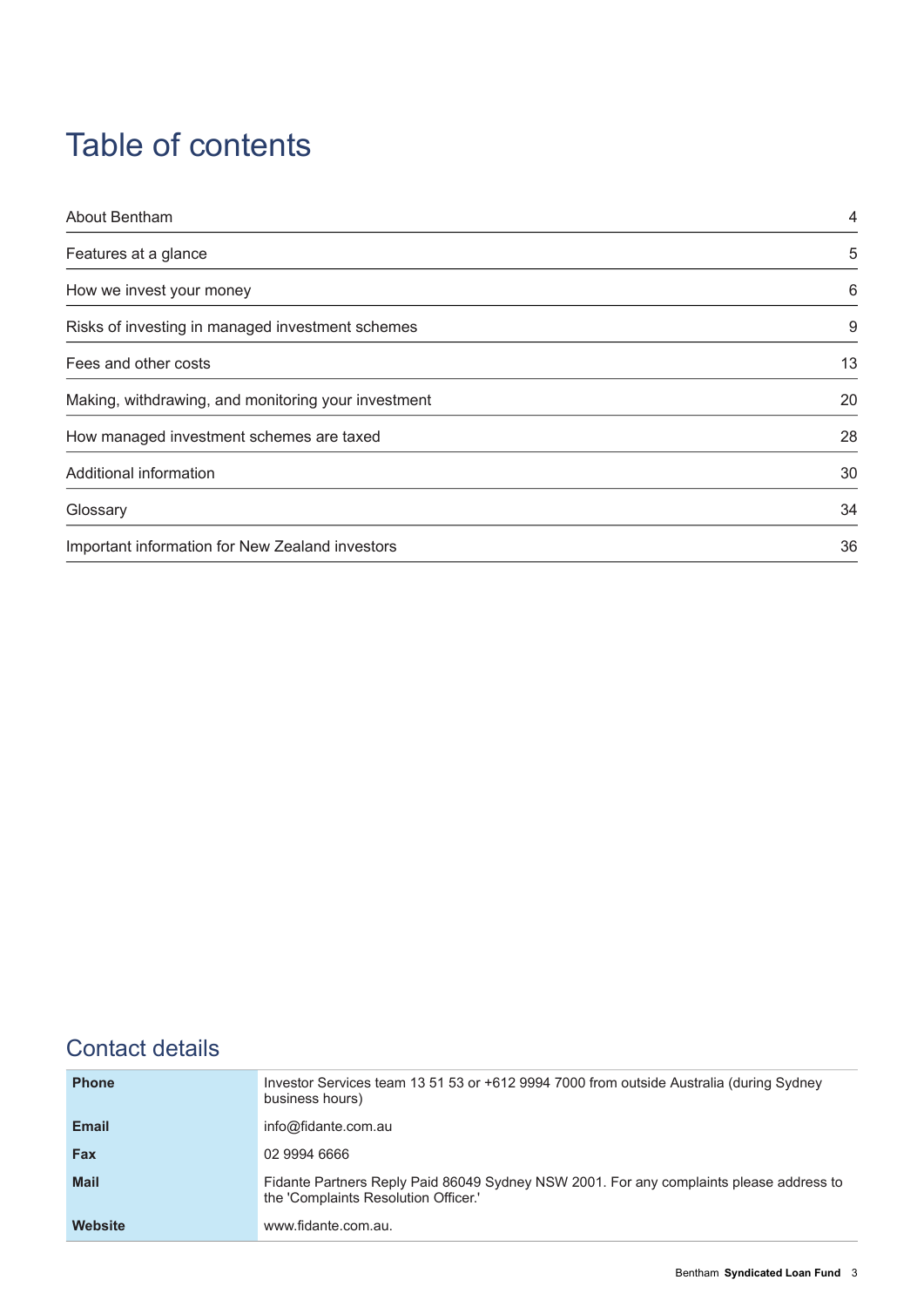# About Bentham

Bentham is a specialist fixed interest and credit investment manager. Bentham actively manages a number of credit focused funds with varying risk profiles. The portfolios are designed to generate income while diversifying risk in global credit markets. Bentham's goal is to deliver higher income to investors than can generally be achieved in traditional fixed interest markets with lower volatility than equity markets.

Bentham's investment philosophy is based on a strong credit culture and a systematic investment process, with a focus on the preservation of principal and protection against downside risk. The founders of Bentham previously worked together as part of the Credit Investment Group of Credit Suisse Alternative Capital Inc. If you would like more information on Bentham, please visit their website www.benthamam.com.

## **About Credit Suisse Asset Management (CSAM LLC)**

CSAM LLC, an SEC Registered Investment Advisor that is an indirectly wholly owned subsidiary of Credit Suisse Group AG, is one of the largest and most experienced non-investment grade credit managers in the United States and Western Europe. It has been appointed as sub-adviser of the Fund and is responsible for security selection.

# About the Responsible Entity

Fidante Partners is the Responsible Entity of the Fund. As Responsible Entity, we issue units in the Fund and are legally responsible to the unitholders of the Fund for its operation.

Fidante Partners forms long term alliances with talented investment teams to support and grow specialist investment management businesses. Through these strategic partnerships, we're able to provide investors with some of the world's most compelling investment strategies. We have appointed Bentham as the investment manager of the Fund. We provide back office, administration, and compliance support services to Bentham, allowing Bentham the freedom to focus on investing and managing the assets of the Fund.

A related entity of Fidante Partners has a partial equity stake in Bentham. Neither we, nor any of our related entities, nor Bentham guarantee the repayment of your capital or the performance of your investment or any particular taxation consequences of investing.

## Significant features and benefits of the Fund

- **Diversification:** The Fund provides investors with a diversified exposure to the global syndicated loan market that individual investors usually cannot achieve on their own.
- **Experienced investment team:** The Fund offers access to investment professionals who specialise in syndicated loans.
- **Seeks to add value:** Primarily invested in the U.S syndicated loan market, the Fund seeks to add value through loan selection and industry rotation.
- **Regular and reliable income:** The Fund aims to provide reliable and consistent monthly income.
- **Capital growth:** Potential for capital growth over the medium to long-term through the Fund's exposure to global credit markets.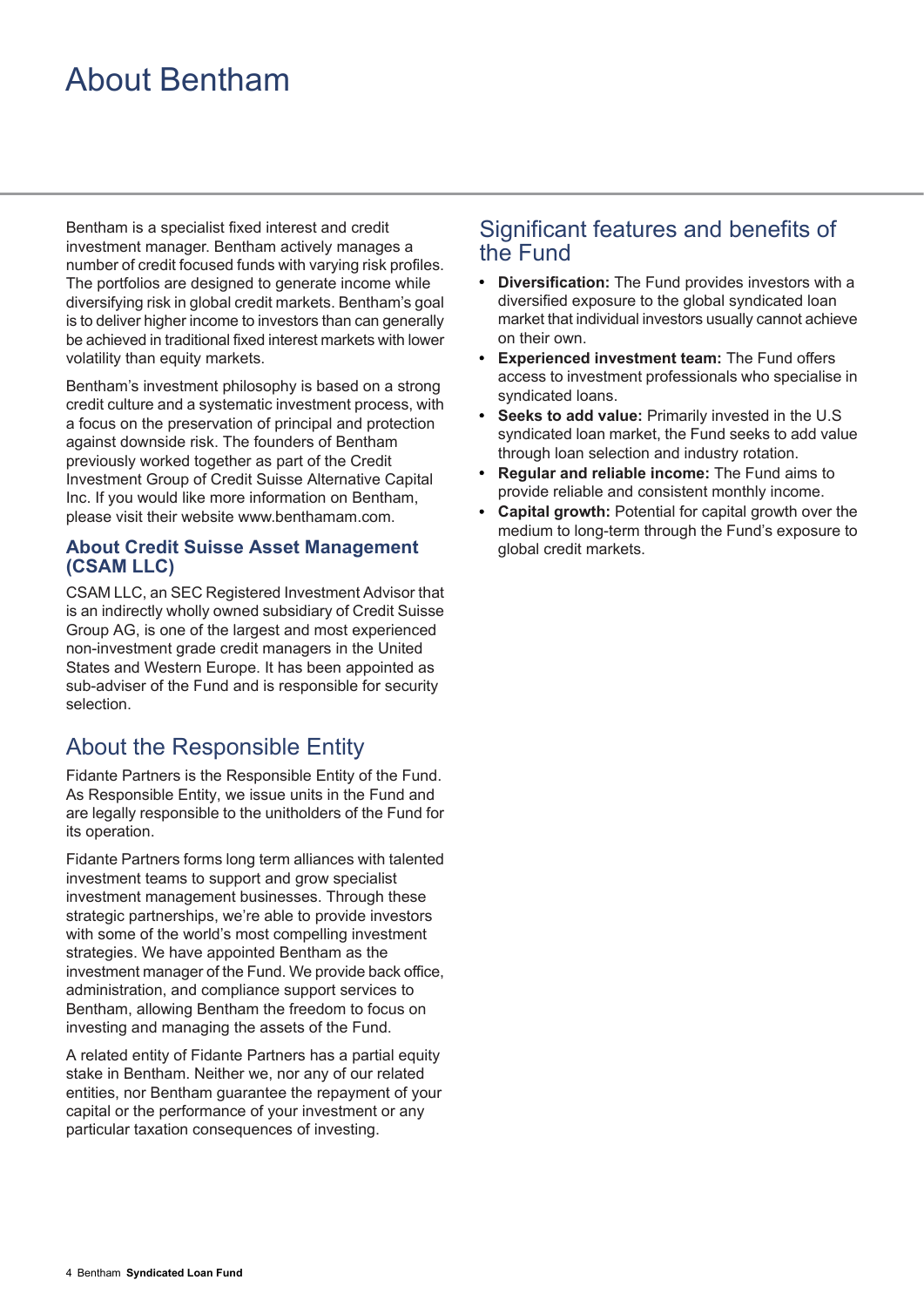# Features at a glance

|                                                         |                                                                                                                                                                                                                                 | <b>Refer to Section</b>                                     |
|---------------------------------------------------------|---------------------------------------------------------------------------------------------------------------------------------------------------------------------------------------------------------------------------------|-------------------------------------------------------------|
| <b>Minimum transaction and</b><br>balance requirements' |                                                                                                                                                                                                                                 | 'Making,<br>withdrawing and<br>monitoring your              |
| Initial investment                                      | \$10,000 or \$1,000 when a Regular Savings Plan is established.                                                                                                                                                                 | investment'                                                 |
| <b>Additional investment</b>                            | \$1,000 or \$100 per month when a Regular Savings Plan is established (with<br>an initial investment of \$1,000).                                                                                                               |                                                             |
| Minimum withdrawal                                      | \$1,000 (minimum balance must be maintained).                                                                                                                                                                                   |                                                             |
| Minimum balance                                         | \$10,000 or \$1,000 with a Regular Savings Plan.                                                                                                                                                                                |                                                             |
| Indirect investors                                      | If you are an indirect investor, you need to comply with any minimum<br>transaction and balance requirements of your IDPS operator.                                                                                             |                                                             |
| <b>Fees and costs</b>                                   |                                                                                                                                                                                                                                 | 'Fees and other                                             |
| Management fees and<br>costs                            | The management fees and costs of the Fund are 0.84% p.a. of the net asset<br>value of the Fund.                                                                                                                                 | costs'                                                      |
| <b>Buy/sell spread</b>                                  | +0.35% / -0.35% of the investment and withdrawal amount.                                                                                                                                                                        |                                                             |
| Risks of investing in the<br><b>Fund</b>                | A degree of risk applies to all types of investments, including investments in<br>the Fund. The significant risks are described in 'Risks of investing in managed<br>investment schemes'.                                       | 'Risks of investing<br>in managed<br>investment<br>schemes' |
| <b>Making and withdrawing</b><br>your investment        |                                                                                                                                                                                                                                 | 'Making,<br>withdrawing and<br>monitoring your              |
| Investment and<br>withdrawing                           | Generally, you can invest or withdraw at any time subject to certain limits in the<br>Fund's constitution and this PDS.                                                                                                         | investment'                                                 |
| <b>Transaction cut-off times</b>                        | Valid transaction requests must be received by us prior to 3:00pm Sydney time<br>to be processed that day and withdrawal requests will usually be paid within<br>five business days.                                            |                                                             |
| <b>Distribution payments</b>                            |                                                                                                                                                                                                                                 | 'Additional                                                 |
| Frequency                                               | The Fund generally pays distributions monthly; however, there may be periods<br>in which reduced or no distributions are paid and we do not guarantee any<br>level of distributions.                                            | information'                                                |
| Payment methods                                         | Reinvested into the Fund as additional units or paid to your nominated account.<br>For indirect investors, distributions will be paid to your IDPS operator as soon<br>as practicable after the end of the distribution period. |                                                             |
| <b>Valuations and pricing</b>                           |                                                                                                                                                                                                                                 | 'Additional<br>information'                                 |
| Valuing the Fund's assets                               | The Fund's assets are usually valued each NSW business day.                                                                                                                                                                     |                                                             |
| Unit pricing                                            | Unit prices are usually calculated each NSW business day.                                                                                                                                                                       |                                                             |
| <b>Investor reporting</b>                               |                                                                                                                                                                                                                                 | 'Making,<br>withdrawing and                                 |
| <b>Transaction confirmations</b>                        | We generally send transaction confirmations for investments and withdrawals.                                                                                                                                                    | monitoring your                                             |
| Regular reporting                                       | We send quarterly periodic statements as at 31 March, 30 June, 30 September<br>and 31 December with details of transactions and any income distributions.                                                                       | investment'                                                 |
| Annual tax reporting                                    | We send an annual tax statement.                                                                                                                                                                                                |                                                             |

1. We may, at our discretion, accept lower minimum transaction and balance amounts.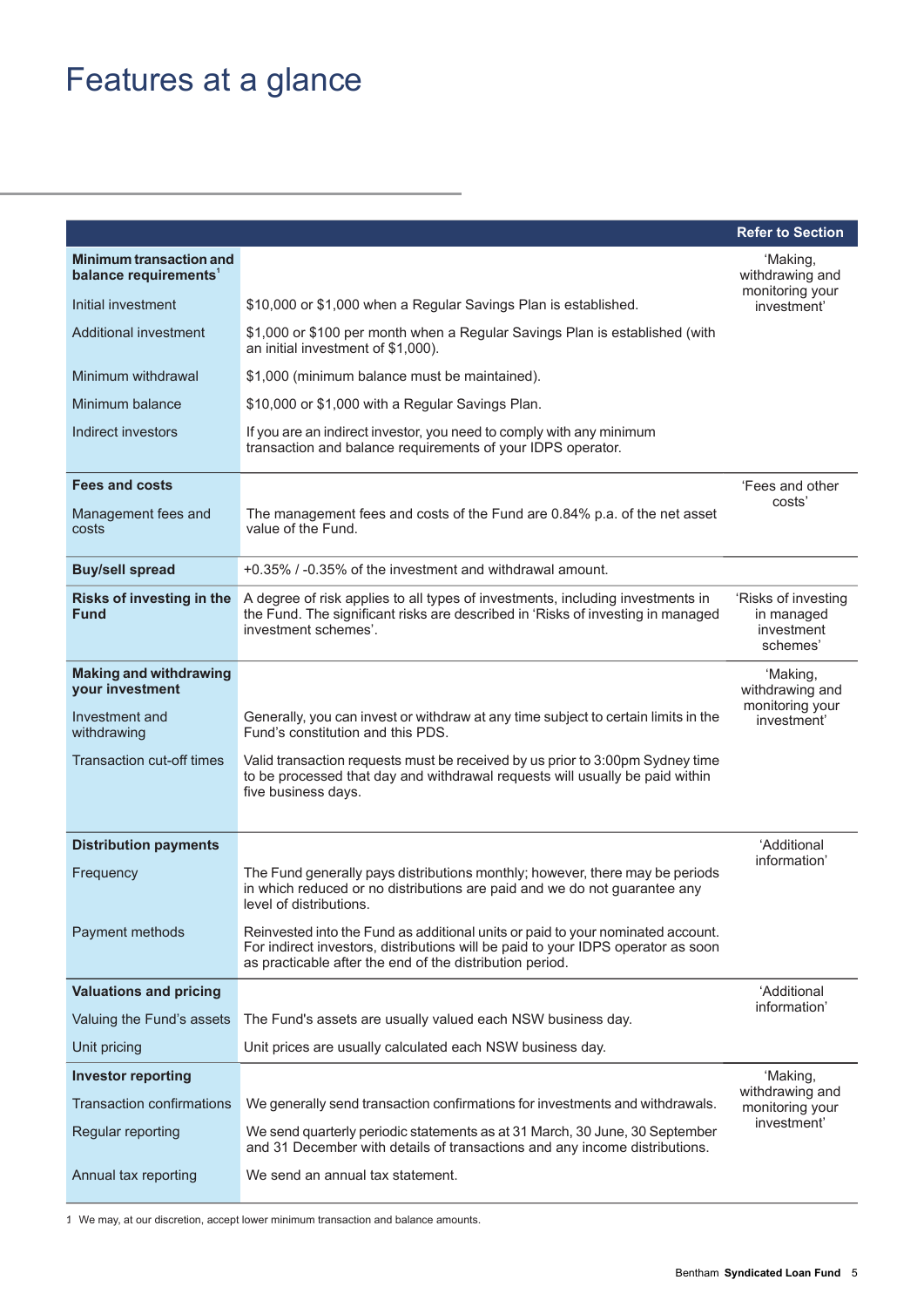# How we invest your money

| <b>Investment return</b><br>objective            | The Fund aims to achieve investment returns above its benchmark over the suggested minimum<br>investment timeframe.                                                                                                                                                                                                                                                                                                                                                                                                                                                                                                                                                                                                         |  |
|--------------------------------------------------|-----------------------------------------------------------------------------------------------------------------------------------------------------------------------------------------------------------------------------------------------------------------------------------------------------------------------------------------------------------------------------------------------------------------------------------------------------------------------------------------------------------------------------------------------------------------------------------------------------------------------------------------------------------------------------------------------------------------------------|--|
| <b>Minimum suggested</b><br>investment timeframe | At least three years                                                                                                                                                                                                                                                                                                                                                                                                                                                                                                                                                                                                                                                                                                        |  |
| <b>Benchmark</b>                                 | Credit Suisse Leverage Loans Index (hedged into AUD)                                                                                                                                                                                                                                                                                                                                                                                                                                                                                                                                                                                                                                                                        |  |
| <b>Risk level</b>                                | Lower risk<br>Higher risk<br>Typically, lower rewards<br>Typically, higher rewards                                                                                                                                                                                                                                                                                                                                                                                                                                                                                                                                                                                                                                          |  |
|                                                  | 5 <sub>5</sub><br>2<br>3<br>4<br>6                                                                                                                                                                                                                                                                                                                                                                                                                                                                                                                                                                                                                                                                                          |  |
|                                                  | Refer to 'Additional information about the Fund's investments' for further information about the Fund's<br>risk.                                                                                                                                                                                                                                                                                                                                                                                                                                                                                                                                                                                                            |  |
| <b>Description of the</b><br><b>Fund</b>         | The Fund is actively managed and aims to provide investors with exposure to high yielding investments<br>primarily through the US syndicated loan market (non-investment grade securities) with limited exposure<br>to US corporate debt securities that are rated below investment grade (high yield bonds) and<br>collateralised debt obligations.                                                                                                                                                                                                                                                                                                                                                                        |  |
|                                                  | CSAM LLC has been appointed as sub-adviser of the Fund and is responsible for security selection.                                                                                                                                                                                                                                                                                                                                                                                                                                                                                                                                                                                                                           |  |
|                                                  | The Fund is intended to be suitable for investors seeking to invest for at least three years, with a<br>preference for stable income with minimised risk of capital loss. Definitions of the important investment<br>terms are provided in the 'Important investment terms' in this document.                                                                                                                                                                                                                                                                                                                                                                                                                               |  |
|                                                  | <b>Investment approach</b>                                                                                                                                                                                                                                                                                                                                                                                                                                                                                                                                                                                                                                                                                                  |  |
|                                                  | The Fund seeks to add value through loan selection and industry rotation, while maintaining a highly<br>diversified portfolio.                                                                                                                                                                                                                                                                                                                                                                                                                                                                                                                                                                                              |  |
|                                                  | The Fund uses bottom-up analysis to select individual investments and employs a conservative<br>approach to credit selection, emphasising preservation of principal. Investments are made in different<br>industries and geographies and with different issuers. Loans are managed on the belief that returns<br>above benchmark are driven by a strong credit culture and a systematic investment process. Security<br>selection is based on value relative to the capital structure of comparable companies and industries.<br>The preservation of principal and protection against downside risk plays an important role in the<br>investment process. The Fund has a high level of industry and issuer diversification. |  |
|                                                  | Investment universe and portfolio construction                                                                                                                                                                                                                                                                                                                                                                                                                                                                                                                                                                                                                                                                              |  |
|                                                  | The Fund typically invests in the senior secured syndicated loan market but may have limited exposure<br>to other credit investments including, but not limited to, senior loans, second lien loans, high yield<br>bonds, credit default swaps, collateralised debt obligations, repurchase agreements and reverse<br>repurchase agreements.                                                                                                                                                                                                                                                                                                                                                                                |  |
|                                                  | The Fund's investments are typically denominated in United States dollars but may also be denominated<br>in other currencies including Australian dollars, Euros and Pounds. The Fund may also use derivatives<br>as a risk management tool, which include, but are not limited to, currency swaps, interest rate swaps<br>and credit default swaps. The final portfolio reflects a rigorous fundamental approach to credit portfolio<br>management.                                                                                                                                                                                                                                                                        |  |
|                                                  | Portfolio construction guidelines promote diversification by limiting the:                                                                                                                                                                                                                                                                                                                                                                                                                                                                                                                                                                                                                                                  |  |
|                                                  | • maximum portfolio exposure to any single issuer to 2% of the net asset value of the Fund (for<br>non-investment grade securities);<br>• maximum portfolio exposure to any single industry sector will generally be 10% of the Fund's<br>investments but will allow two industries to be up to 15% and one industry up to 13.5%; and<br>• minimum number of issuer exposures to 60.                                                                                                                                                                                                                                                                                                                                        |  |
|                                                  | <b>Currency strategy</b>                                                                                                                                                                                                                                                                                                                                                                                                                                                                                                                                                                                                                                                                                                    |  |
|                                                  | Bentham aims to fully hedge any foreign currency exposure back to the Australian dollar. Please refer<br>to 'Currency risk' for additional information.                                                                                                                                                                                                                                                                                                                                                                                                                                                                                                                                                                     |  |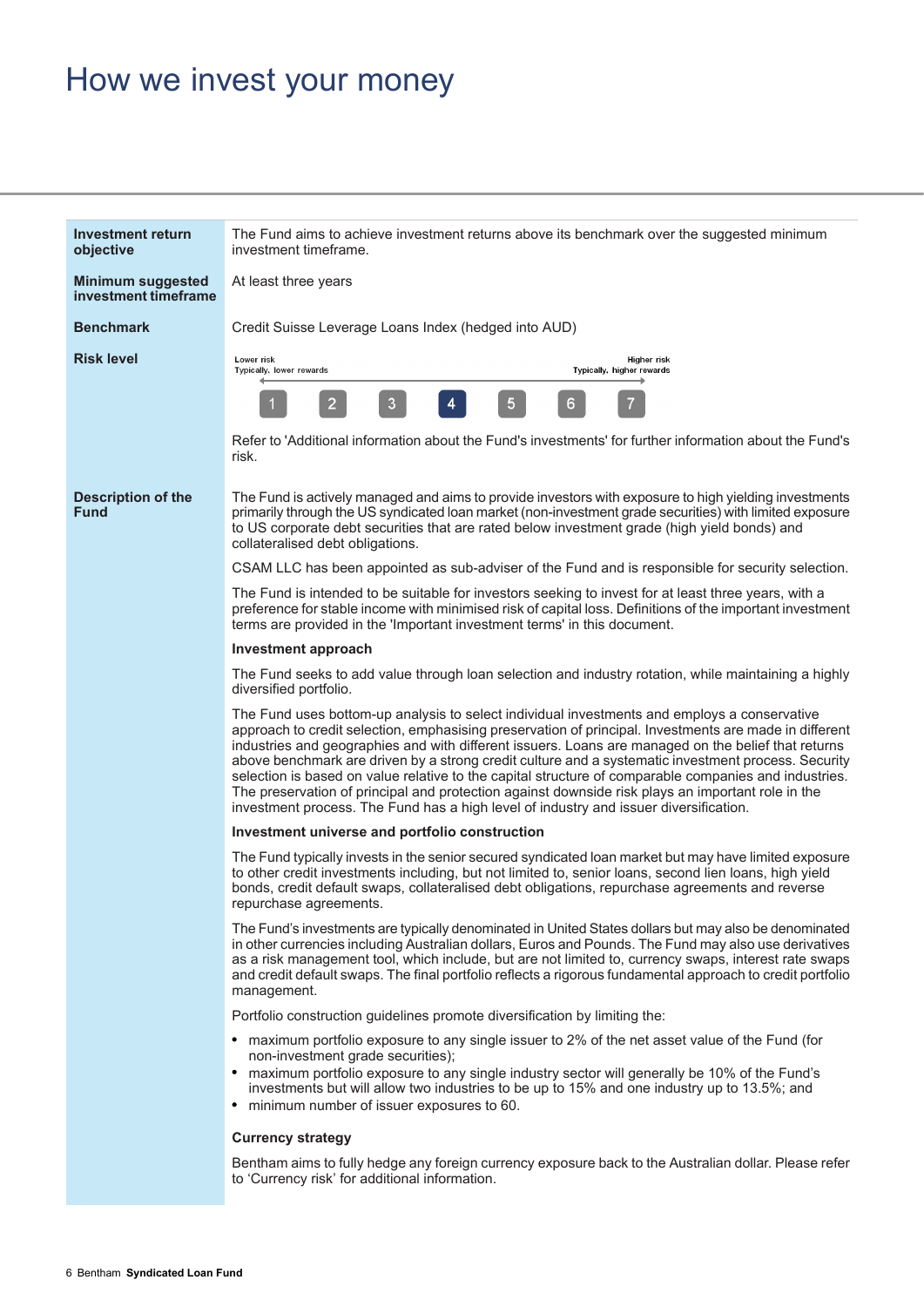| <b>Strategic asset</b>                                                             | Asset class <sup>2</sup>                                                                                                                                                                                                                                                                                                                                                                                                                                                                                                                                                                                  | Min $(%)$ | Max $(\%)$ |  |
|------------------------------------------------------------------------------------|-----------------------------------------------------------------------------------------------------------------------------------------------------------------------------------------------------------------------------------------------------------------------------------------------------------------------------------------------------------------------------------------------------------------------------------------------------------------------------------------------------------------------------------------------------------------------------------------------------------|-----------|------------|--|
| allocation ranges <sup>1</sup>                                                     | Syndicated Ioan                                                                                                                                                                                                                                                                                                                                                                                                                                                                                                                                                                                           | 60        | 100        |  |
|                                                                                    | High yield bonds                                                                                                                                                                                                                                                                                                                                                                                                                                                                                                                                                                                          |           | 15         |  |
|                                                                                    | Non-rated debt securities                                                                                                                                                                                                                                                                                                                                                                                                                                                                                                                                                                                 |           | 10         |  |
|                                                                                    | Collateralised debt obligations                                                                                                                                                                                                                                                                                                                                                                                                                                                                                                                                                                           |           | 10         |  |
|                                                                                    | These are asset allocation ranges for the Fund. If market movements, investments into or withdrawals from the Fund, or changes                                                                                                                                                                                                                                                                                                                                                                                                                                                                            |           |            |  |
|                                                                                    | in the nature of an investment, cause the Fund to move outside these ranges, or a limit set out in this PDS, this will be addressed<br>by us or Bentham as soon as reasonably practicable.                                                                                                                                                                                                                                                                                                                                                                                                                |           |            |  |
|                                                                                    | <sup>2</sup> These ranges are based on net exposures and may vary in accordance with hedging. The Fund will also generally include an<br>exposure to cash at bank.                                                                                                                                                                                                                                                                                                                                                                                                                                        |           |            |  |
| Labour standards or<br>environmental, social<br>or ethical (ESG)<br>considerations | Bentham believes ESG analysis can assist in the identification of risks which can significantly impact<br>credit worthiness. While Bentham takes into account labour, environmental, social and governance<br>considerations when selecting, retaining or realising underlying investments, it does not adhere to<br>any particular set of standards nor does Bentham have a predetermined view as to what constitutes<br>a labour, environmental, social or ethical consideration, as these are determined on a case-by-case<br>basis. Bentham's consideration of ESG factors is detailed further below. |           |            |  |
| <b>Changes to</b><br>investment policy                                             | The Constitution permits a wide range of investments and gives us, as Responsible Entity, broad<br>investment powers. We may change the investment manager and/or vary the investment objectives,<br>strategies, benchmarks, asset allocation ranges and processes of the Fund. We will give unitholders<br>written notice of any material variation which we believe they would not have reasonably expected.                                                                                                                                                                                            |           |            |  |

## Additional information about the Fund's investments

## **About the Fund's risk level**

The risk level, also known as the Standard Risk Measure. is based on the estimated number of negative annual returns that a managed investment scheme may experience in any 20-year period. In other words, it is a measure of the expected variability of the return of the Fund.

The Fund's anticipated risk level is 'Medium risk' – the Fund offers the potential for favourable returns over the long term with some income but could potentially exhibit moderate levels of volatility over the short to medium term. The estimated number of negative annual returns in any 20-year period based on this risk level is approximately between 2 and 3. Note that this is an estimate only. Negative annual returns may or may not occur in consecutive years and, should they be negative, the estimate does not indicate the size of the potential negative return (which may vary considerably from strategy to strategy).

The stated risk levels are based on industry guidance and are designed to allow investors to compare investments with different investment strategies and characteristics. However, investment managers and investment administrators may employ different methodologies to determine a risk level and therefore may not be representative of the same considerations. Furthermore, it is not a complete assessment of the risks of investing, nor does it indicate if an investment strategy is designed to meet an investor's investment objectives.

For further information, or to ask about the methodology for determining the risk level, please call our Investor Services team.

## **Borrowings of the Fund**

The Fund's constitution allows for borrowing; however, we will generally not borrow on behalf of the Fund, except from time to time to cover short-term cash flow needs or if emergency or extraordinary situations arise. Borrowings may be from a variety of sources, including related entities. Where funds are borrowed from related entities, the terms are set on a commercial and arm's length basis and will be for reasonable remuneration.

The availability and terms of borrowings are subject to the market for borrowings (including market conditions in debt and other markets) and therefore borrowings may not always be available. Lenders may refuse to provide borrowings, renew an existing borrowing facility or refuse to renew on commercially acceptable terms. This may be for reasons specific to the Fund or due to market-wide events.

We may change the lending financial institution (if any) from time to time and may also seek to vary the terms of any borrowing facility where it is believed it would be in the best interests of unitholders.

## **Asset allocation ranges**

The Fund gains exposure to various investment markets and asset classes by investing into direct assets and/or indirectly via managed funds. References to asset allocations are references to the exposure of the Fund, not necessarily the physical unit or security held.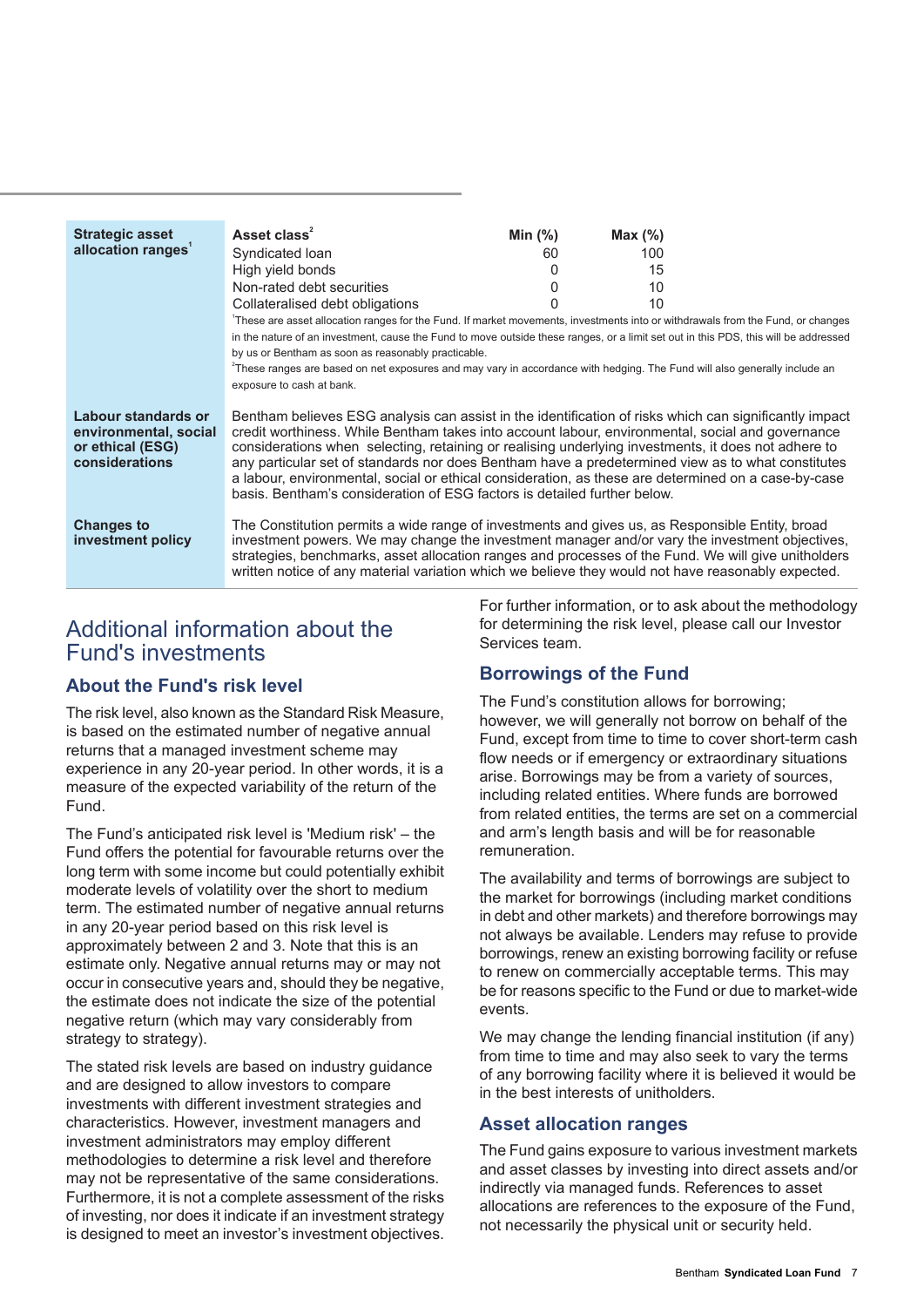Refer to 'How we invest your money' for strategic asset allocations for the Fund.

If market movements, investments into or withdrawals from the Fund, or changes in the nature of an investment cause the Fund to exceed these asset allocations, or a limit set out in the PDS, this will be addressed by us, CSAM LLC or Bentham as soon as reasonably practicable.

## **How the Fund uses derivatives**

The Fund may, at times, invest in or obtain exposure to derivatives, such as futures and options, interest rate swaps, currency hedging and credit default swaps.

The term 'derivative' is used to describe any financial product that has a value that is derived from another security, liability, or index.

Derivatives may be used to gain exposure when they offer a more cost-effective way of purchasing the underlying security. Derivatives can be used to implement investment decisions (including hedging), managing the duration of the Fund, and as a risk management tool (such as managing the effect of interest rates or foreign currency movements). They may also be used to adjust or implement investment decisions and to gain, or avoid, exposure to a particular market rather than purchasing physical assets.

The Fund's constitution permits the use of derivatives; however Bentham does not intend to gear the Fund through the use of derivatives. If market movements, investments into or withdrawals from the Fund, or changes in the nature of an investment result in the Fund being geared through derivatives, this will be addressed by Bentham or us as soon as reasonably practicable. Where the Fund uses derivatives, Bentham aims to manage the Fund so as to keep sufficient liquid assets in the Fund to meet all obligations associated with the derivatives.

The use of derivatives may expose the Fund to certain risks. Please refer to 'Derivative risk' for more information.

### **Labour standards or environmental, social or ethical considerations**

The Responsible Entity (Fidante Partners) has delegated investment decisions for the purposes of selecting, retaining or realising investments for the Fund to Bentham who operates the fund in accordance with the investment management agreement. Fidante Partner's parent Challenger Limited is a member of the PRI Association (**PRI**), a leading promoter of responsible

investment practices supported by the United Nations. Fidante Partners incorporates consideration of environmental, social and governance considerations when selecting, appointing and monitoring investment managers. Fidante Partners does not adhere to any particular set of labour standards, environmental, social and ethical considerations.

As a recognised signatory of the PRI, Bentham takes into account environmental, social, and governance (**ESG**) issues when selecting, retaining or realising investments. Bentham believes ESG analysis can assist in the identification of risks which can significantly impact creditworthiness. Consideration of ESG issues alongside financial measures therefore provides Bentham with a more complete view of the risk / return characteristics of potential investments.

In this regard, Bentham believes consideration of ESG factors contributes to management of investment risks and long-term value preservation. Bentham reviews information on ESG factors through the fundamental credit analysis process. Bentham excludes investments with any revenue from the manufacture and/or production of tobacco products. This exclusion does not include any other parts of the supply chain or exposure via structured securities. ESG issues can affect the risk characteristics of potential investments in multiple ways depending on the industry and / or the individual company. For example, ESG issues may be more prominent in sectors with a significant carbon footprint, resource extraction industries, and heavy manufacturing industries. ESG factors may also affect industry structure and competitive position, for example, the global transition of electricity production from fossil fuel generation to new energy technologies.

For more information on Bentham's ESG policy please contact info@fidante.com.au.

### **Sub-adviser of the Fund**

Bentham will also employ its ESG risk framework to evaluate ESG integration by its sub-advisor. CSAM LLC employs an integrated approach in relation to ESG. CSAM LLC analysts evaluate ESG risks in each credit memo based on internal training provided by CSAM LLC in combination with sector expertise and third party ESG rating systems. In 2014, CSAM LLC signed up to the United Nations Principles for Responsible Investment (PRI). As a signatory to the PRI, CSAM LLC commits to acting in the best long-term interest of clients by incorporating ESG criteria into the investment process and decisions.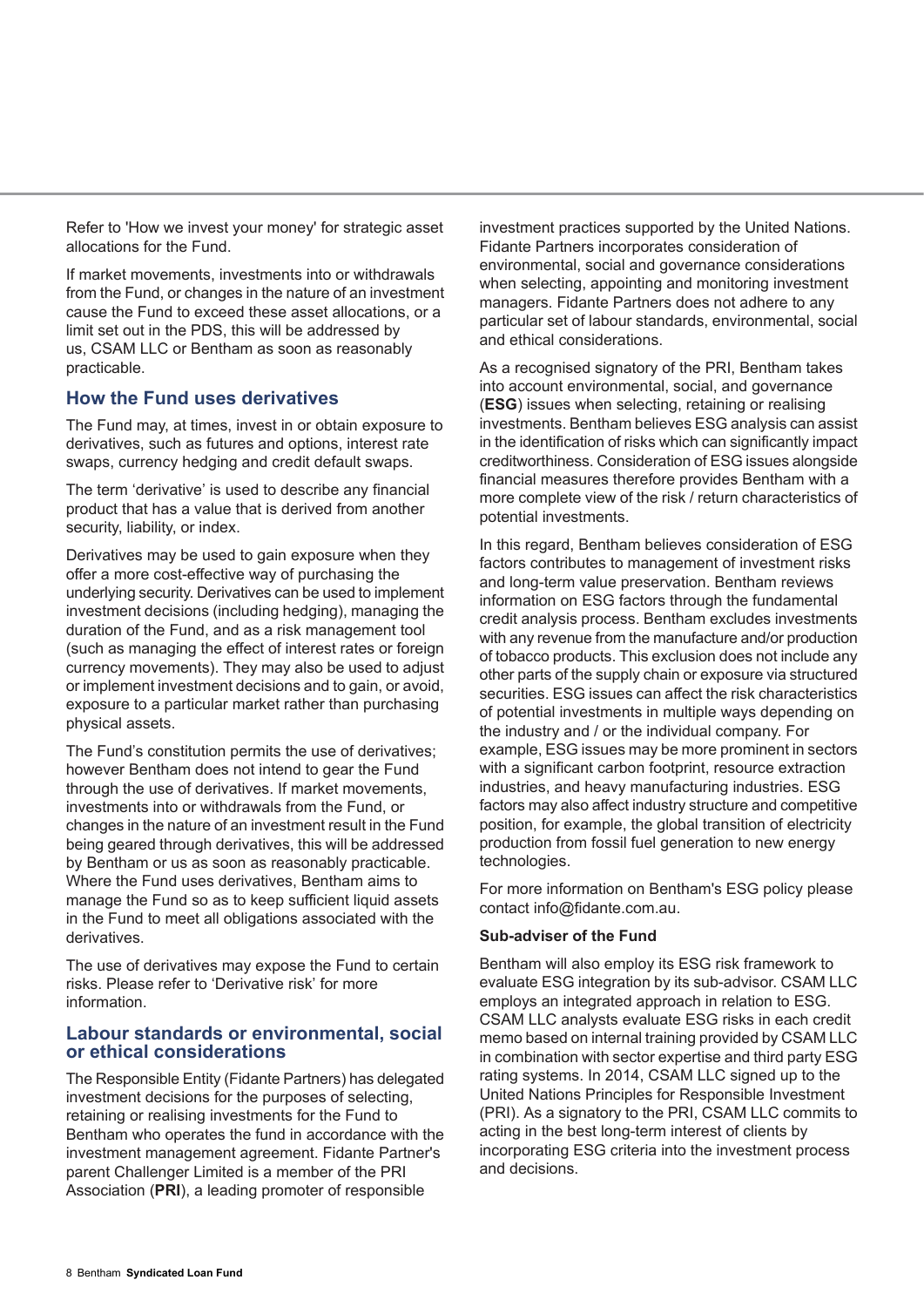# Risks of investing in managed investment schemes

All investments carry risk. Different strategies carry different levels of risk depending on the assets that make up the strategy. Generally, assets with the potential for the highest long-term returns may also carry the highest level of risk.

When investing in an MIS, it is important to note that the value of assets in the MIS and the level of returns will vary. No return is guaranteed. Future returns may differ from past returns and investors may lose some or all of their money invested. Additionally, laws (including tax laws) that affect MIS may change in the future, which may have an adverse effect on the returns of MIS,

The level of acceptable risk will vary across investors and will depend upon a range of factors such as age, investment timeframe, where other parts of the investor's wealth is invested and the investor's level of risk tolerance.

New Zealand investors need to be aware there are differences in how securities are regulated under Australian laws. For example, the disclosure of fees may be different and the rights, remedies and compensation arrangements available to New Zealand investors may differ.

#### **Risk Explanation** The Fund enters into derivatives arrangements that require it to deliver (or 'post') collateral to the derivative counterparty or clearer. As a result, the Fund may be exposed to certain risks in respect of that collateral including the credit risk of the counterparty or clearer. **Collateral risk** The Fund is, to a certain extent, reliant on external counterparties in connection with its operation and investment activities. There is a risk with these arrangements that the other party to a contract (such as derivatives contract, physical security or foreign exchange contract trade) may fail to perform its contractual obligations either in whole or part (refer to 'Credit risk' for more information). In such circumstances, any collateral lodged with counterparties related to these derivatives may also be at risk. This may result in the investment activities of the Fund being adversely affected. **Counterparty risk** The risk that the issuer of the fixed income security (e.g. asset backed security, corporate bond, corporate loan or derivative counterparty) is unable or unwilling to make interest and/or capital repayments in full and/or on time, or may not meet other financial obligations. Fixed income securities are subject to legal, political, macro-economic, industry and business risks which may lead to a loss of capital or interest payments. Losses may be complete or partial and may occur at any time depending on the extent of financial deterioration, the position of the fixed income security in the capital structure of the issuer or whether the fixed income security has security of assets in the case of default. Fixed income securities are generally assigned a credit rating from rating agencies such as Standard and Poor's or Moody's Investor Services. A credit rating is only an opinion of creditworthiness that is subject to change. Credit risk is generally considered to be lower with investment grade credit quality fixed income securities and moves increasingly higher, the further down the credit quality spectrum. Deterioration in the creditworthiness of an issuer is likely to lead to volatility in the fixed income security secondary market price. A downgrade in credit rating may impact the spread causing the value of a fixed income security to fall. As syndicated loans are senior loans made to a company, whose credit rating is generally below investment grade, Bentham seeks to mitigate risks by ensuring the quality of collateral that supports each loan and monitoring on an ongoing basis, the financial position of issuers whose securities are held by the Fund to reduce the risk of default. **Credit risk** Some investments held by the Fund may be denominated in a currency different to Australian Dollars. The value of these investments may fluctuate in Australian dollar terms because of fluctuations in currency exchange rates. As an example, a rise in the Australian dollar relative to other currencies may negatively impact investment value or returns. Conversely, a decline in the Australian dollar relative to other currencies may positively impact investment returns. Bentham adopts currency hedging strategies in an aim to reduce the impact of currency movements on the value of the investment. However, it should be noted that such hedging strategies could also reduce the potential for increased gains where the value of that currency increases relative to the Australian dollar. Please refer to 'Currency strategy' under 'How we invest your money' for information on Bentham's currency management strategy. **Currency risk**

# Risks of investing in managed investment schemes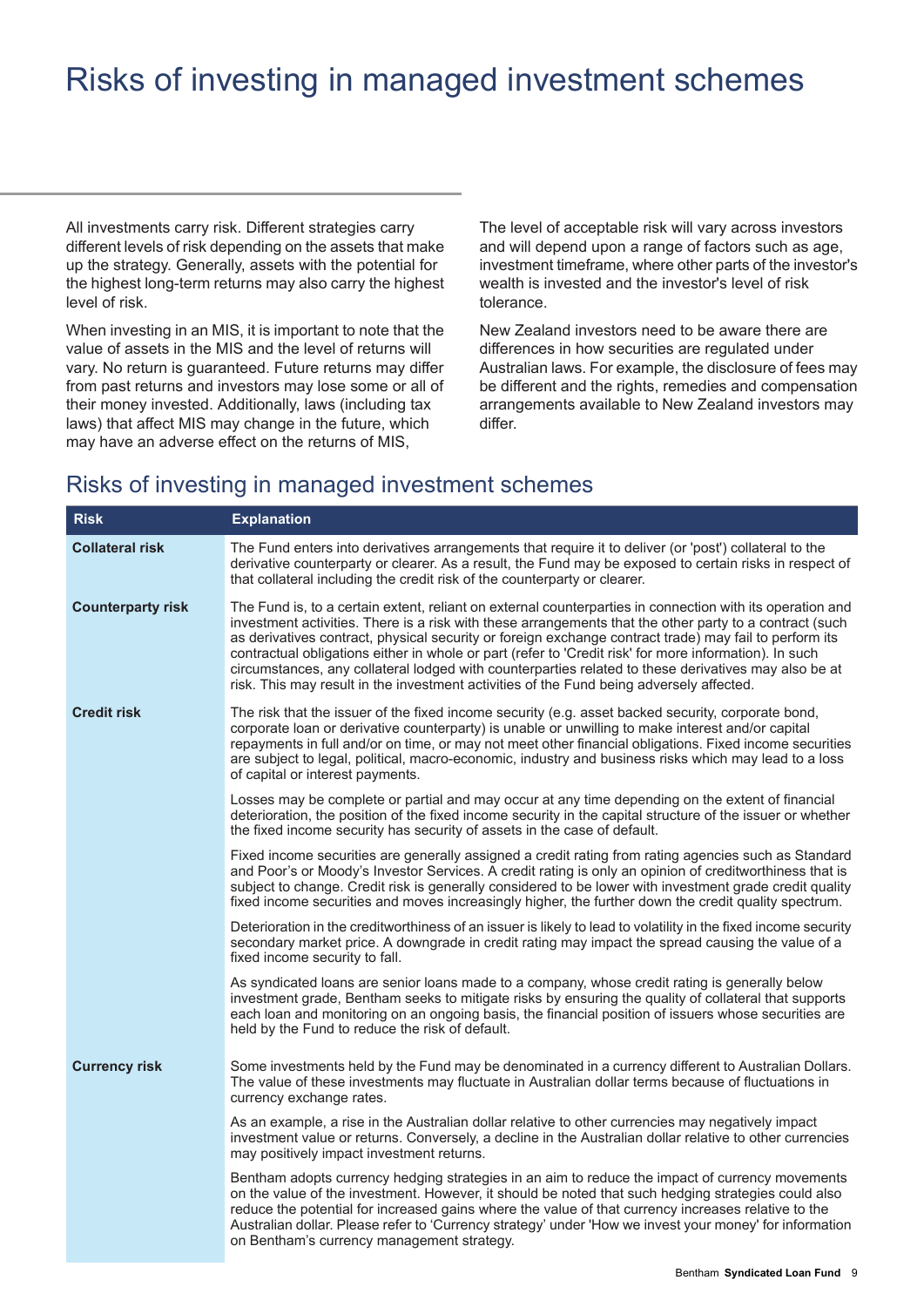| <b>Derivative risk</b>               | The value of a derivative is linked to the value of an underlying asset and can be volatile. While the<br>use of derivatives offers the opportunity for higher gains, it can also magnify losses to the Fund. Risks<br>associated with using derivatives might include the value of the derivative failing to move in line with<br>that of the underlying asset, potential illiquidity of the derivative, the Fund not being able to meet<br>payment obligations as they arise or the risk that the other party with whom the derivative contract is<br>held will fail to perform its contractual obligations (refer to 'Counterparty risk') (and 'Collateral risk').<br>Bentham does not intend to gear the Fund through the use of derivatives. Bentham aims to keep |
|--------------------------------------|------------------------------------------------------------------------------------------------------------------------------------------------------------------------------------------------------------------------------------------------------------------------------------------------------------------------------------------------------------------------------------------------------------------------------------------------------------------------------------------------------------------------------------------------------------------------------------------------------------------------------------------------------------------------------------------------------------------------------------------------------------------------|
|                                      | derivative risk to a minimum by:<br>• constantly monitoring the Fund's use of derivatives;<br>• aiming to ensure that the Fund keeps sufficient liquid assets to meet all obligations, costs, liabilities<br>and potential losses associated with derivatives; and<br>• entering into derivative contracts with reputable counterparties.                                                                                                                                                                                                                                                                                                                                                                                                                              |
| <b>Equity security risk</b>          | The value of an individual equity security (also known as a share) may be affected by market sentiment<br>and other factors that may impact the performance of the actual company over short or extended<br>periods of time. Investing in shares of a company will expose an investor to many of the risks to which<br>the individual company is itself exposed. They include many factors, such as changes in management,<br>technology, and a company's financial health, actions of competitors, regulators and market trends.<br>Share markets tend to move in cycles, and the individual share price of a security may fluctuate.                                                                                                                                 |
|                                      | Equities may also be affected by dilutive equity issuance or changes to dividend policy.                                                                                                                                                                                                                                                                                                                                                                                                                                                                                                                                                                                                                                                                               |
|                                      | Such risk is considered by Bentham through its investment process and managed by maintaining a<br>diversified portfolio of securities, individual issuer limits and an overall equity sector limit.                                                                                                                                                                                                                                                                                                                                                                                                                                                                                                                                                                    |
|                                      | Investment returns from international shares are also affected by exchange rate fluctuations. The<br>currency exposure from the Fund's international equity investments may be hedged or partially hedged<br>into the Australian dollar. Refer to 'Currency strategy' under 'How we invest your money' for more<br>information.                                                                                                                                                                                                                                                                                                                                                                                                                                        |
| <b>Fixed income security</b><br>risk | A fund investing in fixed income securities may experience a decline in income where market interest<br>rates are falling and securities are reinvested at a lower yield. The impact of interest rate risk will largely<br>depend on the term to maturity of the security. Refer to 'Interest rate risk' for further information.                                                                                                                                                                                                                                                                                                                                                                                                                                      |
|                                      | There are a number of additional risks which can result in significant variability in investment returns<br>and a loss of income or capital value, including market risk and credit risk. The level of credit risk will<br>generally depend on the creditworthiness of the security issuer. Refer to 'Credit risk' for further<br>information.                                                                                                                                                                                                                                                                                                                                                                                                                         |
|                                      | Investors are also exposed to risks associated with the terms and conditions of the individual financial<br>security.                                                                                                                                                                                                                                                                                                                                                                                                                                                                                                                                                                                                                                                  |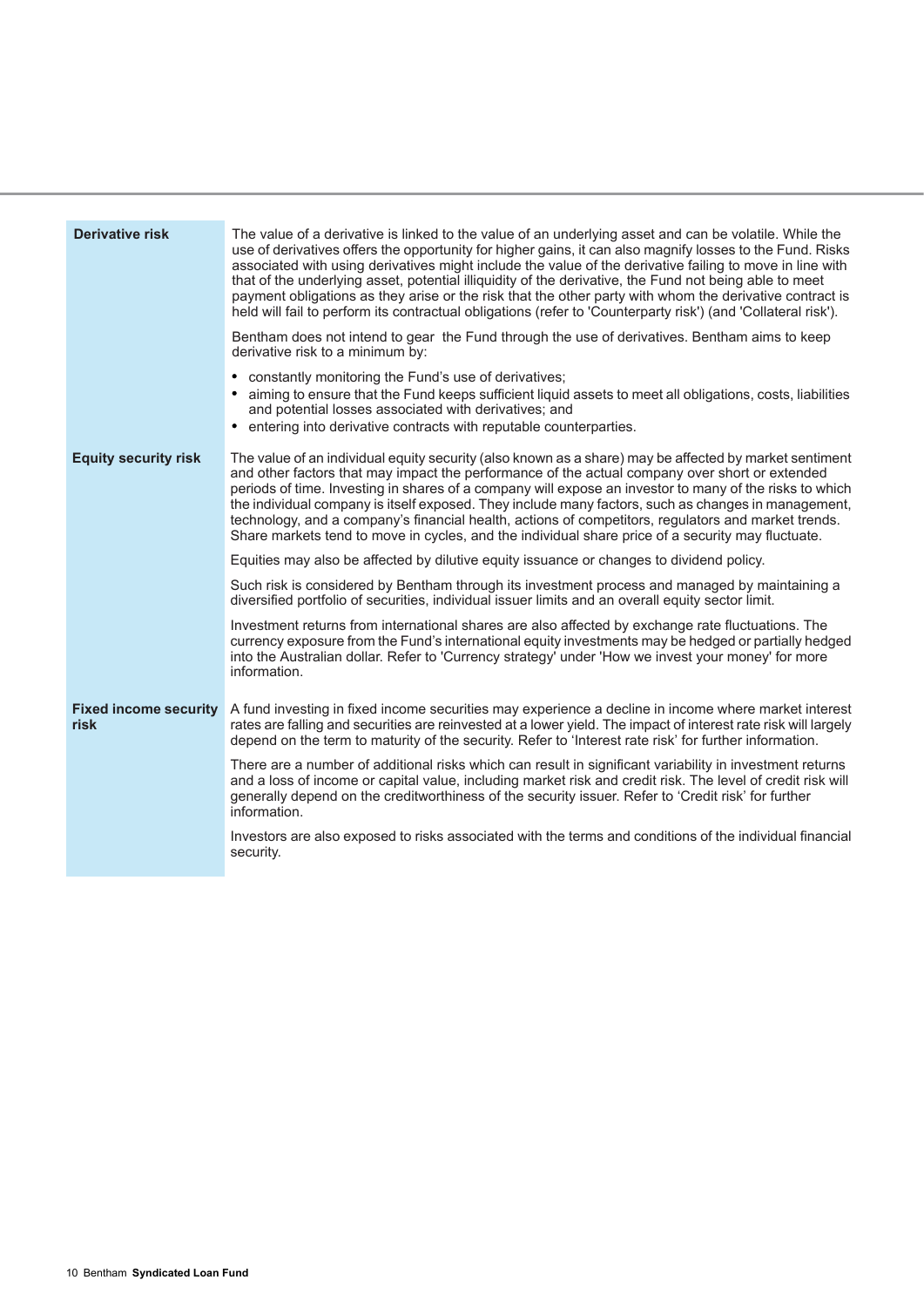| <b>Fund risk</b>      | Fund risk refers to specific risks associated with the Fund, such as termination, changes to fees, or<br>changes in government policies (including taxation, investment sanctions, regulations and laws) that<br>may affect the Fund or investors in the Fund. We may close the Fund to further investments if, for<br>example, we consider it appropriate given the investment objective and investment strategy of the<br>Fund. We may also terminate the Fund by notice to unitholders.                                                                                                                                                                                                                                                                                                        |
|-----------------------|---------------------------------------------------------------------------------------------------------------------------------------------------------------------------------------------------------------------------------------------------------------------------------------------------------------------------------------------------------------------------------------------------------------------------------------------------------------------------------------------------------------------------------------------------------------------------------------------------------------------------------------------------------------------------------------------------------------------------------------------------------------------------------------------------|
|                       | Your investment in the Fund is governed by the terms of the constitution and the PDS of the Fund<br>(each as amended from time to time), the Corporations Act (where applicable), and other laws. The<br>value or tax treatment of an investment in the Fund or its underlying assets, or the effectiveness of the<br>Fund's trading or investment strategy may also be adversely affected by changes in government policies<br>(including taxation), regulations and laws, or changes in generally accepted accounting policies or<br>valuation methods. Such changes could also make some investors consider the Fund to be a less<br>attractive investment option than other investments, prompting greater than usual levels of withdrawals,<br>which could have adverse effects on the Fund. |
|                       | There is also a risk that investing in the Fund may give different results from holding the underlying<br>assets of the Fund directly because of:                                                                                                                                                                                                                                                                                                                                                                                                                                                                                                                                                                                                                                                 |
|                       | income or capital gains accrued in the Fund at the time of investing; and<br>the consequences of investment and withdrawal decisions made by other investors in the Fund; for<br>example, a large level of withdrawals from the Fund may lead to the need to sell underlying assets<br>which would potentially realise income and/or capital gains.                                                                                                                                                                                                                                                                                                                                                                                                                                               |
|                       | We aim to manage these risks by monitoring the Fund and by acting in investors' best interests. In the<br>event of winding up the Fund, we will realise all the Fund's assets, which will generally result in the<br>crystallisation of tax positions (both income and capital) at that time.                                                                                                                                                                                                                                                                                                                                                                                                                                                                                                     |
| Interest rate risk    | The market price of fixed income securities (such as bonds) can be affected by movements in interest<br>rates. For example, when interest rates rise, the capital value of the bond tends to fall and vice versa.<br>Generally, the longer the maturity (or duration) of the bond, the greater the impact that a given change<br>in interest rates will have on the value of that bond.                                                                                                                                                                                                                                                                                                                                                                                                           |
| <b>Liquidity risk</b> | Liquidity risk is the risk that the Fund will not have adequate cash resources to meet its short-term<br>financial commitments as they fall due (including meeting the Fund's objective and investors'<br>expectations for payment of redemptions).                                                                                                                                                                                                                                                                                                                                                                                                                                                                                                                                               |
|                       | Liquidity risk may also occur due to the absence of an established market or a shortage of buyers for<br>an investment which can result in a loss if the holder of the investment needs to sell it within a particular<br>timeframe.                                                                                                                                                                                                                                                                                                                                                                                                                                                                                                                                                              |
|                       | Liquidity risk can also occur due to pandemics and other widespread public health emergencies such<br>as the outbreak of COVID-19 which may cause volatility and declines in markets for financial assets<br>(refer to 'Market risk' below) which in turn may impact the liquidity of the Fund.                                                                                                                                                                                                                                                                                                                                                                                                                                                                                                   |
|                       | Certain investments may be typically less liquid than other investments or pose a higher risk of becoming<br>illiquid during times of market stress. The less liquid the investment, the more difficult it may be to sell<br>the investment when it is desirable to do so or to realise what the investment manager perceives to<br>be fair value in the event of a sale.                                                                                                                                                                                                                                                                                                                                                                                                                         |
|                       | If an investor or a group of investors in a fund with exposure to less liquid assets seek to make large<br>withdrawals, then selling assets to meet those withdrawals may result in a detrimental impact on the<br>price we receive for those assets. In certain circumstances, we may suspend or otherwise restrict<br>withdrawals (refer to 'Withdrawal risk') to allow sufficient time for a more orderly liquidation of assets<br>to meet the withdrawals.                                                                                                                                                                                                                                                                                                                                    |
|                       | Bentham aims to reduce liquidity risk by having exposure to a large diversified book of loans and having<br>a single issuer limit exposure of no more than 2%.                                                                                                                                                                                                                                                                                                                                                                                                                                                                                                                                                                                                                                    |
| <b>Market risk</b>    | The Fund may experience investment losses due to factors that result in market volatility and disruption<br>and affect the overall performance of the financial markets. These events may include changes in<br>spreads, macro-economic, regulatory, social and political conditions, weather events, terrorism, changes<br>in technology, the environment and market sentiment and pandemics and other widespread public<br>health emergencies including outbreaks of infectious diseases such as COVID-19.                                                                                                                                                                                                                                                                                      |
|                       | Often assets from less developed regions or markets display higher levels of volatility of investment<br>return than assets in mature markets.                                                                                                                                                                                                                                                                                                                                                                                                                                                                                                                                                                                                                                                    |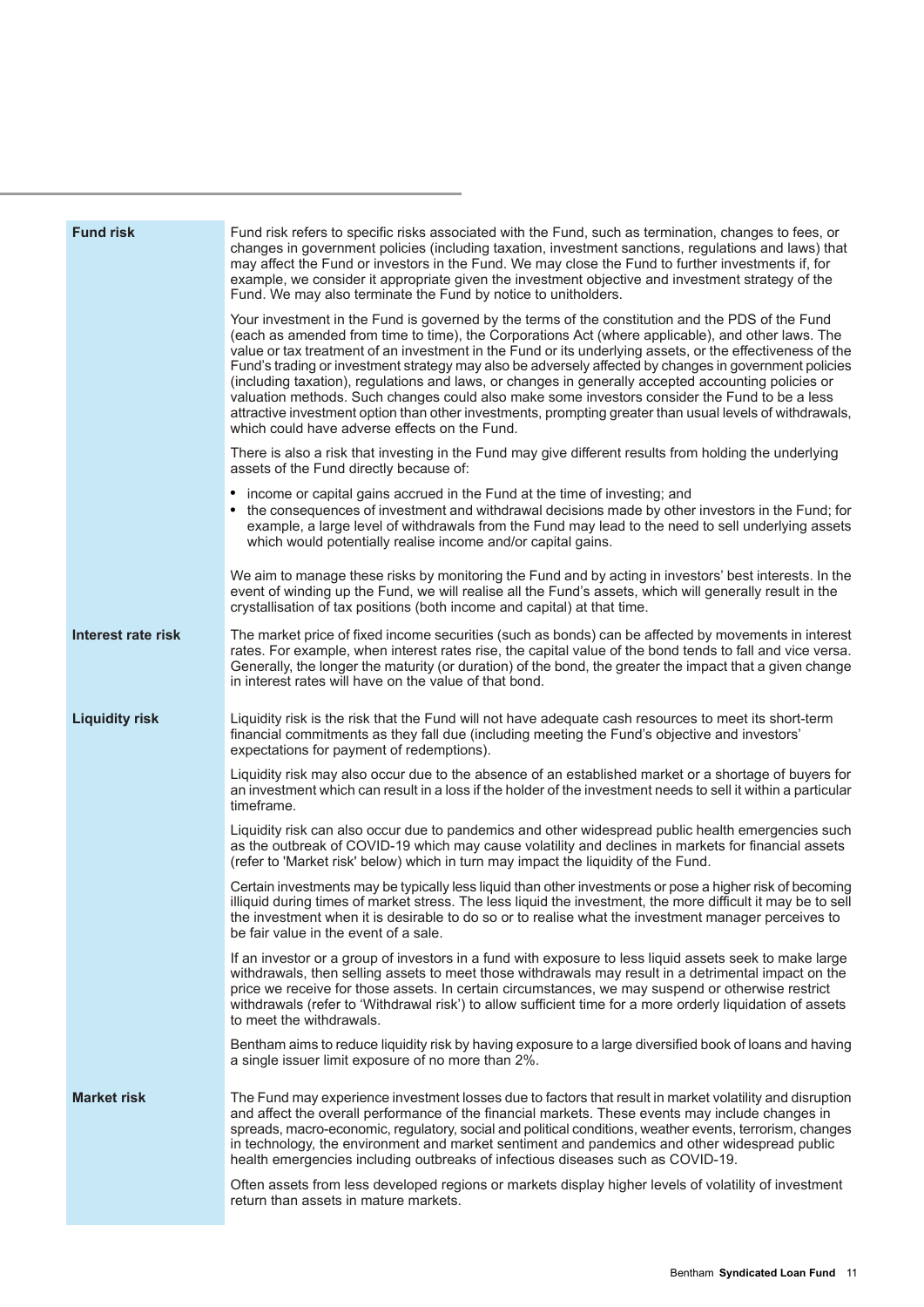| Service provider risk  | The Fund maybe reliant on external service providers in connection with their operation, such as the<br>custodian and any sub-advisory managers appointed in respect of the Fund. There is a risk with these<br>arrangements that the service providers may default in the performance of their obligations or seek<br>to terminate the services with the result that the Fund may be required to seek an alternative supplier<br>and, in the interim, investment activities and other functions of the Fund may be affected.                                                           |
|------------------------|-----------------------------------------------------------------------------------------------------------------------------------------------------------------------------------------------------------------------------------------------------------------------------------------------------------------------------------------------------------------------------------------------------------------------------------------------------------------------------------------------------------------------------------------------------------------------------------------|
| <b>Withdrawal risk</b> | If a situation occurs where the assets that the Fund invests in are no longer able to be readily bought<br>and sold, or market events reduce the liquidity of a security or asset class, there is a risk that the<br>generally applicable timeframe of 5 business days for meeting withdrawal requests may not be able<br>to be met. This is because it may take longer to sell these types of investments at an acceptable price.<br>In this case, withdrawals from the Fund may take significantly longer than the generally applicable<br>timeframe.                                 |
|                        | The maximum timeframe in which we, as Responsible Entity, have to meet a withdrawal request is set<br>out in the constitution of the Fund. Where the Fund is not liquid (as defined in the Corporations Act),<br>you may only withdraw when we make an offer to withdraw to all investors, as required by the<br>Corporations Act. Please refer to 'Additional information about withdrawing' for further information<br>about an investor's ability to withdraw when the Fund is liquid, including the timeframes, and an investor's<br>ability to withdraw if the Fund is not liquid. |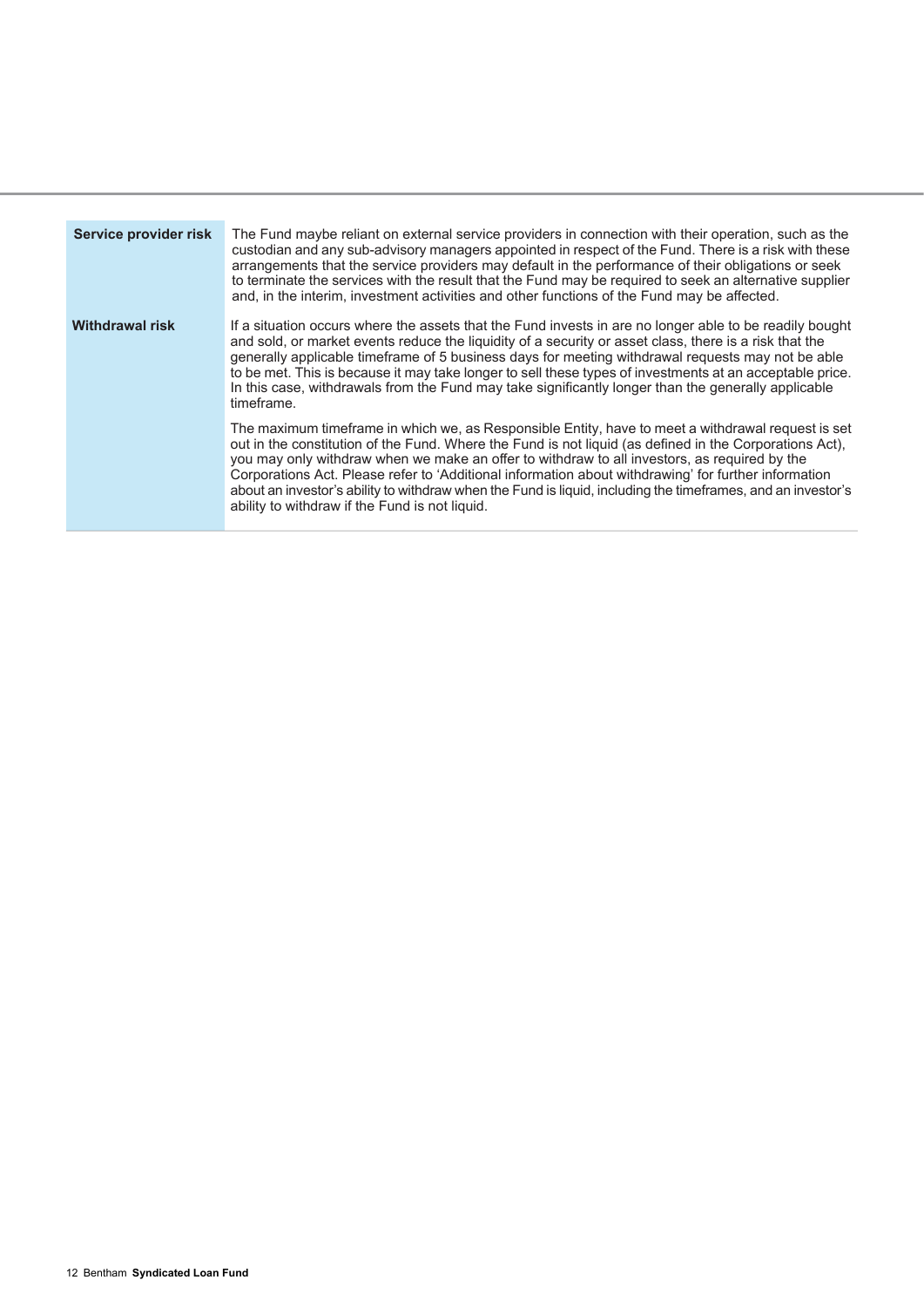# Fees and other costs

#### **DID YOU KNOW?**

**Small differences in both investment performance and fees and costs can have a substantial impact on your** long term returns. For example, total annual fees and costs of 2% of your account balance rather than 1% could reduce your final return by up to 20% over a 30 year period (for example, reduce it from \$100,000 to **\$80,000). You should consider whether features such as superior investment performance or the provision** of better member services justify higher fees and costs. You may be able to negotiate to pay lower fees. Ask **the fund or your financial adviser.**

### **TO FIND OUT MORE**

If you would like to find out more, or see the impact of the fees based on your own circumstances, the **Australian Securities and Investments Commission** (**ASIC**) Moneysmart website (www.moneysmart.gov.au) has a managed funds fee calculator to help you check out different fee options.

This section shows fees and other costs that you may be charged. These fees and costs may be deducted from your money, from the returns on your investment or from the assets of the managed investment scheme as a whole. Taxes are set out under 'How managed investment schemes are taxed' in this document. You should read all the information about fees and costs because it is important to understand their impact on your investment.

#### **Fees and costs summary**

| Bentham Syndicated Loan Fund                                                                                         |                                                                                                                                                            |                                                                                                                                                                                                                                                                                                                                                                                                                                                                                                                                                                                                                                                                                                           |  |  |
|----------------------------------------------------------------------------------------------------------------------|------------------------------------------------------------------------------------------------------------------------------------------------------------|-----------------------------------------------------------------------------------------------------------------------------------------------------------------------------------------------------------------------------------------------------------------------------------------------------------------------------------------------------------------------------------------------------------------------------------------------------------------------------------------------------------------------------------------------------------------------------------------------------------------------------------------------------------------------------------------------------------|--|--|
| Type of fee or cost                                                                                                  | Amount <sup>6</sup>                                                                                                                                        | How and when paid                                                                                                                                                                                                                                                                                                                                                                                                                                                                                                                                                                                                                                                                                         |  |  |
|                                                                                                                      | <b>Ongoing annual fees and costs</b>                                                                                                                       |                                                                                                                                                                                                                                                                                                                                                                                                                                                                                                                                                                                                                                                                                                           |  |  |
| Management fees and<br>$costs$ <sup><math>1,2,3,4</math></sup><br>The fees and costs for<br>managing your investment | The management fees and<br>costs of the Fund<br>are 0.84% p.a. of the net<br>asset value of the Fund                                                       | The amount quoted is made up of the following three components:<br>Management fees, which are calculated and accrued daily and paid<br>monthly in arrears from the Fund's assets on or around the last<br>business day of the month.<br>Indirect costs (if any), which are deducted from the Fund's assets,<br>accrued daily in the net asset value, and then paid as and when due.<br>Recoverable expenses, which are normal operating expenses that<br>are deducted from the Fund's assets, accrued daily and paid monthly<br>on or around the last business day of the month. May also include<br>abnormal expenses that, if charged, will be deducted from the Fund's<br>assets and paid as incurred. |  |  |
| Performance fees<br>Amounts deducted from<br>your investment in relation<br>to the performance of the<br>product     | Not applicable                                                                                                                                             | Not applicable                                                                                                                                                                                                                                                                                                                                                                                                                                                                                                                                                                                                                                                                                            |  |  |
| Transaction Costs <sup>5</sup><br>The costs incurred by the<br>scheme when buying or<br>selling assets               | The net transaction<br>costs incurred by the Fund for<br>the last financial year were<br>approximately 0.00% p.a. of<br>the net asset value of the<br>Fund | Transaction costs are deducted from the assets of the Fund as and<br>when they are incurred (where not otherwise recovered through the<br>buy/sell spread).                                                                                                                                                                                                                                                                                                                                                                                                                                                                                                                                               |  |  |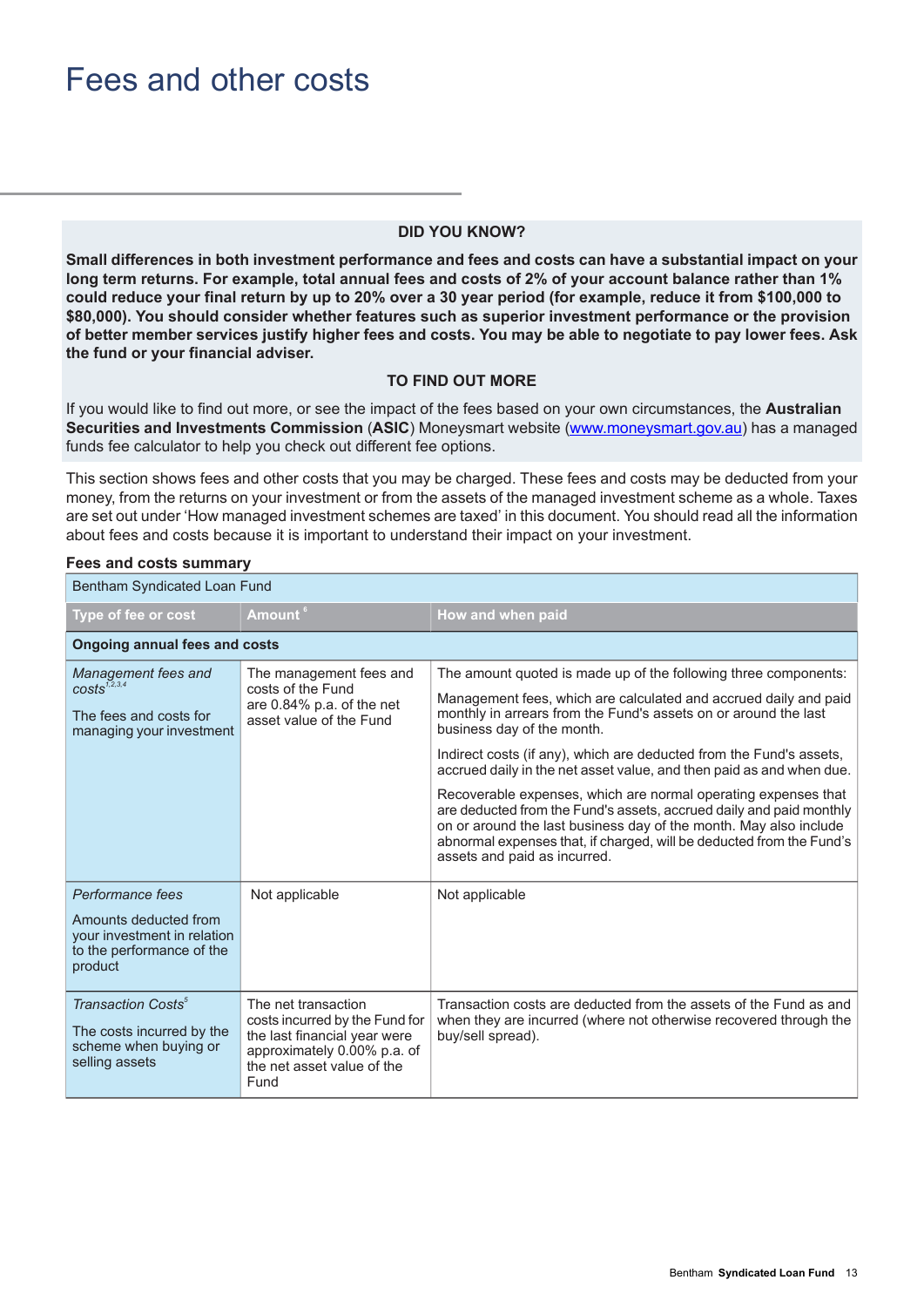| Member activity related fees and costs (fees for services or when your money moves in or out of the scheme)   |                                    |                                                                                    |
|---------------------------------------------------------------------------------------------------------------|------------------------------------|------------------------------------------------------------------------------------|
| Establishment fee                                                                                             | Not applicable                     | Not applicable                                                                     |
| The fee to open your<br>investment                                                                            |                                    |                                                                                    |
| <b>Contribution fee</b>                                                                                       | Nil                                | Not applicable                                                                     |
| The fee on each amount<br>contributed to your<br>investment                                                   |                                    |                                                                                    |
| <b>Buy-sell spread</b>                                                                                        | +0.35%/-0.35% of the               | Charged at time of transaction and paid into the Fund when you                     |
| An amount deducted from<br>your investment<br>representing costs incurred<br>in transactions by the<br>scheme | investment or withdrawal<br>amount | invest in or withdraw from the Fund. The spread is reflected in the<br>unit price. |
| Withdrawal fee                                                                                                | Nil                                | Not applicable                                                                     |
| The fee on each amount<br>you take out of your<br>investment                                                  |                                    |                                                                                    |
| Exit fee                                                                                                      | Not applicable                     | Not applicable                                                                     |
| The fee to close your<br>investment                                                                           |                                    |                                                                                    |
| Switching fee                                                                                                 | Nil                                | Not applicable                                                                     |
| The fee for changing your<br>investment options                                                               |                                    |                                                                                    |

- 1. Unless otherwise stated, all fees and costs are quoted gross of income tax and any Goods and Services Tax (**GST**) and reduced by any input tax credits (**ITC**s) or reduced input tax credits (**RITC**s) as applicable. Where available, the prescribed RITC rate is currently 55% or 75%, depending on the nature of the fee or cost incurred. Due to the impact of GST, ITC and RITC calculations, actual fees may vary slightly from those stated and may be rounded to two decimal places.
- 2. For certain wholesale clients (as defined in the Corporations Act) we may, at our discretion, negotiate, rebate or waive all or part of our fees Please refer to 'Can fees be different for different investors?' in 'Fees and other costs'.
- 3. All estimates of fees and costs in this section are based on information available as at the date of this PDS and reflect the Responsible Entity's reasonable estimates of the typical fees for the current financial year. The costs component of management fees and costs reflect the actual amount incurred for last financial year and the Responsible Entity's reasonable estimates where information was not available as at the date of this PDS (adjusted to reflect a 12-month period). All figures have been rounded to two decimal places. Please refer to Management fees and costs' under the heading 'Additional explanation of fees and costs' for more information on management fees and costs.
- 4. Please refer to 'Other payments' under the heading 'Additional explanation of fees and costs' for more information on costs that may be payable.
- 5. Transaction costs are the costs associated with the buying and selling of the Fund's assets. These costs include brokerage, settlement costs, clearing costs, stamp duty and other government taxes or charges and include the transactional and operational costs incurred by the underlying assets. Transaction costs are recovered from the assets of the Fund as and when they are incurred. The amount quoted reflects the transaction costs not recovered by the buy/sell spread for the last financial year (adjusted to reflect a 12-month period), including our reasonable estimates where information about actual costs was unavailable at the date of this PDS.
- 6. 'Nil' means there is an entitlement under the constitution but we have elected not to charge it. 'Not applicable' means there is no entitlement for us to charge this fee.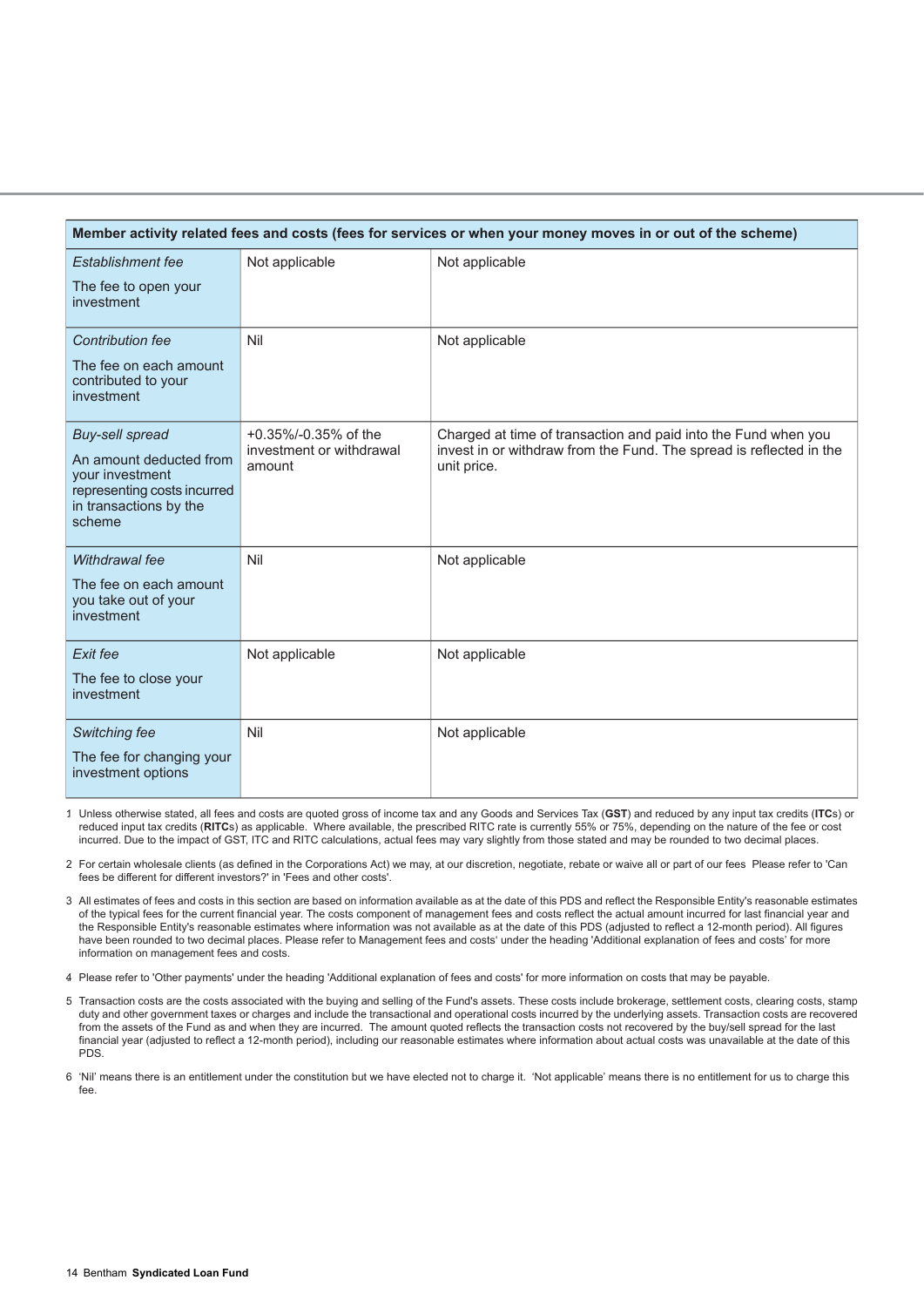# Example of annual fees and costs for the Fund

This table gives an example of how the ongoing annual fees and costs in the Fund can affect your investment over a 1-year period. You should use this table to compare this product with products offered by other managed investment schemes.

| <b>EXAMPLE - Bentham</b><br><b>Syndicated Loan Fund</b> | <b>BALANCE OF \$50,000 WITH A CONTRIBUTION OF \$5,000 DURING YEAR</b> |                                                                                                                                                                                 |
|---------------------------------------------------------|-----------------------------------------------------------------------|---------------------------------------------------------------------------------------------------------------------------------------------------------------------------------|
| <b>Contribution Fees</b>                                | Nil                                                                   | For every additional \$5,000 you put in, you will be charged \$0                                                                                                                |
| <b>Plus</b> Management fees<br>and costs                | 0.84% p.a. of the net asset<br>value of the Fund                      | And, for every \$50,000 you have in the Fund, you will be charged or<br>have deducted from your investment \$420 each year.                                                     |
| <b>PLUS</b> Performance fees                            | Nil                                                                   | And, you will be charged or have deducted from your investment \$0<br>in performance fees each year.                                                                            |
| <b>PLUS</b> Transaction costs                           | 0.00% p.a. of the net asset<br>value of the Fund                      | And, you will be charged or have deducted from your investment \$0<br>in transaction costs.                                                                                     |
| <b>EQUALS</b> Cost of the Fund                          |                                                                       | If you had an investment of \$50,000 at the beginning of the year and<br>you put in an additional \$5,000 during that year, you would be charged<br>fees of and costs of: \$420 |
|                                                         |                                                                       | What it costs you will depend on the investment option you<br>choose and the fees you negotiate.                                                                                |

This example assumes that the \$5,000 contribution is made at the end of the year and the value of the  $\mathbf \Omega$ **investment is otherwise consistent, therefore the management fees and costs associated above are calculated using the\$50,000 balance only. Please notethat thisisjustan example. In practice,actual investment** balances will vary daily and the actual fees and expenses we charge are based on the value of the Fund, which also fluctuates daily. Additional fees may apply. Please note that this example does not capture all the fees and costs that may apply to you such as the buy/sell spread. For a detailed explanation about all of the **fees and costs that apply see the fees and costs summary above.**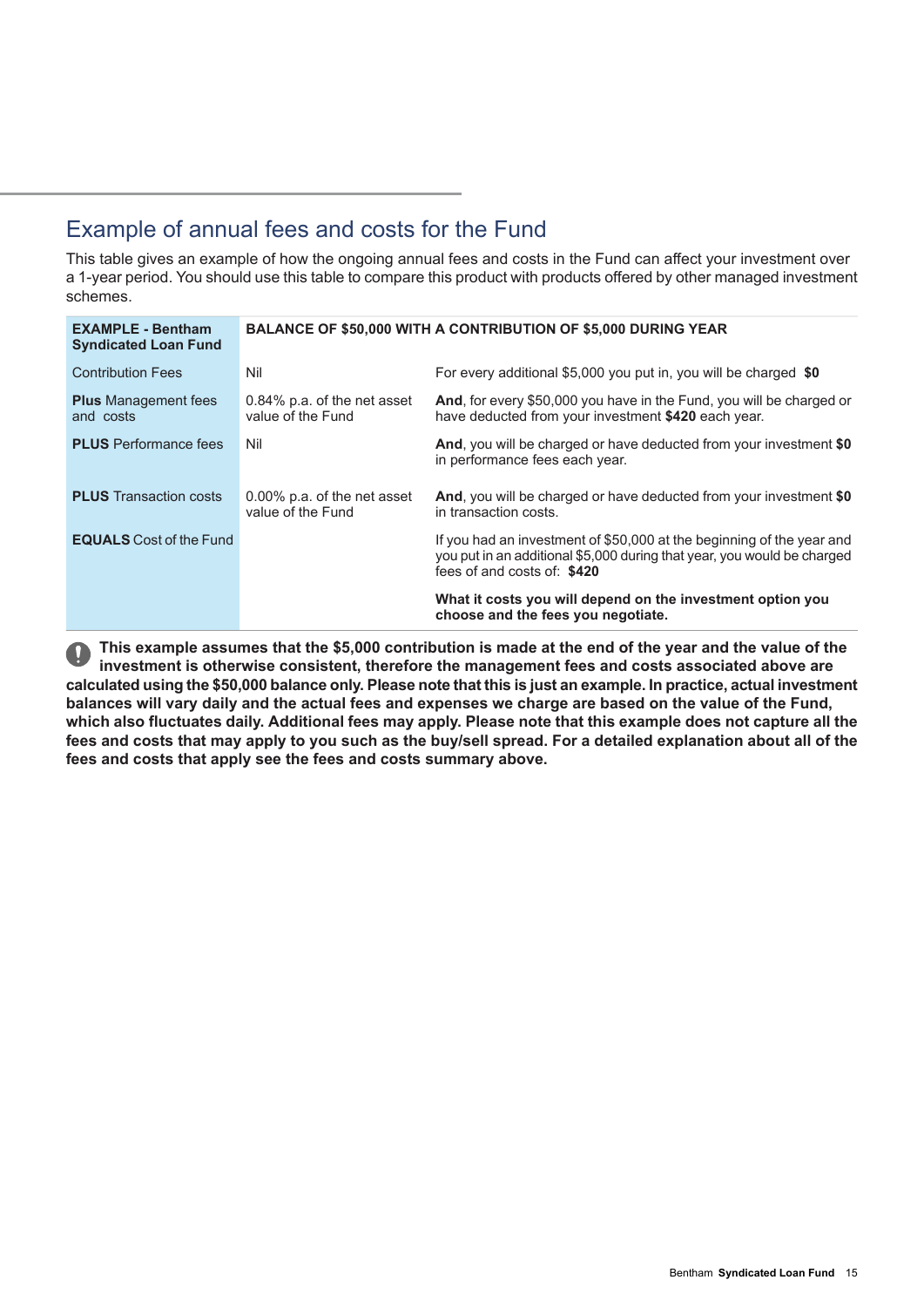## Additional explanation of fees and costs

## **Management fees and costs**

The costs component of management fees and costs in the 'Fees and costs summary' reflects the actual amount incurred for last financial year and the Responsible Entity's reasonable estimates where information was not available as at the date of this PDS (adjusted to reflect a 12 month period). All figures have been rounded to two decimal places.

You should refer to the Fund's website at www.fidante.com.au from time to time for any updates which are not materially adverse to investors.

The total management fees and costs for the Fund, outlined in the 'Fees and costs summary' above include the management fee, indirect costs and recoverable expenses. They do not include the performance fees (if payable), the Fund's buy/sell spread or the transaction costs of underlying assets (as set out below).

The Fund's management fees and costs are payable from the Fund's assets and are not paid directly from your account. Each of these are explained further below.

For details of the maximum fees permitted under the constitution of the Fund, please refer to 'Maximum allowable fees'.

### **Management fee**

This is the fee charged for managing the investments, overseeing the Fund's operations and providing access to the Fund. The management fee of the Fund is 0.77% p.a. of the net asset value of the Fund. It is calculated and accrued daily as a percentage of the net asset value of the Fund and payable monthly in arrears.

#### **Indirect costs**

Indirect costs are those amounts paid from the assets of the Fund that we know or, where required, reasonably estimate will reduce the return of the Fund or the amount or value of the income of, or property attributable to, the Fund or an underlying managed fund in which the Fund invests. Indirect costs do not include the management fee, performance fee, or recoverable expenses as set out in this section.

Indirect costs of the Fund are estimated to be 0.00% p.a. of the Fund's net asset value.

### **Recoverable expenses**

*Normal operating expenses*

Under the constitution of the Fund, we are entitled to recover costs incurred in the performance of our duties as Responsible Entity of the Fund and in the administration and management of the Fund. These normal operating expenses include charges, fees, expenses, commissions, liabilities, and losses associated with the Fund.

The management fees and costs set out in the 'Fees and costs summary' above include normal operating expenses of 0.07% p.a. of the Fund's net asset value, which is the amount actually incurred by the Fund for the previous financial year including the Responsible Entity's reasonable estimates where information was unavailable at the date of this PDS. This amount is not an indication or guarantee of the amount that may be charged in the future. Normal operating expenses, and therefore total management costs, may vary each year.

#### *Abnormal expenses*

We may recover abnormal expenses (such as costs of unitholder meetings, changes to the Fund's constitution and defending or pursuing legal proceedings) from the Fund's assets. Whilst it is not possible to estimate such expenses with certainty, we anticipate that the events that give rise to such expenses will not occur regularly. In circumstances where such events do occur, we may decide not to recover these abnormal expenses from the Fund's assets.

The management fees and costs set out in the 'Fees and costs summary' above include abnormal expenses of 0.00% p.a. of the net asset value of the Fund, which is the amount actually incurred by the Fund for the previous financial year including the Responsible Entity's reasonable estimates where information was unavailable at the date of this PDS. If abnormal expenses are charged, they will be recovered from the Fund's assets when they are incurred.

The amount quoted is not an indication or guarantee of the amount that may be charged in the future. At the date of this PDS, there is no intention to hold a unitholder meeting nor are we aware of any legal proceedings the Fund may be a part of that may require us to recover associated abnormal expenses from the Fund.

#### *Investment expenses*

We currently pay the standard investment management costs of the Fund from the management fee.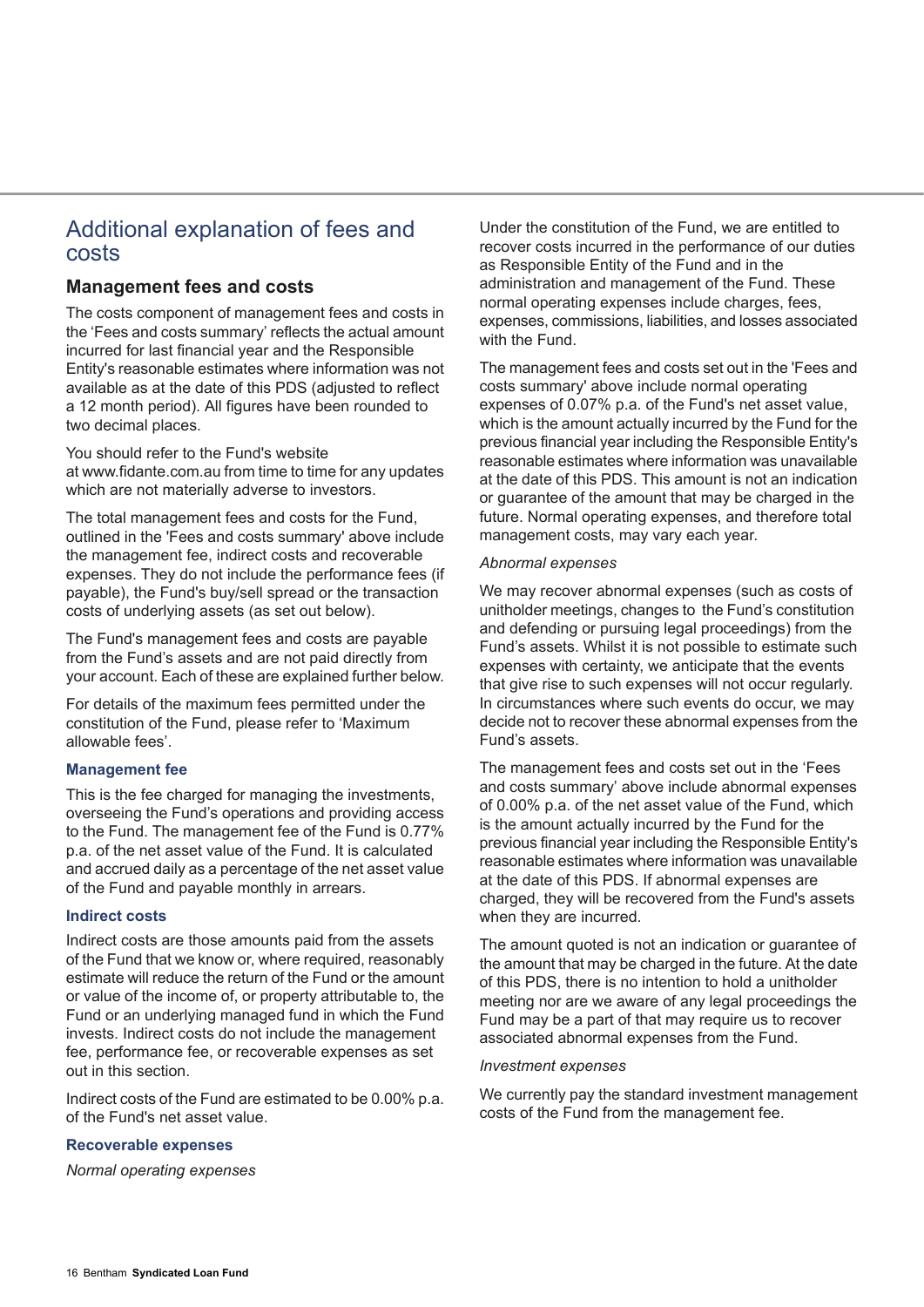## **Performance fee**

The Responsible Entity does not have a right to charge a performance fee under the constitution of the Fund.

## **Transaction costs**

Transaction costs are the costs associated with the buying and selling of the Fund's assets. These costs include brokerage, settlement costs, OTC derivative costs, clearing costs, stamp duty and other government taxes or charges and include underlying security buy/sell spreads and the transaction costs incurred by the underlying assets.

The total gross transaction costs incurred by the Fund for the last financial year were approximately 0.01% p.a. of the net asset value of the Fund, including the Responsible Entity's reasonable estimates where information was unavailable at the date of this PDS. The transaction costs shown in the 'Fees and costs summary' are net of any amount recovered by the buy/sell spread. The net transaction costs of the Fund (representing the total gross transaction costs minus the total amount recovered through the buy/sell spread of (+0.35%/-0.35%) incurred for the last financial year were 0.00% p.a. of the net asset value of the Fund, including the Responsible Entity's reasonable estimates where information was unavailable at the date of this PDS.

Transaction costs are not included in the management fees and costs. Instead they are paid from the assets of the Fund as and when they are incurred and therefore (where not otherwise recovered through the buy/sell spread) are an additional cost to you.

## **Total fees and costs**

Based on the estimated costs outlined in this section, the estimated total of the amounts for management fees and costs, performance fees and net transaction costs is estimated as 0.84% p.a. of the net asset value of the Fund. The dollar figure of these estimated total management fees and costs, performance fees and net transaction costs based on an investment balance of \$50,000 is \$420.

## **Buy/sell spreads**

The buy/sell spread is a type of transaction cost that the Responsible Entity may charge to investors to recover some or all of the transaction costs of the Fund. The purpose of the buy/sell spread is to ensure that only those investors transacting in the Fund's units at a particular time bear the Fund's costs of buying and selling the Fund's assets as a consequence of their transaction.

The buy/sell spread for the Fund is stated as a percentage of the investment or withdrawal amount and is the difference between the investment unit price and the withdrawal unit price. It reflects an estimate of the transaction costs expected to be incurred in buying and selling the Fund's assets as a result of investments and withdrawals made by investors.

This estimate may take into account factors such as (but not limited to) historical transaction costs and anticipated levels of investments and withdrawals. It is expected that brokerage will make up the vast majority of transaction costs.

The current buy/sell spread of the Fund is +0.35%/-0.35%; however a different buy/sell spread may apply if the estimate changes.

We have discretion to waive or reduce the transactional and operational costs on investments or withdrawals where no or reduced costs are incurred. We will provide notification to unitholders of any changes to buy/sell spread transaction costs on the Fidante Partners website.

Any difference between total gross transaction costs and the amounts recovered from the buy/sell spread from transacting investors is an additional cost that is borne by all investors of the Fund.

Please note that while the buy/sell spread is an additional cost to you, it is not a fee paid to us or Bentham. It is paid to the Fund and is reflected in the Fund's unit price.

## **Buy/sell spread example**

- The current buy spread on an investment in the Fund is +0.35%. Therefore, the cost of an investment of \$50,000 into the Fund would be \$175.
- The current sell spread on a withdrawal from the Fund is -0.35%. Therefore, the cost on a withdrawal of \$50,000 from the Fund would be \$175.

Please note that this is just an example. In practice, actual transaction costs will depend on the amount you invest or withdraw.

## **Can fees be different for different investors?**

Yes; we may negotiate, rebate, or waive fees for wholesale clients (as defined in the Corporations Act), where permitted by law. We do not negotiate fees with retail investors.

## **Borrowing costs**

Borrowing costs are the costs associated with borrowing money or securities. The Fund may enter into borrowing facilities and, if so, the costs of a borrowing facility would be deducted from the Fund and not paid for by us from the fees we receive.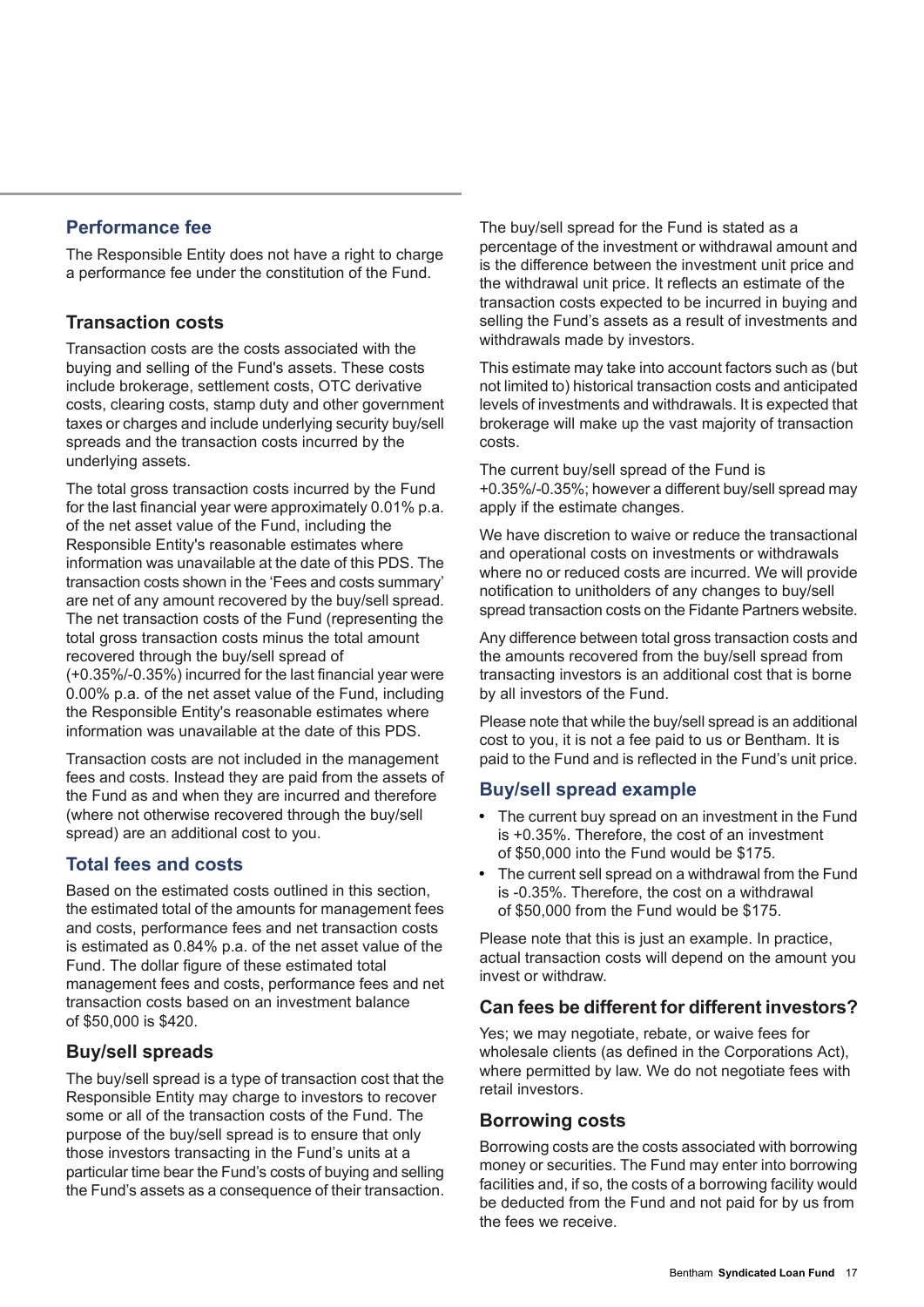## **Government charges and GST**

Government taxes such as stamp duty and Goods and Services Tax (**GST**) may apply to the Fund or your investment. Unless otherwise stated, all fees and costs are quoted inclusive of any GST and net of any input tax credits (**ITCs**) or reduced input tax credits (**RITCs**) that are expected to be available to the Fund.

Where RITCs are available, the prescribed rate is currently 55% or 75%, depending on the nature of the fee or cost incurred. Please refer to 'How managed investment schemes are taxed' for additional information on GST.

## **Other payments**

We may pay fees from our resources to some IDPS operators because they offer the Fund on their investment menus. These fees may be rebated to the Indirect Investor investing in the Fund through the IDPS operator or retained by the IDPS operator and include:

- for each IDPS operator, product access payments of up to \$8,250 p.a.; and/or
- where permitted by law, fund manager payments of up to 0.55% p.a. of the amount invested by the IDPS operator in the Fund.

If we do pay fees, we will pay them from our own resources so that they are not an additional cost to the Fund or its unitholders. These amounts are current at the date of this document.

We may pay additional fees from our resources to some approved participants because they offer the Fund on their investment menus. You should refer to the relevant approved participants' Financial Services Guide before investing.

## **Adviser remuneration**

### **Adviser service fees**

You and your financial adviser may agree that you will pay an adviser service fee for the provision of ongoing services by your financial adviser in relation to your investment. This fee will be paid to the Australian financial services licensee responsible for your adviser (or your adviser directly if they are the licensee). You do not have to agree to these fees if you choose not to.

Where it has been agreed, the adviser service fee may be an amount of up to 1.1% p.a. of your account balance, negotiated with your financial adviser and to be calculated and paid on a monthly basis. You and your financial adviser may agree to this fee being deducted from your Fund account. Where you agree to pay an adviser service fee, you also authorise us to withdraw

units you hold in the Fund to pay this fee on your behalf. There may be capital gain or capital loss consequences on the withdrawal. For more information, please refer to 'How managed investment schemes are taxed'.

We will not deduct the adviser service fee if your balance in your Fund account is less than \$1,000.

### **Adviser service fee example**

If your account balance in the Fund is \$50,000, and you agree to pay a maximum adviser service fee of 1.1% p.a., this will equate to \$45.83 per month. You or your financial adviser may cancel the adviser service fee at any time.

## **Maximum allowable fees**

The Constitution allows certain maximum fees (see table below), and allows for expenses of the Fund (whether normal or abnormal expenses), such as registry, audit, taxation, advice, investment management and offer document costs to be paid directly from the Fund.

| Fee                                                              | <b>Maximum amount</b>                            |
|------------------------------------------------------------------|--------------------------------------------------|
| <b>Contribution fee</b><br>(currently not charged)               | 6.00% of the contribution amount                 |
| <b>Management fee</b><br>(currently charged at<br>$0.77\%$ p.a.) | 2.00% p.a. of the net asset value<br>of the Fund |
| <b>Withdrawal fee</b><br>(currently not charged)                 | 6.00% of the withdrawal amount                   |
| <b>Switching fee</b><br>(currently not charged)                  | 2.00% of the redemption price                    |

The Constitution permits us to charge a trustee fee of 0.04% p.a. of the value of the Fund that is invested in any of the other funds managed by Bentham, plus  $0.10\%$ p.a. of the value of the balance of that fund, or, in certain circumstances specified in the Constitution, an amount no greater than an amount based on \$15,000 adjusted for inflation since 1992.

We are also entitled to be reimbursed for certain fees and expenses of a custodian or sub-custodian up to a maximum of 1% of the net asset value of the Fund. It is not our current intention to charge any of these fees and expenses. However, should we propose to change this we will give unitholders 30 days' written notice of the change. We also reserve the right to waive or reduce any of the fees and costs described in this PDS without prior notice.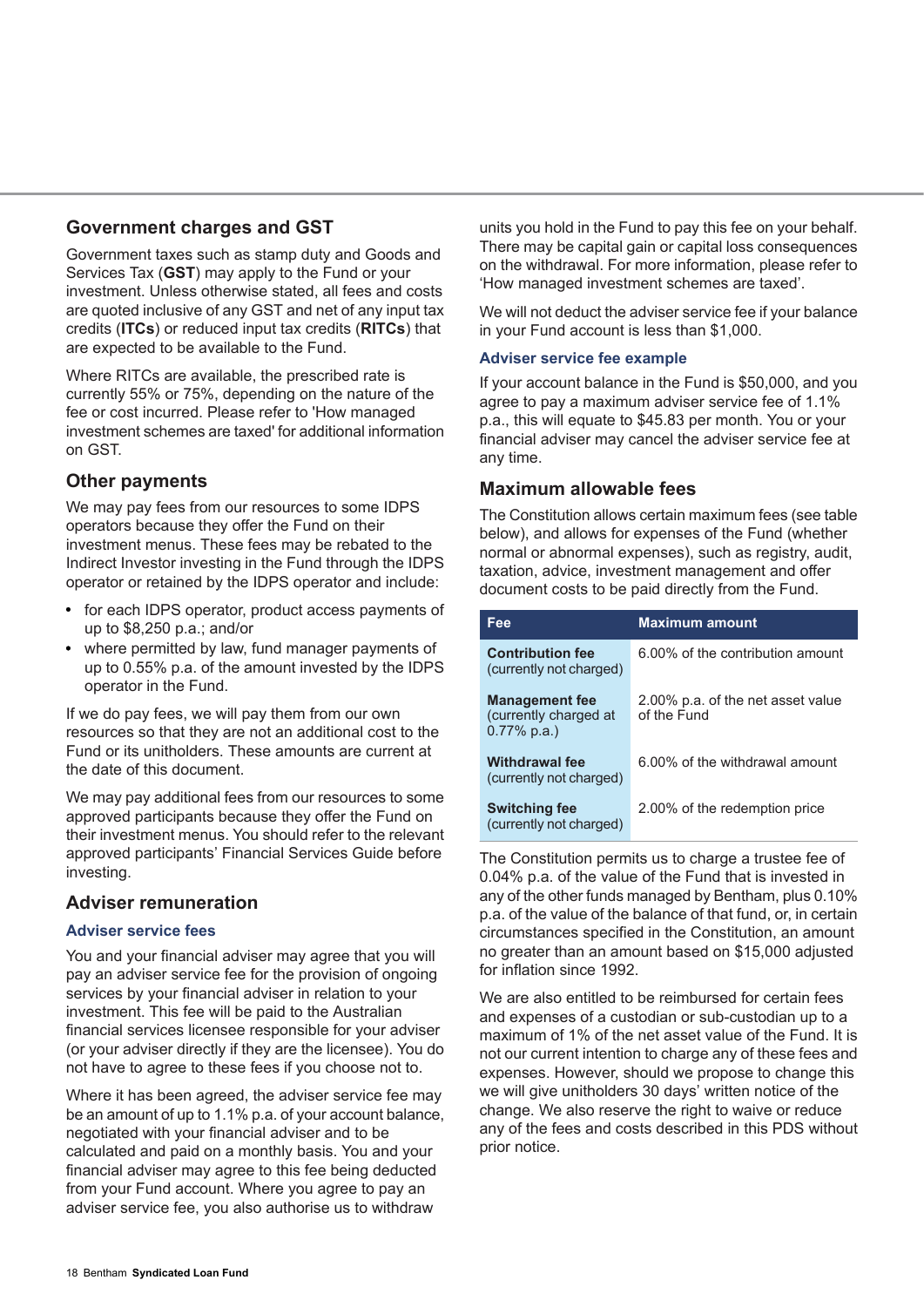## **Can fees change?**

All fees can change. Reasons for this might include changing economic conditions and changes in regulation. We will give unitholders 30 days' written notice of any proposed increase in fees. We cannot charge more than the Constitution allows. If we wish to raise fees above the amount allowed for in the Constitution, we would first need to obtain the approval of unitholders. We also reserve the right to waive or reduce any of the fees and costs described in this PDS without prior notice.

## **Indirect (or alternative form) remuneration**

We may provide benefits to other financial services intermediaries where the law permits. If we do, we will provide these benefits from our own resources so that they are not an additional cost to the Fund or its unitholders.

We maintain a register (in compliance with the relevant regulatory requirements) summarising alternative forms of remuneration that are paid or provided to Australian financial services licensees and/or their representatives. Registers are publicly available and if you would like to review our register, please contact us.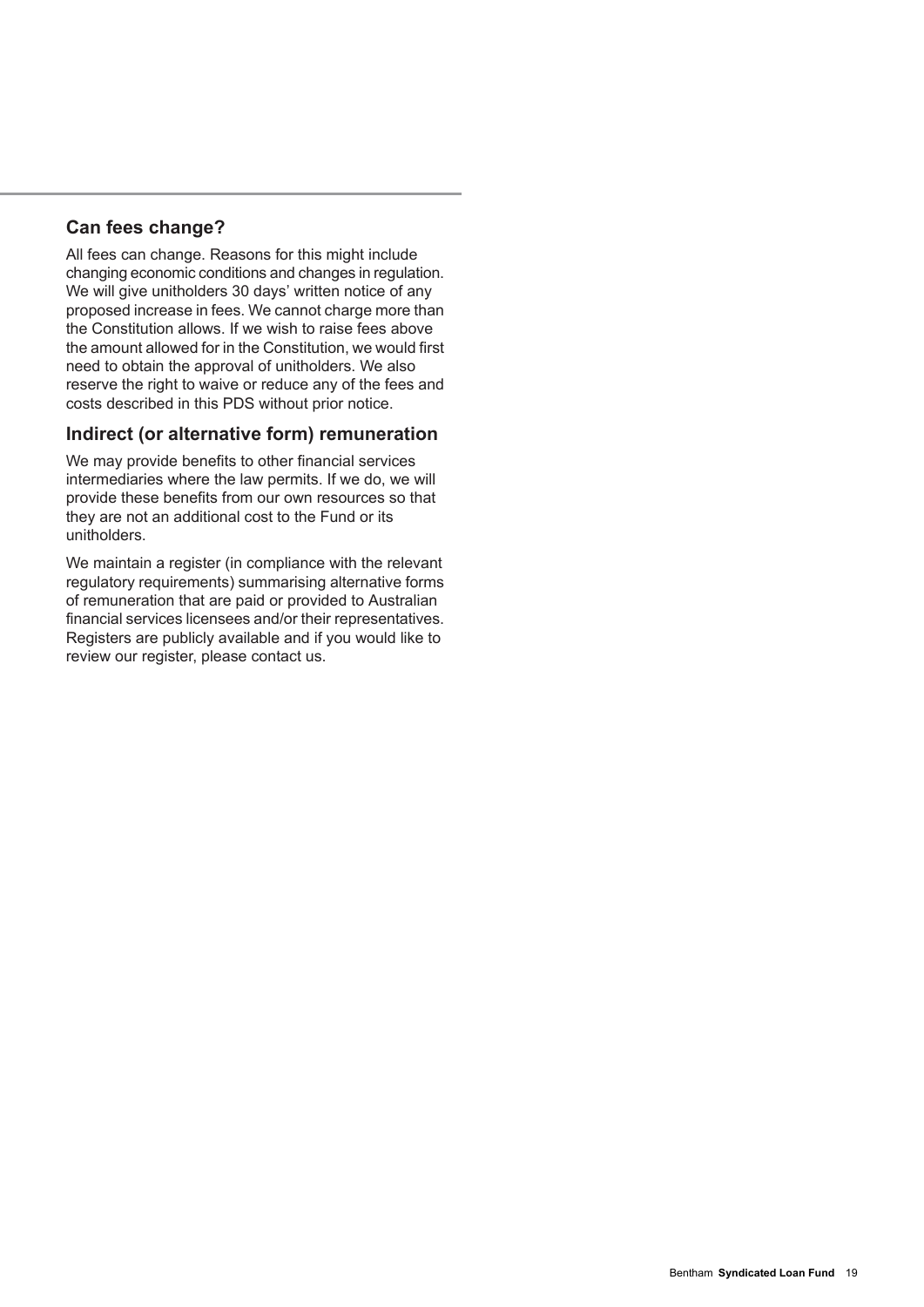# Making, withdrawing, and monitoring your investment

Each person should obtain and consider the Fund's TMD and PDS before making a decision about whether to acquire or continue to hold the Fund. A copy of the Fund's TMD and PDS can be obtained from your financial adviser, our Investor Services team on 13 51 53, or at www.fidante.com.au. The information in the table below applies to Direct Investors only. If you are an indirect investor, you will need to comply with any requirements set by your IDPS operator. Please refer to 'Indirect investors' for further information.

Please note that when making an investment, (whether initial or additional investments) the funds must come from an account held in your name. Similarly, withdrawals/distributions from your investment must also be paid to an account held in your name. Please note that 3rd party payments are not accepted.

|                                       | <b>Minimum</b><br>amounts                                                                        | How to lodge your request                                                                                                                                                                                                                                                                                                                                                                                                                                                                                                                                                                                                                                                                                                                                                                                                                                                                                                                                                                                                     | <b>More</b><br>information                                                                                 |
|---------------------------------------|--------------------------------------------------------------------------------------------------|-------------------------------------------------------------------------------------------------------------------------------------------------------------------------------------------------------------------------------------------------------------------------------------------------------------------------------------------------------------------------------------------------------------------------------------------------------------------------------------------------------------------------------------------------------------------------------------------------------------------------------------------------------------------------------------------------------------------------------------------------------------------------------------------------------------------------------------------------------------------------------------------------------------------------------------------------------------------------------------------------------------------------------|------------------------------------------------------------------------------------------------------------|
| <b>Initial</b><br>investment          | \$10,000 or<br>\$1,000 with a<br>Regular Savings<br>Plan                                         | • complete and sign the relevant Application Form available on the<br>Fidante Partners website;<br>• complete the relevant identity verification requirements (depending<br>on what investor type you are) and include all required customer<br>identity verification documents;<br>if making your investment via direct debit, you will need to complete<br>٠<br>the direct debit request section of the relevant Application Form. All<br>direct debits are subject to the Direct Debit Request Service<br>Agreement available on the Fidante Partners website;<br>if making your investment via Electronic Funds Transfer, please<br>transfer funds with your investor name as a reference at the same<br>time as posting your application. Payment details are outlined on<br>the relevant Application Form;<br>if making your investment via cheque, make the cheque payable to<br>'Fidante Partners Services Limited Application Account <name of<br="">investor(s)&gt;' and attach it to your application form.</name> | 'Additional<br>information about<br>making an<br>investment'<br>and Customer<br>Identification<br>Program' |
| One-off<br>additional<br>investment   | \$1,000                                                                                          | • complete and sign the Additional Application Form available on the<br>Fidante Partners website;<br>• if making your investment via direct debit, you will need to complete<br>the direct debit request section of the relevant Application Form. All<br>direct debits are subject to the Direct Debit Request Service<br>Agreement available on the Fidante Partners website;<br>• if making your investment via Electronic Funds Transfer, please<br>transfer funds with your investor name as a reference at the same<br>time as posting your application. Payment details are outlined on<br>the relevant Application Form;<br>• if making your investment via cheque, make the cheque payable to<br>'Fidante Partners Services Limited Application Account <name of<br="">investor(s)&gt;' and attach it to your application form.</name>                                                                                                                                                                               | 'Additional<br>information about<br>making an<br>investment'                                               |
| <b>Regular</b><br><b>Savings Plan</b> | \$100 per month<br>(with an initial<br>investment of<br>$$1,000$ ).                              | • complete and sign the Regular Savings Plan sections from the<br>relevant Application Form available on the Fidante Partners website;                                                                                                                                                                                                                                                                                                                                                                                                                                                                                                                                                                                                                                                                                                                                                                                                                                                                                        | "Regular<br>Savings Plan'                                                                                  |
| <b>Withdrawals</b>                    | \$1,000 per<br>withdrawal.<br>subject to<br>maintaining the<br>minimum<br>balance in the<br>Fund | • complete and sign the Withdrawal Request Form available on the<br>Fidante Partners website; or<br>• write a letter, including:<br>- your account number;<br>- the full name(s) in which your investment account is held;<br>- the amount (dollars or units) you wish to withdraw;<br>- method of payment; or<br>via telephone or fax (subject to certain restrictions; please refer to<br>'Telephone and fax instructions').                                                                                                                                                                                                                                                                                                                                                                                                                                                                                                                                                                                                | 'Additional<br>information<br>about<br>withdrawing' and<br>'Telephone and<br>fax instructions'             |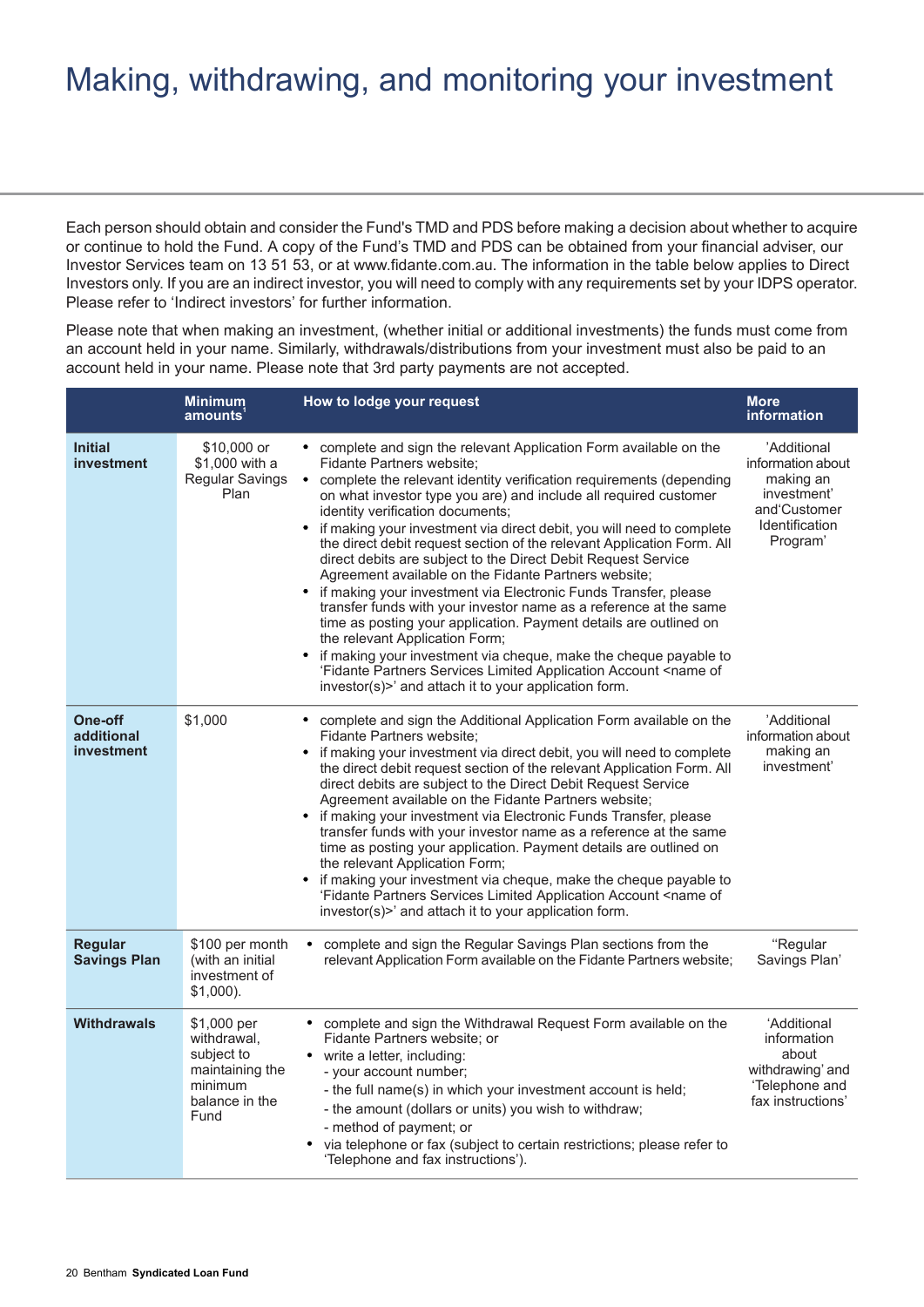| <b>Transferring</b> | \$10,000 | Subject to conditions as required by law or that we, from time to time, | 'Transferring |
|---------------------|----------|-------------------------------------------------------------------------|---------------|
| ownership           |          | prescribe.                                                              | ownership'    |

1. We may accept lower minimum transaction amounts at our discretion.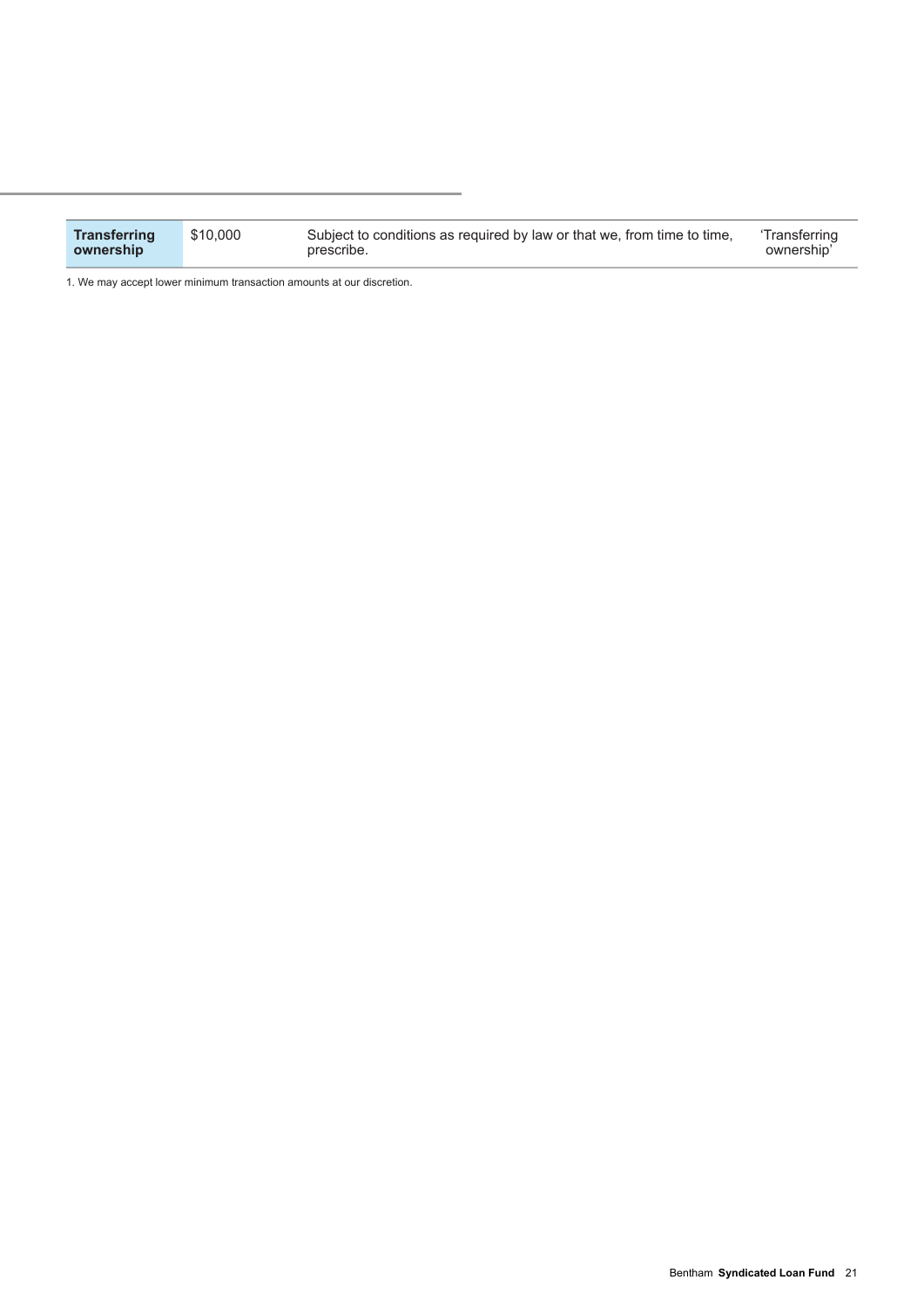## Additional information about making an investment

## **Initial Investments**

You can access the Fund:

- $\bullet$  As a Direct Investor by completing the relevant Application Form;
- As an Indirect Investor through your IDPS operator.

Each person should obtain and consider the Fund's TMD and PDS before making a decision about whether to acquire or continue to hold the Fund. A copy of the Fund's TMD and PDS can be obtained from your financial adviser, our Investor Services team on 13 51 53, or at www.fidante.com.au.

#### **Direct Investors**

Details of how to make your initial investment are outlined in the 'Making, withdrawing, and monitoring your investment' table. Once you have made your initial investment in the Fund, you can make additional one-off investments and/or regular monthly investments via the Regular Savings Plan.

### **Indirect Investors**

You should contact your IDPS operator for more information regarding your investment in the Fund.

## **Additional one-off investments**

If you wish to make additional investments in the Fund, please download a copy of the current PDS, TMD and any disclosure updates. A paper copy of all these documents are available free of charge by visiting the Fidante Partners website or by calling 13 51 53.

#### **Direct Investors**

If you wish to make additional investments in the Fund, complete the relevant sections of the relevant Application Form, available from www.fidante.com.au. You must ensure all relevant sections of the Application Form are complete, including the TMD related questions.

Please ensure you have considered the Fund's TMD and PDS before making a decision about whether to make an additional investment in the Fund. A copy of the Fund's TMD and PDS can be obtained from your financial adviser, our Investor Services team on 13 51 53, or at www.fidante.com.au.

For direct investors, additional investments can be made via direct debit, electronic funds transfer, or cheque. If making your additional investment via direct debit, you will need to complete the relevant direct debit facility section on the Additional Investment Form.

All direct debits are subject to the Direct Debit Request Agreement which is available on the Fidante Partners website and contains details of how to make payments via electronic funds transfer.

Alternatively, if you are making your additional investment via cheque, you can send us written instructions. Please attach your cheque to the instructions and ensure the instructions include:

- your account number;
- the full name(s) in which your investment account is held;
- the amount you wish to invest; and
- a daytime telephone number.

#### **Indirect Investors**

You must complete the documentation which your IDPS operator requires.

## **Regular Savings Plan**

The Regular Savings Plan (**RSP**) enables you to invest in the Fund each month via direct debit from a nominated account.

#### **Direct Investors**

To start an RSP, simply complete the relevant sections of the relevant Application Form or complete the Additional Investment Form, both available from www.fidante.com.au.

Your nominated account will be debited on or around the next business day after the 14th day of each month for the specified amount. Your application to commence an RSP must be received at least three business days before the 14th day of the month in which you wish your instructions to take effect. Participation in the RSP will be renewed annually by continuing to make contributions.

Units will be issued on the basis of information contained in the PDS and this document current at the time the contributions are made. Should a replacement PDS or additional important information be issued, we will notify you and inform you of any changes or updates if you continue to participate in the RSP. You can amend, suspend, or cancel your RSP at any time. You should ensure that we receive your instructions to amend, suspend or cancel your RSP at least three business days before the 14th day of the month in which you wish your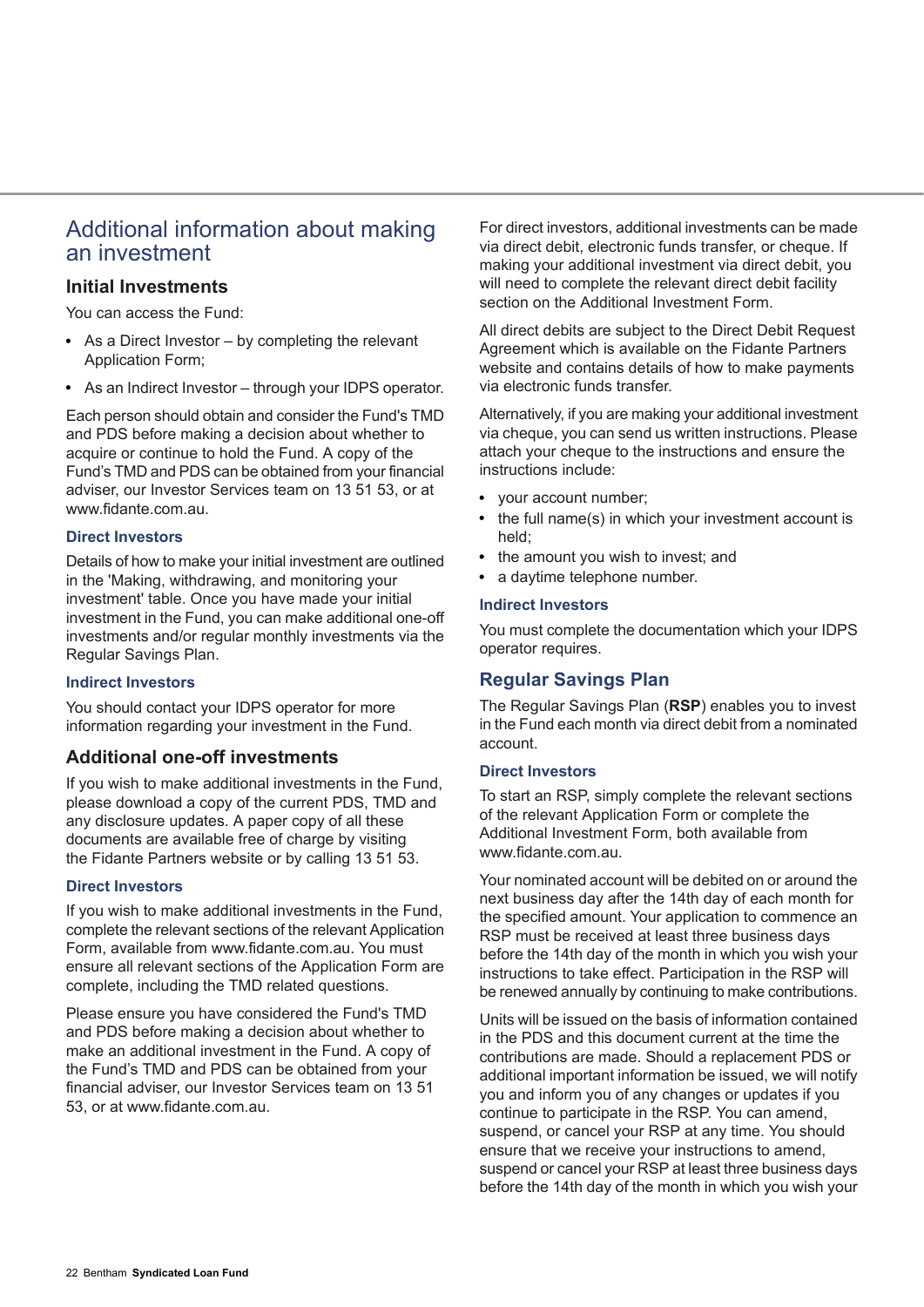instructions to take effect. Any request received after this may result in the change not being effective until the following month.

If two consecutive debits are dishonoured due to insufficient funds, we will suspend your RSP.

Please ensure you have considered the Fund's TMD and PDS before making a decision about whether to set up an RSP. A copy of the Fund's TMD and PDS can be obtained from your financial adviser, our Investor Services team on 13 51 53, or at www.fidante.com.au.

### **Indirect Investors**

You must complete the documentation which your IDPS operator requires.

## **Incomplete or rejected application forms**

Under the Fund's constitution, we can accept or reject any application for units and are not required to give any reason or grounds for such a refusal.

Monies from incomplete applications will generally be held on trust for a maximum period of 30 days in a non-interest bearing account commencing on the day we receive the monies. After this period, your funds will be returned to the source of payment.

Once we receive your completed application form, the monies held will be divided by the next determined unit price to calculate the number of units that will be allocated to you.

## **Customer Identification Program**

## **Direct Investors**

To address money laundering and terrorism risks, verification of each customer's identity is a prerequisite for all new customers starting an investment. The requirements to verify each customer's identity will depend on what type of investor you are, e.g. individual or company etc.

You will be required to provide certified copies of your identity verification documents directly to us (refer to 'Who can certify' for a list of who can certify these documents). If the Application Form is signed under Power of Attorney we will also require a certified copy of the Power of Attorney document and a specimen signature of the attorney.

Under relevant laws, we may be required to ask you for additional identity verification documents and/or information about you, anyone acting on your behalf, or any related persons that are beneficial owners in relation to your investment, either when we are processing your investment request or at some stage after we have

issued units in the Fund. We may pass any information we collect and hold about you or your investment to the relevant government authority.

### **Identity verification documents**

You will be required to provide valid identity verification documentation when you invest. The actual documentation required will depend on whether you are an individual investor or a non-individual investor such as a superannuation fund, a trust or a company.

We have outlined the specific documentation required in the relevant Application Form. If any documentation you provide is not in English, it must be accompanied by an original copy of an English translation prepared by an accredited translator. If we do not receive all required valid customer identity verification documents with your application, we will not be able to commence your investment. We will contact you as soon as possible if we require more information. We may also seek to re-verify your identity or collect additional information at any time after your investment has commenced.

### **Who can certify**

You must ensure that each page of the relevant identity verification document(s) is certified. The person certifying must state in writing:

- their capacity (from the list provided); and
- on each page of the document 'this document is a true and correct copy of the original' or words to that effect.

An identity verification document may be certified as a true and correct copy of an original document by one of the following persons:

- an officer with, or authorised representative of, a holder of an Australian Financial Services Licence, having two or more continuous years of service with one or more licensees, i.e. a financial adviser;
- a Justice of the Peace:
- a person who is enrolled on the roll of the Supreme Court of a State or Territory, or the High Court of Australia, as a legal practitioner (however described), i.e. an Australian lawyer;
- a member of the Institute of Chartered Accountants in Australia, CPA Australia or the National Institute of Accountants, i.e. an accountant;
- an agent of the Australian Postal Corporation who is in charge of an office supplying postal services to the public;
- a permanent employee of the Australian Postal Corporation with two or more years of continuous service who is employed in an office supplying postal services to the public;
- a police officer;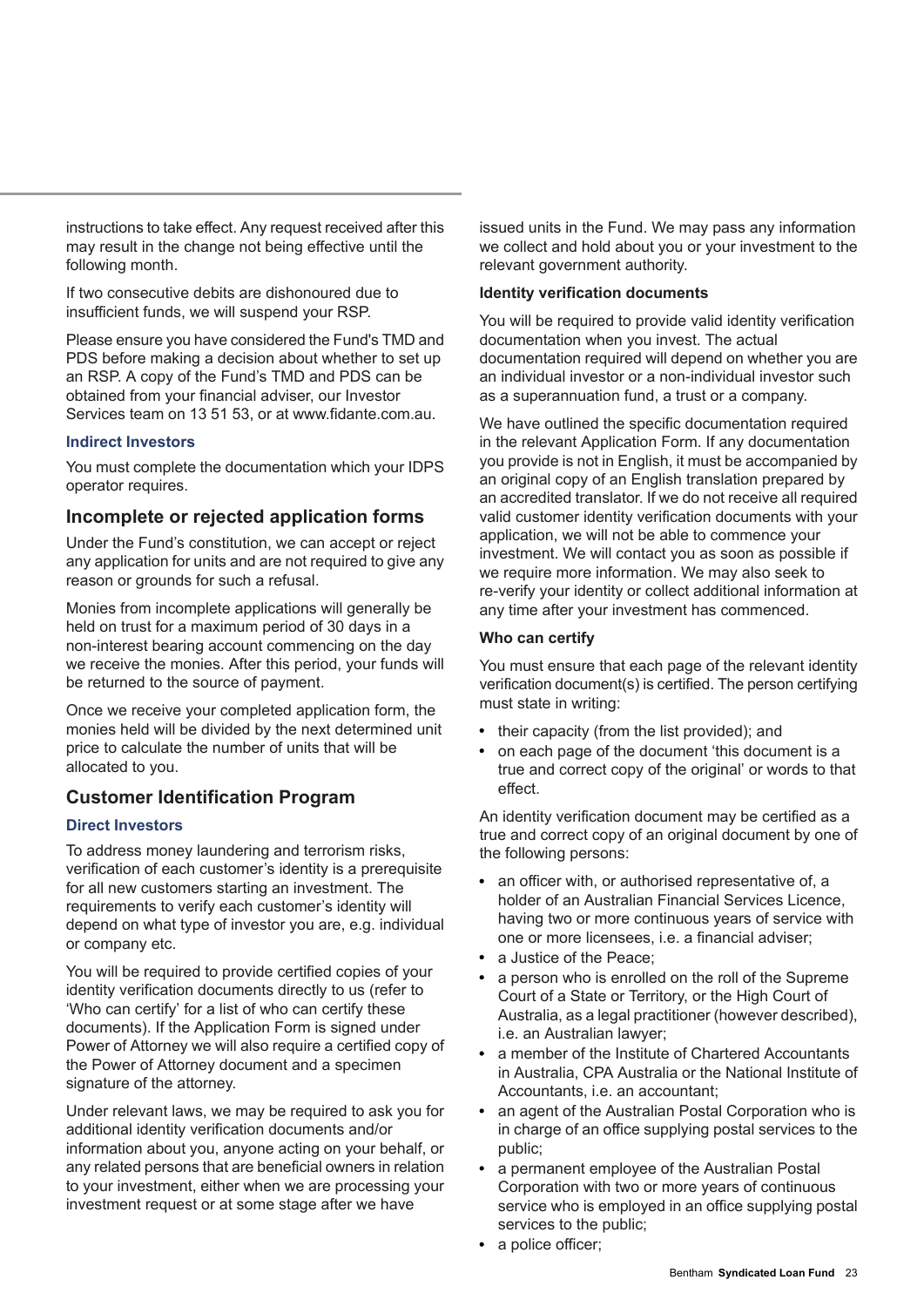- Australian consular officer or Australian diplomatic officer; or
- a person authorised as a notary public in a foreign country.

Other persons may also be qualified to certify documents. For a full list of eligible persons, please contact us.

## **Indirect Investors**

Indirect Investors should refer to their IDPS operator for details of their customer identification program.

# Additional information about withdrawing

## **How to make a withdrawal**

## **Direct Investors**

Direct Investors can request a withdrawal by telephone or fax (refer to 'Telephone and fax instructions' in this document) or in writing. A withdrawal request, either in whole or in part, once received by us may not be withdrawn without our agreement. Withdrawals can only be made to a bank account held in your name. If you make your withdrawal request by telephone or fax, we can make your withdrawal payment to a previously nominated bank account we have on file.

If you provide us with an appropriately signed, original written request, then in addition to the payment methods set out above, we can also make payments by direct credit to another bank account in your name.

We will require the following information when you make your withdrawal request:

- your account number;
- the full name(s) in which your investment account is held;
- the amount (dollars or units) you wish to withdraw;
- method of payment; and
- a daytime telephone number.

Please ensure that the appropriate signatories sign all written withdrawal instructions, including those forwarded by fax.

If you originally invested via direct debit and you make a withdrawal within the first three months of making your investment, we will only pay the withdrawal proceeds to the account that was debited when making your initial investment.

## **Indirect Investors**

You must complete the withdrawal documentation required by their IDPS operator.

## **Processing your withdrawal**

While withdrawals are normally processed and paid within five business days of receiving your valid withdrawal request, we may take significantly longer than this in certain circumstances (please refer to 'Delay of withdrawal payments'). If your request for withdrawal would cause your balance to fall below the current minimum balance amount of \$10,000, this may be treated as a request for full withdrawal.

For Direct Investors, we can make withdrawal payments by direct credit to your nominated account. You agree that if the type of payment you request results in bank fees being charged, we may deduct those fees from your withdrawal proceeds before remitting the net amount to you.

Generally, if the payment for your withdrawal is returned to us and remains outstanding for 6 months, we may reinvest the proceeds in the Fund. Any reinvestment of a withdrawal amount will be processed using the investment unit price current at the time of the reinvestment transaction. For more information on unit prices, refer to 'How unit prices are calculated' below.

We may determine that some or all of the withdrawal amount consists of income (which may include net capital gains), rather than capital of the Fund.

We will advise you when this is the case as soon as practicable after the end of the financial year in which the withdrawal occurred.

We have the discretion to transfer assets of the Fund to you (instead of cash) in payment (partly or fully) of the proceeds of your withdrawal request less any costs for the transfer.

We have the right to compulsorily redeem units in issue, if we give at least 30 days prior written notice to affected investors.

## **Delay of withdrawal payments**

Withdrawals are normally processed and paid within five business days of receiving a valid withdrawal request; however, we do not guarantee this timeframe and we may take significantly longer to pay withdrawals in certain circumstances.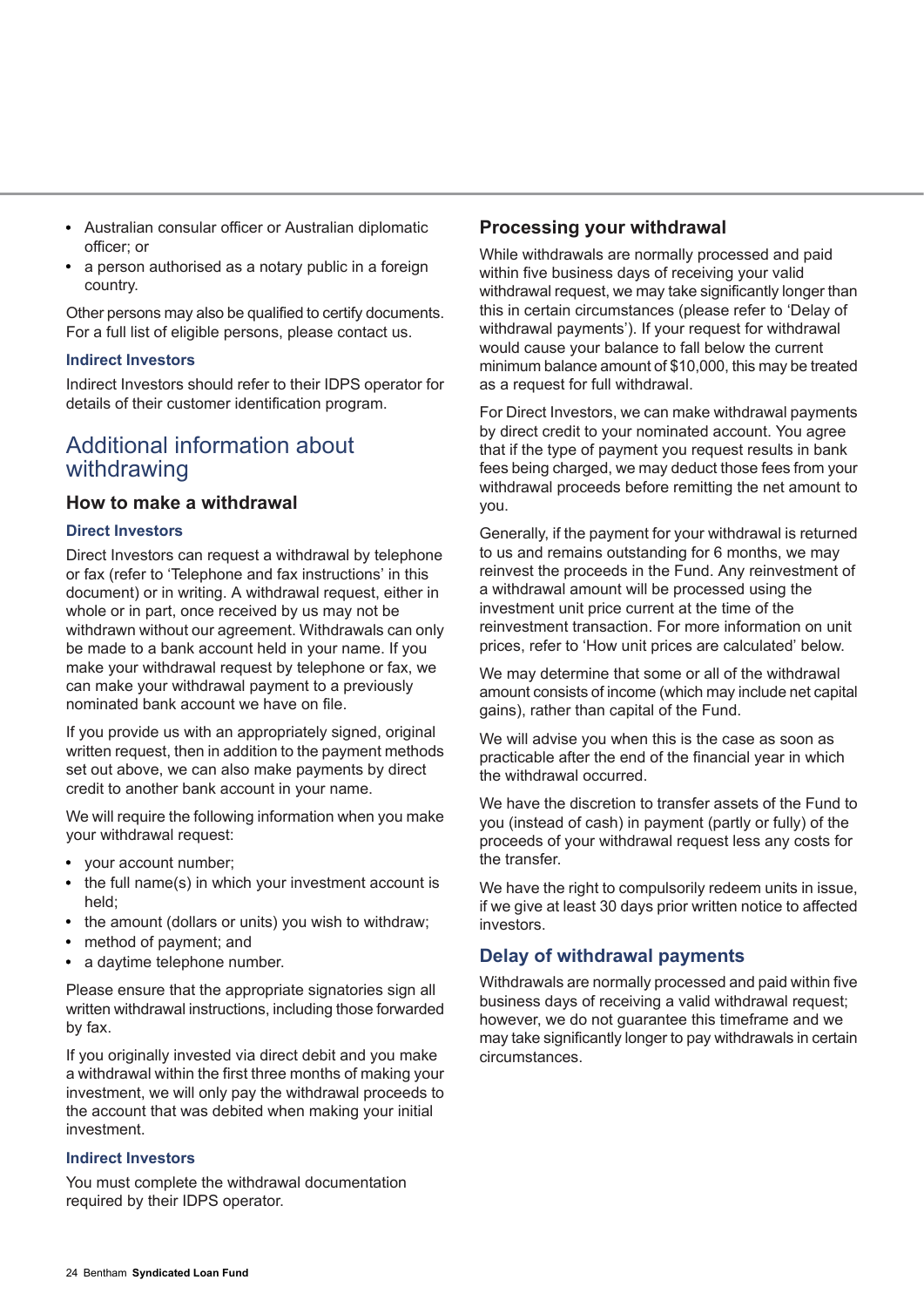Withdrawals may be delayed in the following circumstances:

- under the Fund's constitution, we have 30 days to satisfy a valid withdrawal request;
- if the Fund becomes illiquid, we are not required to pay withdrawals unless we offer to do so (refer to 'If the Fund becomes illiquid' below).

Where multiple delays are applicable, timeframes may apply cumulatively.

Additionally, if we did not receive all required identity verification documents (as outlined in the relevant application form) at the time of investment or your withdrawal request is incomplete, we may not process your withdrawal request until these documents are received or further requirements are met.

### **If the Fund becomes illiquid**

If the Fund is not liquid (as defined in the Corporations Act), unitholders will only be able to withdraw from the Fund if we make an offer of withdrawal to unitholders. If we do make such an offer, unitholders may only be able to withdraw part of their investment. There is no obligation for us to make withdrawal offers.

Under the Corporations Act, the Fund is regarded as liquid if liquid assets account for at least 80% of the value of the assets of the Fund. Liquid assets generally include money in an account or on deposit with a bank, bank-accepted bills, marketable securities and property of the kind prescribed under the Corporations Act.

As at the date of this PDS, the Responsible Entity expects that the Fund will be liquid.

## Additional information about transactions

### **Transferring ownership**

### **Direct Investors**

You can generally transfer some or all of your investment to another person in such a manner and subject to such conditions as required by law and that we, from time to time, prescribe. We are not obliged to register a transfer that does not meet these criteria, or where there is an amount payable to us by the transferee or the transferor (as applicable) in respect of the units being transferred. We recommend that you obtain your own professional advice regarding your position before transferring some or all of your investment, as tax and social security laws are complex and subject to change, and investors' individual circumstances vary.

Please contact us for further information about transferring units.

### **Indirect Investors**

Contact your IDPS operator if you wish to transfer your units.

## **Transaction cut-off times**

#### **Direct Investors**

Generally, if your valid investment or withdrawal request is received in our Sydney office before 3:00pm Sydney time on a New South Wales business day (referred to as the transaction cut-off time), it will usually be processed using the unit price determined as at the close of business on that day. If your valid investment or withdrawal request is received after the transaction cut-off time, or on a non-business day, it will usually be processed using the applicable unit price calculated as at the close of business on the next business day.

#### **Indirect Investors**

You should contact your IDPS operator for information regarding transaction cut-off times.

### **Telephone and fax instructions**

#### **Direct Investors**

You should understand that a person without your authority could telephone us or send us a fax and, by pretending to be you, withdraw funds from your account for their own benefit.

We take care when acting on instructions. In doing so, we perform security checks and have in place internal policies and procedures designed to reduce the risk that fraud is committed in relation to your account. In using the telephone and/or a fax facility, you agree that we are not responsible to you for any fraudulently completed communications and that we will not compensate you for any losses if we have complied with internal policies and procedures, and we have not been negligent, fraudulent or dishonest.

We will only act on completed communications that we receive. In the case of a fax, a transmission certificate from your fax machine is not sufficient evidence (unless we have otherwise agreed), that we received your fax. We will not be liable for any loss or delay resulting from the non-receipt of any transmission.

In the case of joint holdings, superannuation funds, trusts and companies, additional processes may apply and any investor or director who signs the application form may request a telephone withdrawal.

If the details of the bank account quoted at the time of making a telephone or fax withdrawal do not match the nominated bank account we have on file, the withdrawal will not proceed. You must advise us via an original, signed, written request if you wish to change your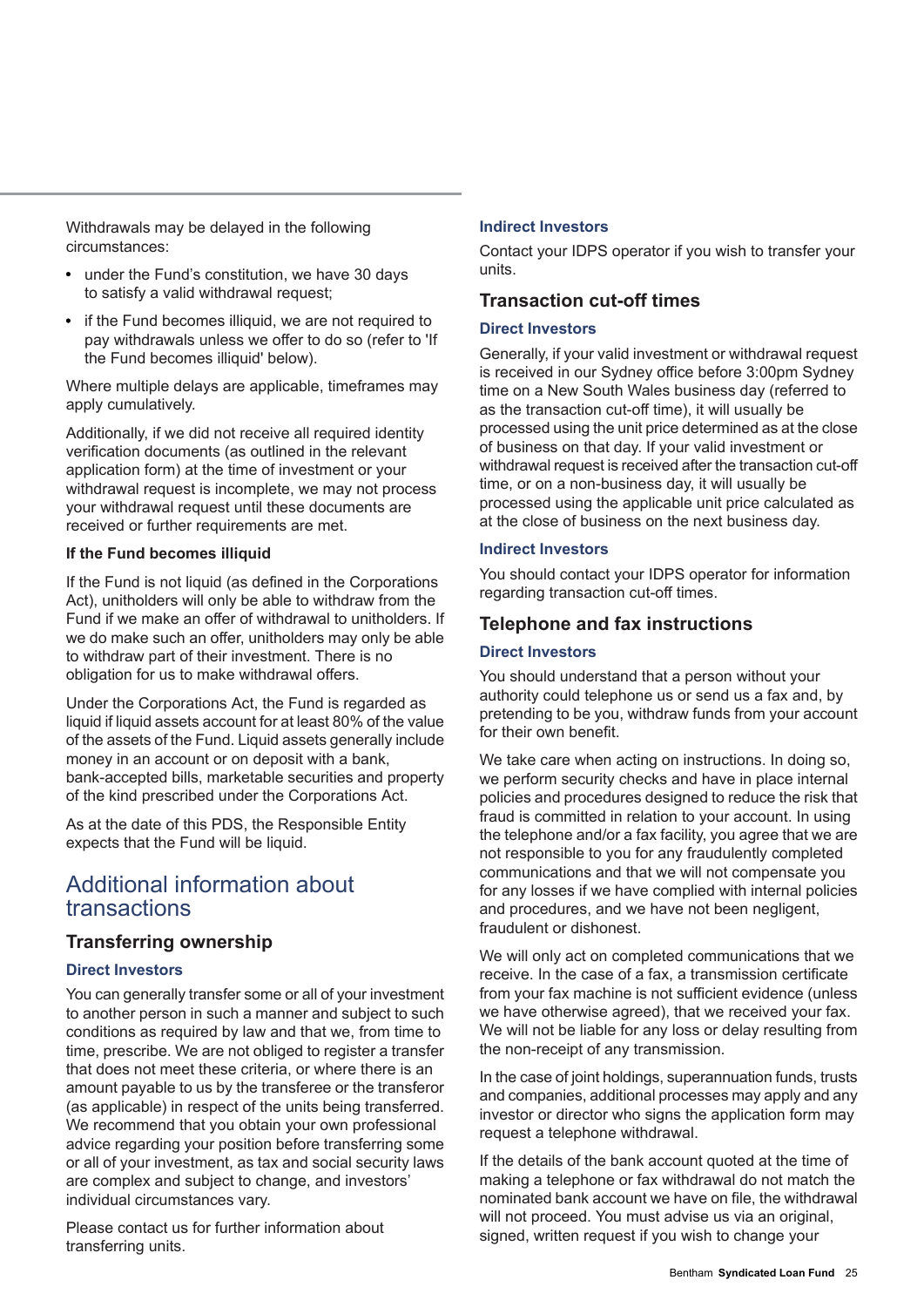previously nominated bank account details. If you do not want withdrawals to be able to be made from your account via a telephone or fax request, we must receive an original, signed, written request to cancel these withdrawal facilities. Cancellation will be effective from the end of the second business day after receipt of this written request.

We may cancel or vary these requirements by giving you notice in writing.

### **Indirect Investors**

You should contact your IDPS operator for information regarding how to transact.

## **Changes to permitted transactions**

We can vary the minimum investment amounts for the Fund at any time and can also change the application or withdrawal transaction cut-off time. Under the Fund's constitution, we can refuse applications for any reason. Where we consider it to be in the interests of unitholders (such as an inability to value the Fund), we may suspend application or withdrawal requests. Any application or withdrawal requests received during the period of suspension, or for which a unit price has not been calculated or confirmed prior to the commencement of a period of suspension, will be deemed to have been received immediately after the end of the suspension period.

## Monitoring your investment

### **Direct investors**

You can access your account information 24 hours a day, seven days a week through InvestorOnline, a secure online service which provides access to up-to-date information about your investments, including the latest unit prices, your account balance and transaction history.

We will also send you regular information about your investments, including:

- confirmation of the acceptance of your initial and one-off additional investments; this confirmation will provide details of the units issued;
- confirmation that we have processed a withdrawal request; this confirmation will provide details of the unit and dollar value withdrawn;
- a quarterly statement; and
- a consolidated annual taxation statement.

At any time, you may request a transaction statement that shows either all transactions since your last regular statement or all transactions for a specific period. We

recommend that you check all statements and transaction confirmations carefully. If there are any discrepancies, please contact us or your financial adviser.

#### **Indirect Investors**

Please contact your IDPS operator for information regarding your investment in the Fund.

### **Keeping us informed**

#### **Direct Investors**

Our records about you are important.

Please inform us in writing of any change to the personal details that you have given us. This may be a new postal address, a change of name or new bank account details. We will send you written confirmation of any changes that you request us to make to your personal details.

#### **Indirect Investors**

As an Indirect Investor, you should notify your IDPS operator of any changes to your personal details.

#### **What happens if you choose not to disclose certain information?**

If you choose not to disclose certain information, the following may apply:

- Account details: we will not be able to pay withdrawal proceeds or income distributions to you.
- Tax residency information: we may not be able to process your request, or we may be required to notify the ATO.
- Incomplete application form: unless otherwise agreed, we will not be able to process your investment request.
- If you do not provide all relevant identity verification documents, we will not be able to process your investment request.

For Australian resident investors, if you choose not to disclose your TFN, TFN exemption or ABN, we have to deduct tax at the highest marginal tax rate plus Medicare levy (and any other levies we are required to deduct, from time to time) from any amounts attributed or distributed to you (refer to 'Tax File Number' in 'How managed investment schemes are taxed').

## **Up-to-date information about the Fund**

You can obtain up-to-date Fund performance, actual asset allocations and Fund size information by contacting your financial adviser, visiting the Fidante Partners website or calling 13 51 53.

A paper copy of any updated information will be given to you, without charge, on request by contacting us.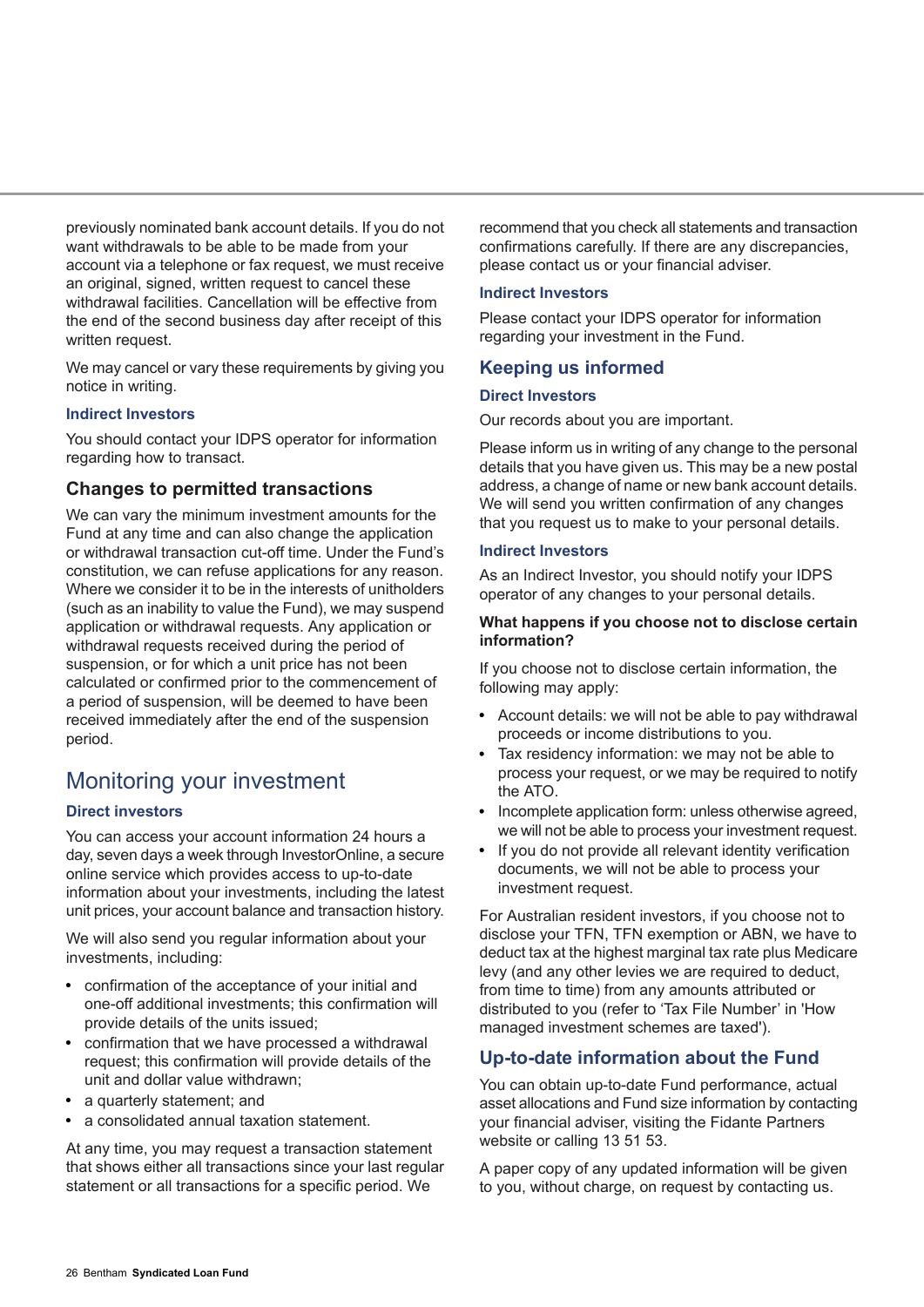If the Fund is a "disclosing entity" under the Corporations Act, it will be subject to regular reporting and disclosure obligations. Copies of documents lodged with the Australian Securities and Investments Commission (ASIC) in relation to the Fund may be obtained from, or inspected at, an ASIC office.

You can obtain copies of the Fund's most recent annual financial report by visiting the Fidante Partners website. A paper copy of the Fund's annual financial reports, any continuous disclosure notices, and any half yearly financial report will also be given to you, without charge, on request.

As Responsible Entity of the Fund, we may be subject to continuous disclosure obligations that require us to make material information available to investors. You can obtain a copy of the Fund's continuous disclosure information by visiting the Fidante Partners website.

# How to exercise cooling-off rights

The repayment of your investment under the cooling-off right is subject to an adjustment for market movements (both positive or negative) during the period in which the investment has been held. We may also deduct a reasonable charge for our administration costs.

### **Direct Investors**

If you are a Direct Investor and you wish to exercise the cooling off rights, we must receive your written instructions at our office before the expiry of the cooling-off period. This cooling-off right must be exercised within 14 days from the earlier of:

- when you receive confirmation of your investment; or
- the end of the fifth business day after the day on which your units were issued or sold to you.

### **Indirect Investors**

If you are an indirect investor, you should seek advice from your financial adviser or IDPS operator about the cooling-off rights (if any) that might apply to your investment in or through your IDPS.

### **Wholesale clients**

These cooling-off rights do not apply to wholesale clients (as defined in the Corporations Act). Please note that as an investor in the Fund you will not necessarily be a wholesale client for the purposes of the Corporations Act.

## Additional information about making a complaint

As part of our commitment to providing quality service to our Investors, we endeavour to resolve all complaints quickly and fairly. Our policy is to acknowledge any complaint within 24 hours or as soon as practical after receiving it and investigate, properly consider, and decide what action (if any) to take and to provide a final response to you within 30 calendar days for standard complaints. If you have a particular complaint regarding your investment, please do not hesitate to contact us by calling our Investor Services team on 13 51 53 or by writing to:

#### **Complaints and Disputes Resolution Officer**

Fidante Partners Reply Paid 86049 Sydney NSW 2001

If you are not satisfied with our response or how the complaint has been handled (or we have not responded within 30 days) you may contact the following external dispute resolution scheme.

#### **The Australian Financial Complaints Authority (AFCA)**

GPO Box 3 Melbourne VIC 3001 Tel: 1800 931 678 www.afca.org.au

email: info@afca.org.au

AFCA provides fair and independent financial services complaint resolution that is free to consumers.

New Zealand investors must send all complaints in writing to the Financial Markets Authority, New Zealand.

Indirect Investors mayeither contact their IDPS operator or us with complaints relating to the Fund. Complaints regarding the operation of an IDPS should be directed to the IDPS operator. If a complaint is first raised with an IDPS operator and an Indirect Investor is not happy with how the complaint has been handled, they should raise that with the IDPS operator or the IDPS operator's external dispute resolution service.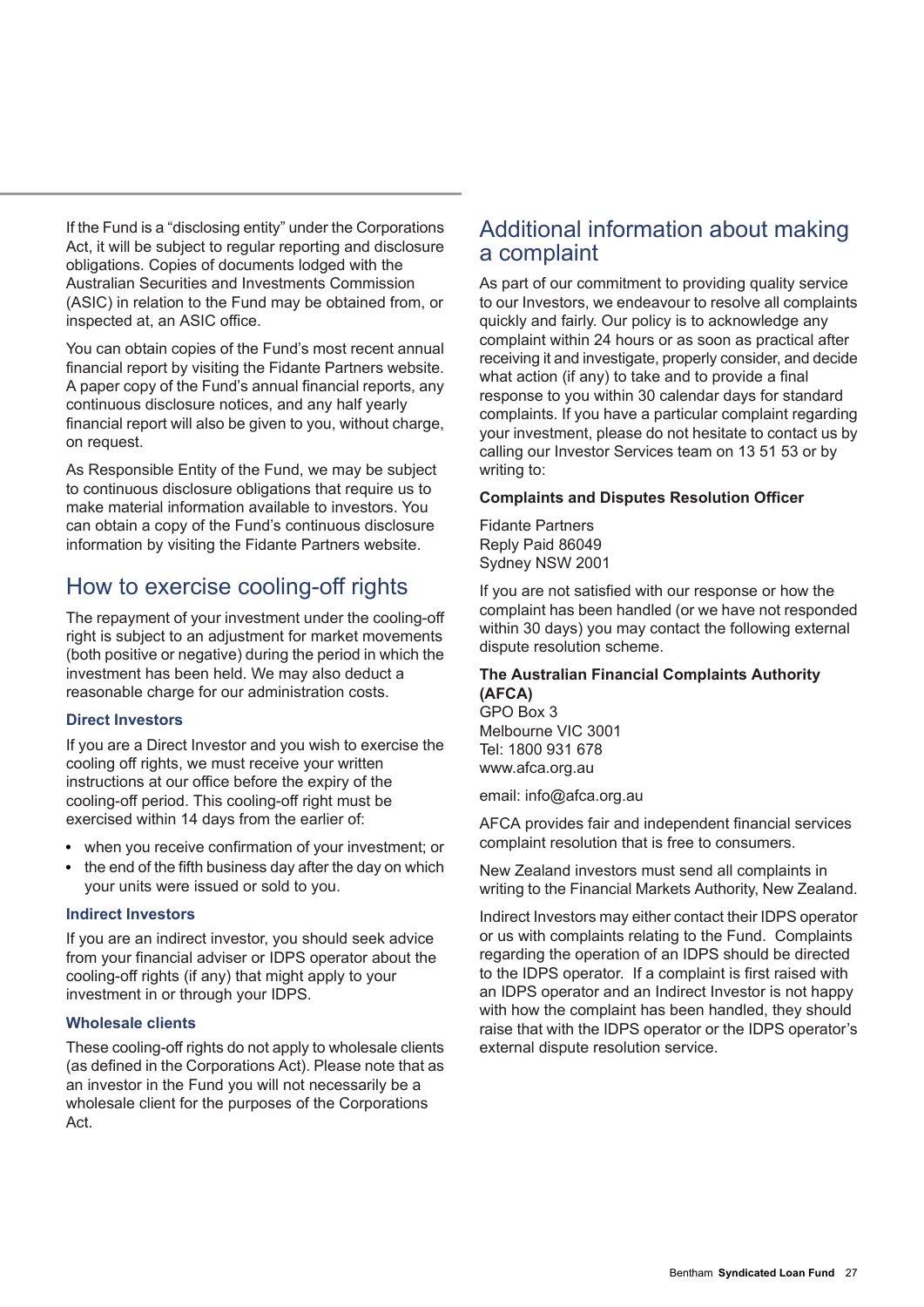# How managed investment schemes are taxed

The Australian tax commentary below is of a general nature and is based on our understanding of the Australian tax laws, as at the date of this document, as they relate to Australian resident individual taxpayers who hold their investment on capital account. It does not take into the account the Australian or New Zealand tax treatment of New Zealand resident taxpayers. Any information contained therein should be used as a guide only and does not constitute professional taxation advice as individual circumstances may differ. Fidante Partners is not a registered tax (financial) adviser and is not licensed or authorised to provide tax advice. We recommend that you obtain your own professional advice regarding your position, as tax and social security laws are complex and subject to change, and investors' individual circumstances vary.

### **Taxation of the Fund**

The Attribution Managed Investment Trust (**AMIT**) legislation applies to qualifying Managed Investment Trusts (**MIT**s) that make an irrevocable election to become an AMIT. The Responsible Entity has elected for the Fund to be an AMIT.

An AMIT must attribute its taxable income to investors on a fair and reasonable basis, and investors are advised of their share of the taxable income via an AMIT Member Annual Statement (**AMMA Statement**). The Fund will generally not be liable to pay income tax on its taxable income on the basis that it will attribute all determined trust components (i.e. assessable income, exempt income and non-assessable non-exempt income) to members each year. If the Fund were to cease being an AMIT, it should also generally not be liable to pay income tax on the basis that unitholders are presently entitled to the Fund's distributable income.

Other key features of the AMIT regime include: income character retention; deemed fixed trust status; an ability for adjustments and errors at the trust level to be carried forward and dealt with in the year in which they are discovered; adjustments (upwards and downwards) made to investors' cost bases for CGT purposes, and their costs for revenue purposes, where there are differences between the amount distributed and the amount attributed on an AMMA statement; and clarification of the treatment of tax deferred distributions.

The MIT capital account election regime permits eligible MITs to make an irrevocable election to adopt capital account treatment for certain types of assets (broadly shares, units and real property) for income years to which the election applies. An irrevocable election has been made in respect of the Fund and accordingly deemed

capital treatment will apply in respect of the qualifying assets for the income years to which the election applies.

Additionally, there is arm's length income legislation that applies to MITs. Under this legislation, excess income generated by a MIT from non-arm's length arrangements may be determined to be subject to tax at 30%. It is not expected that the arm's length income provisions will impact the Fund.

The Taxation of Financial Arrangement (**TOFA**) provisions apply on a mandatory basis to qualifying taxpayers in respect of certain financial arrangements. Broadly, the TOFA provisions recognise certain gains and losses on financial arrangements on an accruals basis, which may result in a taxing point prior to the realisation of the investment. As at the date of this document, we, as Responsible Entity of the Fund, have not made an election to apply one of the elective methods under TOFA.

Tax losses incurred by the Fund will remain in the Fund and can be applied to reduce the Fund's income in future years (subject to the Fund satisfying the specific provisions of the trust loss carry forward legislation).

### **Tax position of Australian resident investors**

You will generally be required to include in your assessable income your attributed income of the Fund. There may be instances where your attributed share of the taxable income of the Fund exceeds the distribution you receive from the Fund.

Where investors disagree with the allocation of taxable income in an AMMA Statement, they may give a 'member choice' to the Commissioner of Taxation. In the event investors make a member choice, the constitution provides that the investors will indemnify us for all costs and liabilities incurred as a result of the member choice.

CGT cost base reductions or uplifts may occur where taxable income attributed is either less than or greater than, respectively, the total of both cash distributed and tax offsets attributed for an income year. Where cost base reductions or uplifts occur, this will affect the CGT position of the investment. For those investors who have a zero cost base in their units, or where the total cost base reduction amount exceeds the cost base of their units, a capital gain may arise to these investors for that year. Investors should maintain records of their cost base adjustments. You may also be entitled to tax offsets (franking credits and/or foreign tax offsets) attributed by the Fund. Provided investors satisfy certain provisions of the Tax Act, investors may be able to utilise these offsets against their tax liability on the taxable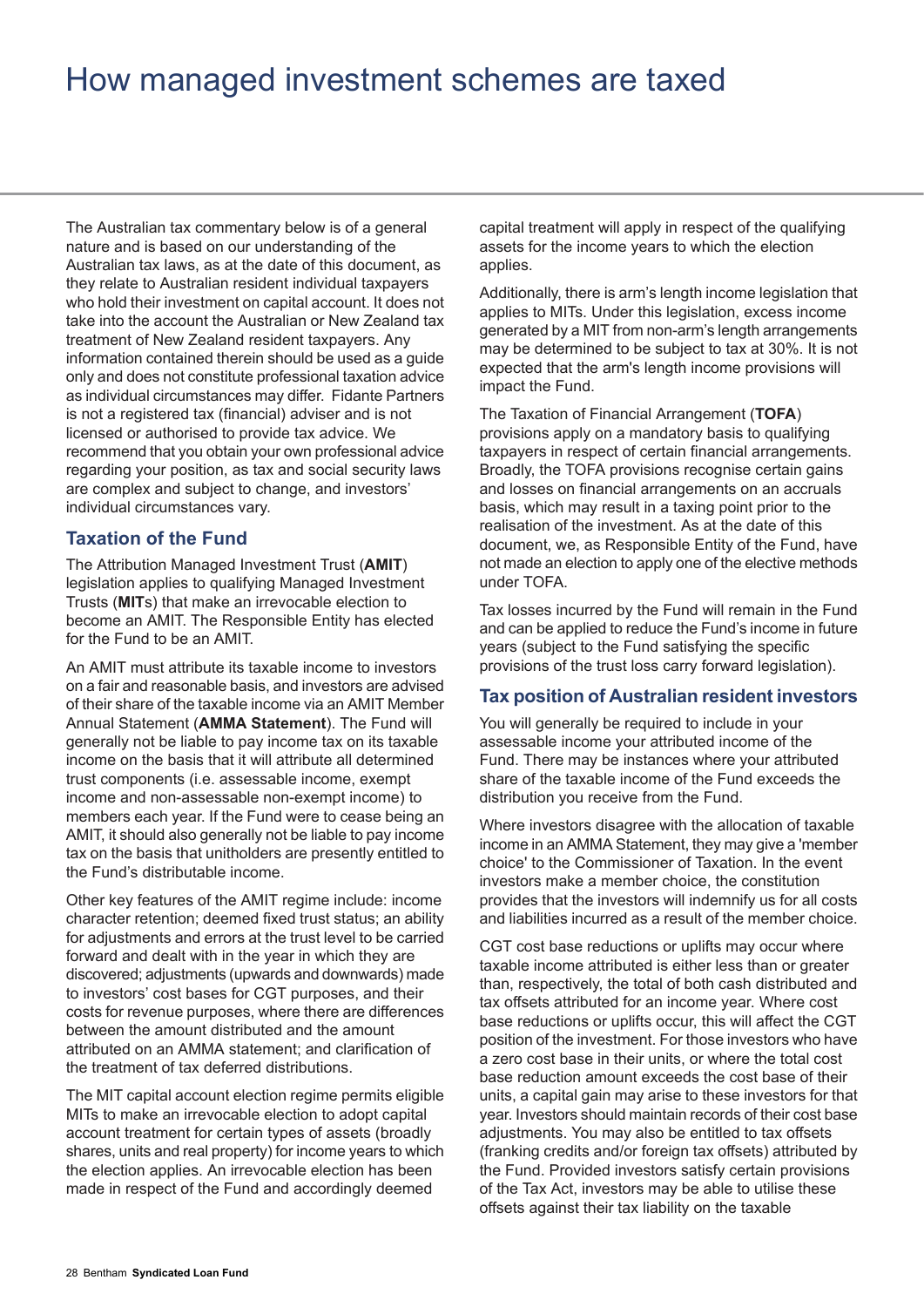components of the distributions. In order to claim the amount of tax offsets, investors must include the amount of the offsets in their assessable income.

We will advise each investor of their share of tax offsets in the AMMA statement.

The disposal of units (for instance by withdrawal or transfer) may give rise to a capital gains tax liability or a capital loss. Investors who have held their units on capital account for more than 12 months may be entitled to a capital gains tax discount.

## **Non-resident account holder reporting requirements**

As a result of an increased international focus on account holder data exchange, a number of countries have legislated that financial institutions (which includes us) identify and report certain information about the financial accounts of investors. The regimes include the United States Foreign Account Tax Compliance Act (**FATCA**) and the OECD's Common Reporting Standard (**CRS**). To comply with our obligations under various reporting legislation we will provide to the ATO such data as required in respect of your investment with us. This will be required if you are a US citizen or a foreign tax resident of any jurisdiction outside of Australia. If we have attempted to confirm your tax status with you but have been unable to do so, we may still be required to notify the ATO.

## **Goods and Services Tax (GST)**

GST is not payable on the issue, withdrawal or transfer of units in the Fund, as these are input-taxed financial supplies for GST purposes. However, GST will generally be incurred on various acquisitions made by the Fund, including the acquisition of investment management services. In certain specified circumstances, the Fund may be entitled to input tax credits (**ITCs**), or reduced input tax credits (**RITCs**) at the prescribed percentage of 55% or 75% depending on the acquisition. Any available ITCs or RITCs effectively reduce the non-recoverable GST cost incurred.

## Tax File Number

On your application form you may provide us with your Tax File Number (**TFN**), or TFN exemption. Alternatively, if you are investing in the Fund in the course of an enterprise, you may quote an Australian Business Number (**ABN**). It is not compulsory for you to quote a TFN, exemption or ABN, but if you do not, then we are required to deduct tax from your attributed or distributed amounts at the highest marginal tax rate plus the Medicare levy (and any other levies we are required to deduct, from time to time). The collection of TFNs is

authorised, and their use is strictly regulated by tax and privacy laws. Non-residents are generally exempt from providing a TFN, however may be required to provide other information.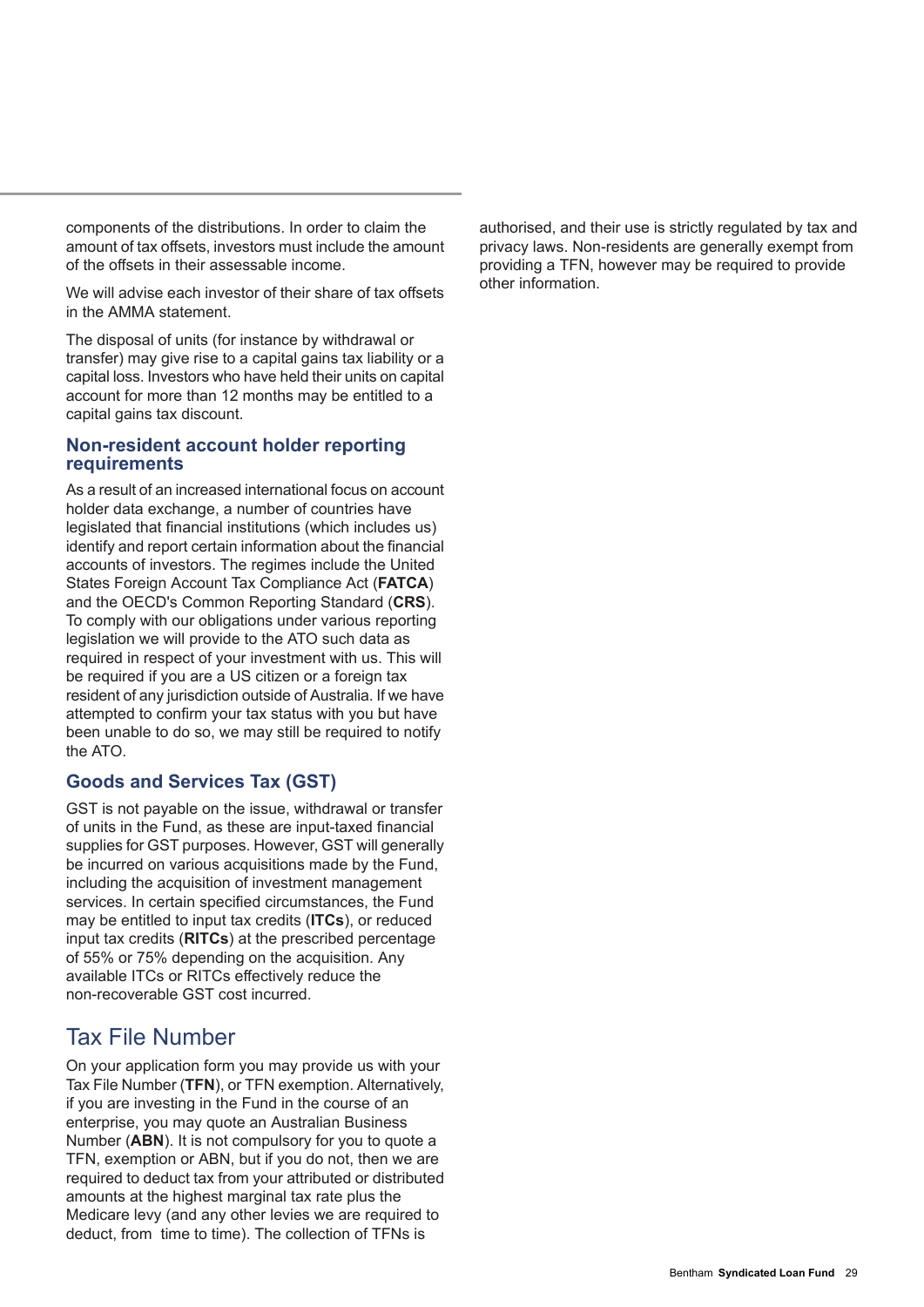# Additional information

## How unit prices are calculated

Unit prices are determined in accordance with the Fund's constitution and are usually calculated each NSW business day. The calculation of both the investment unit price and the withdrawal unit price is based on the net asset value (**NAV**) adjusted by the buy/sell spread. For information on buy/sell spreads, refer to 'Buy/sell spreads' in 'Additional explanation of fees and costs'.

For investment and withdrawal unit prices, the NAV is the value of all the Fund's assets attributed to the Fund less the value of the Fund's liabilities at the valuation time. When calculating the NAV, we must use the most recent valuations of the Fund's assets and the most recent determination of the liabilities. Where more than one class is on issue, the investment and withdrawal prices will be calculated for the relevant class using the NAV that is referable to that particular class.

The Fund's assets and liabilities are usually valued each NSW business day.

Generally, for unit pricing purposes, listed securities are valued using the last available market close price quoted on the relevant exchange. Other assets are generally valued at recoverable value. Any income entitlements, cash at bank, and any amount of Goods and Services Tax (**GST**) recoverable by the Fund from the Australian Taxation Office are also included in asset values used to calculate the investment and withdrawal unit prices.

Generally, for unit pricing purposes, liabilities are valued at cost. Liabilities also include an accrual for management costs (which includes management fees up to and including the calculation date) and for costs (if any) that an investor would ordinarily incur when investing in the Fund's underlying assets.

Where we receive a valid transaction request before the transaction cut-off time of 3:00pm (Sydney time) on a NSW business day, the unit price will generally be determined at the next valuation time after that transaction cut-off time. This is typically referred to as 'forward pricing'.

In rare circumstances, we may suspend unit pricing where, acting in accordance with our Responsible Entity obligations to unitholders, we consider it impracticable to calculate a NAV.

We have a Unit Pricing Permitted Discretions Policy. The policy sets out how we will exercise any discretions in relation to unit pricing (such as, for example, how often we determine unit prices and valuation methodology). If we depart from our policy, we are also required to record details of this departure. You can obtain a copy of this policy or any recorded departures free of charge by calling us.

## Additional information about distributions

If we pay a distribution, as a Direct Investor you may choose to have your distribution reinvested in additional units in the Fund, or paid directly to your nominated account with an Australian financial institution.Unless you have indicated otherwise, we will reinvest your distributions.

As an Indirect Investor you should contact your IDPS operator for distribution payment or reinvestment options.

The price of units issued on reinvestment of distributions is the investment price for units next determined after the close of business on the last day of the distribution period. There is no buy/sell spread reflected in this investment price. The amount of each distribution may vary. Your share of any distribution depends on how many units you hold at the end of the relevant period as a proportion of the total number of units in the relevant class on issue at that time and the amount of distributable income referable to those units and that class.

As distributable amounts are a component of the unit price, unit prices normally fall by the distribution amount following a distribution.

The amount of income distributed each year will generally be the distributable income received by the Fund, unless we decide to distribute a different amount. Any net capital gains derived by the Fund during the financial year are generally distributed in the June distribution period.

If you invest just prior to a distribution payment, you may receive some of your investment back immediately as income. Conversely, if you withdraw from the Fund just before a distribution, you might turn income into a capital gain or reduce your capital losses.

Generally, if any distribution payments are returned to us and remain outstanding for 6 months, we may reinvest those distributions and amend your future distribution method to reinvest.

Any reinvestment of an unclaimed or returned distribution will be processed using the investment unit price current at the time of the reinvestment transaction.

If you wish to change your distribution payment instructions, please follow the process outlined below.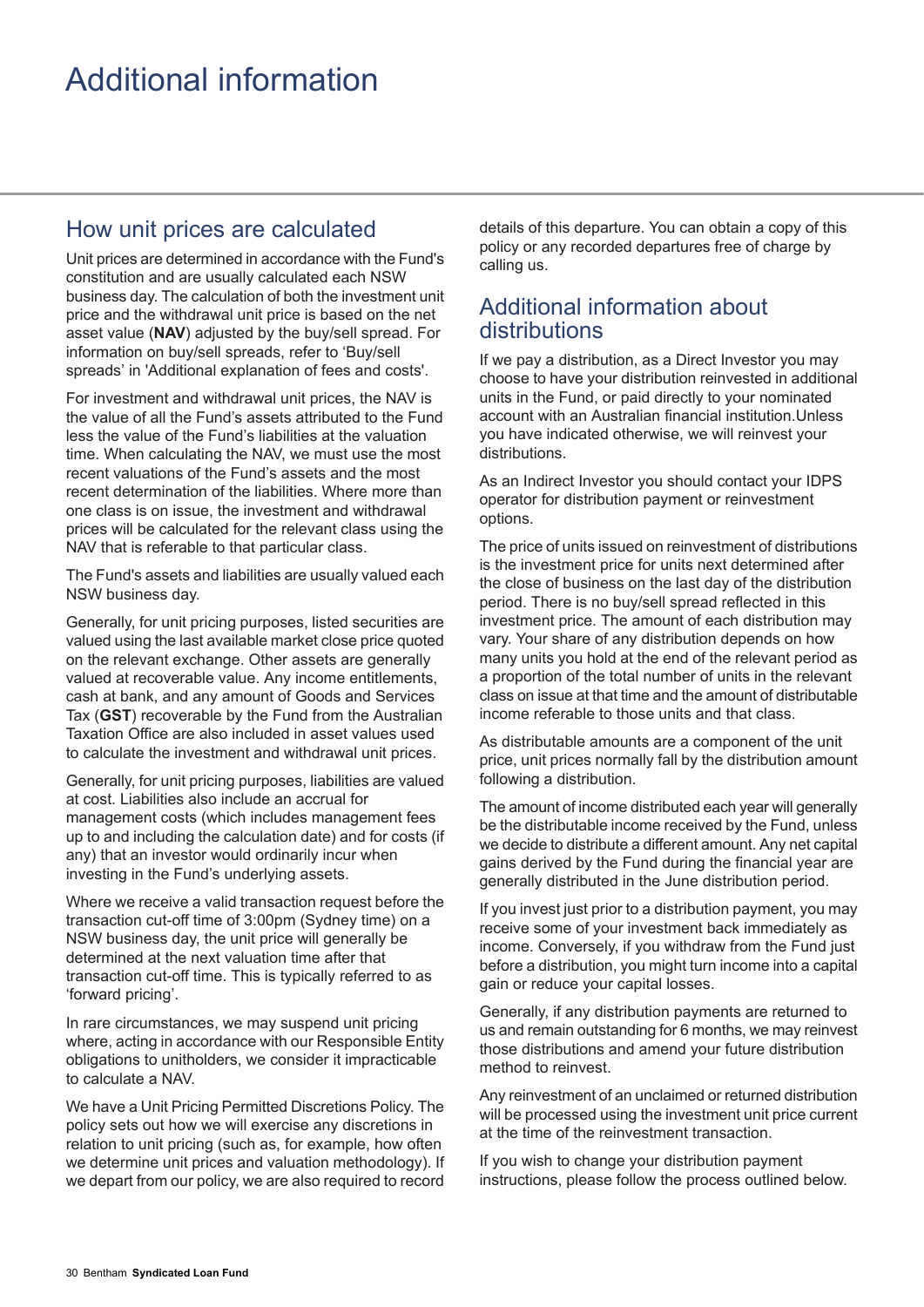### **Direct Investors**

Please mail us an original, signed, written request.

#### **Indirect Investors**

Please contact your IDPS operator for the documentation required.

## How the Fund is governed

The Fund's Constitution, together with the Corporations Act and other laws, governs the way in which the Fund operates, including the rights, responsibilities and duties of the Responsible Entity and unitholders.

## **The Constitution**

The Constitution contains the rules relating to a number of issues including:

- unitholder rights;
- the process by which units are issued and redeemed;
- the calculation and distribution of income;  $\bullet$
- the investment powers of the Responsible Entity;
- the Responsible Entity's right to claim indemnity from the Fund and charge fees and expenses to the Fund;
- the creation of other classes of units; and
- the termination of the Fund.

The Constitution allows for different classes of units to be established and all rights, entitlements, obligations, assets, liabilities and calculations of a unit are referable to that class of units.

It is generally thought that unitholders' liabilities are limited to the value of their holding in the Fund. It is not expected that a unitholder would be under any obligation if a deficiency in the value of the Fund was to occur. However, this view has not been fully tested at law.

Unitholders can inspect a copy of the Constitution at our head office or we will provide a copy free of charge, on request.

We may alter the Constitution if we reasonably consider the amendments will not adversely affect unitholders' rights. Otherwise (subject to any exemption under the law), we must obtain unitholder approval at a meeting of unitholders.

We may retire or be required to retire as Responsible Entity if unitholders pass a resolution approving our removal.

#### **Termination**

The Constitution, together with the Corporations Act, governs how and when the Fund may be terminated. We may terminate the Fund at any time by written notice to

unitholders. On termination, a unitholder is entitled to a share of the net proceeds of our realisation of the assets in proportion to the number of units they hold in the Fund.

#### **Unitholder meetings**

The conduct of unitholder meetings and unitholders' rights to requisition, attend and vote at those meetings are subject to the Corporations Act and (to the extent applicable) the Constitution.

### **Compliance plan and compliance committee**

We have lodged the Fund's compliance plan with ASIC and established a compliance committee for the Fund with a majority of external members. The compliance plan sets out how we will ensure compliance with both the Corporations Act and the Fund's constitution.

The compliance committee's role is to monitor compliance with the compliance plan. It must also regularly assess the adequacy of the compliance plan and report any breaches of the Corporations Act or the Fund's constitution to us. If we do not take appropriate action to deal with the breach, the compliance committee must report the breach to ASIC.

The Fund and the compliance plan are required to be audited annually.

## **Other parties**

We have engaged a custodian to hold the assets of the Fund. The custodian has no independent discretion with respect to the holding of assets and is subject to performance standards.

The Fund has a registered company auditor. The auditor's role is to provide an audit of the financial statements of the Fund each year, as well as performing a half-yearly review (if required), and to provide an opinion on the financial statements.

## **Related parties**

We may enter into transactions with, and use the services of, any of our related bodies corporate (as defined in the Corporations Act). Such arrangements will be based on arm's length commercial terms and will be for reasonable remuneration.

We, Bentham, or any of our respective related bodies corporate, or any director, officer or employee of any of them may invest in the Fund.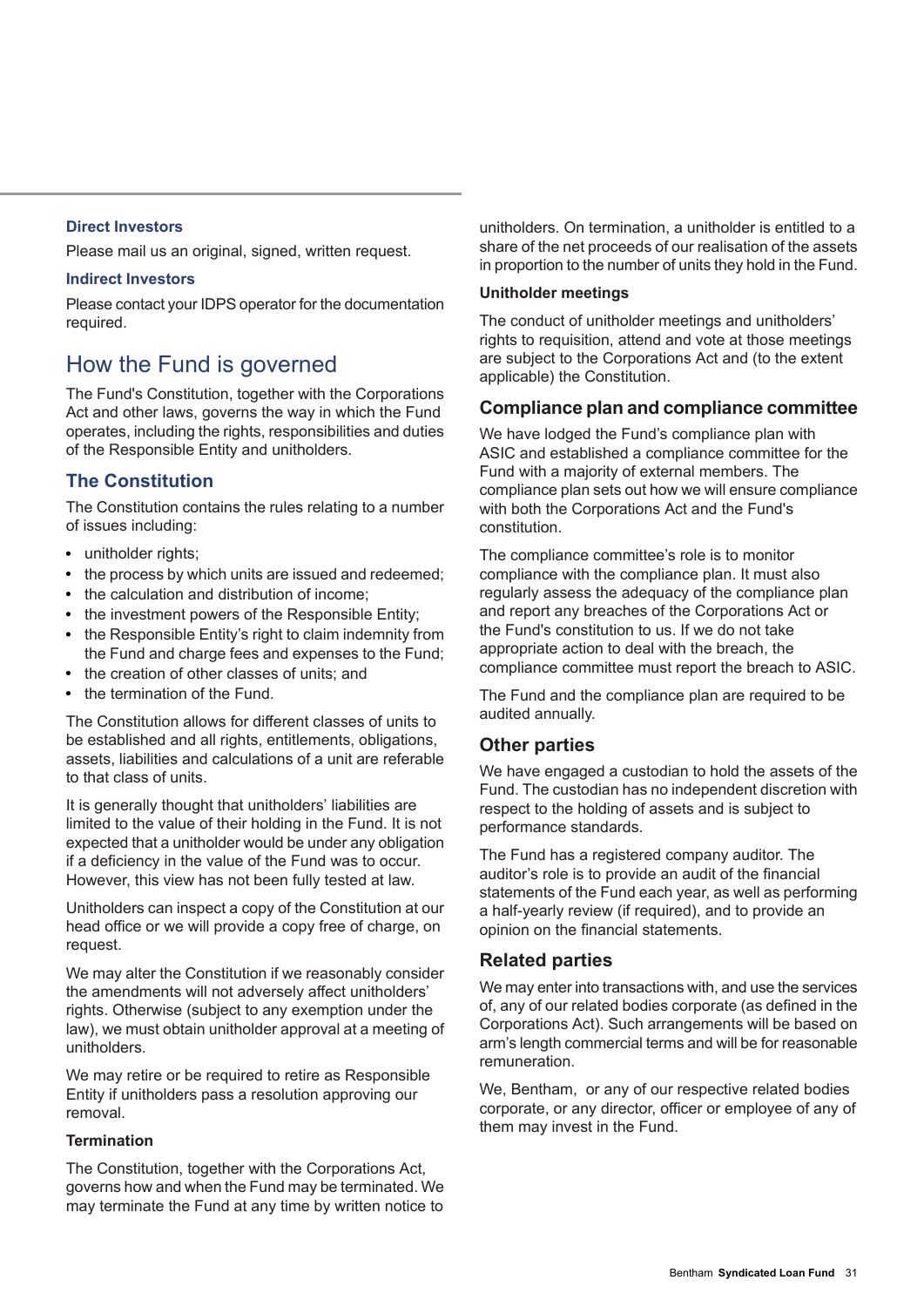# Other important information

## **Indirect Investors**

Investors accessing the Fund through an investor directed portfolio service (**IDPS**) or IDPS-like scheme (known commonly as a master trust or wrap account) may use, or be given, this PDS when deciding to invest in the Fund. These investors are referred to as Indirect Investors. Indirect Investors do not become unitholders in the Fund, nor do they acquire the rights of a unitholder. The operator of the IDPS (**IDPS** operator) acquires those rights and can exercise or decline to exercise them on behalf of Indirect Investors.

In addition to reading this PDS, Indirect Investors should carefully read the IDPS operator's offer document, which explains the service and the fees payable by the Indirect Investor to the IDPS operator. To invest, Indirect Investors need to complete the documentation which their IDPS operator requires.

## **New Zealand Investors**

This offer to New Zealand investors is a regulated offer made under Australian and New Zealand law. In Australia, this is Chapter 8 of the Corporations Act 2001 (Cth) (Aust) and regulations made under that Act. In New Zealand, this is subpart 6 of Part 9 of the Financial Markets Conduct Act 2013 and Part 9 of the Financial Markets Conduct Regulations 2014. Please refer to 'Important Information for New Zealand Investors'.

# **Privacy**

We collect, use and disclose personal information to:

- process your application;
- provide and administer your investment and send you information;
- improve and personalise our products and services;
- conduct product and market research:
- inform you about other products and services that may be useful to you; and
- comply with our obligations under the law, including  $\bullet$ with respect of anti-money laundering, financial services and taxation laws.

We collect personal information from you and, if relevant, from your financial adviser. We may take steps to verify the information collected. Where you provide us with personal information about someone else (for example, your power of attorney, or related persons including the beneficial owners connected with your investment) you must have their consent to provide their personal information to us.

If you decide not to provide certain information, we may not be able to process your investment or future withdrawal requests, or will have to deduct tax from any amounts attributed or distributed to you at the highest marginal tax rate plus the Medicare levy (and any other levies we are required to deduct, from time to time).

## **Disclosing your information**

We disclose your information to your financial adviser . In addition, we may disclose information we hold about you:

- if you consent to the disclosure;
- if the disclosure is required or authorised by law;
- $\bullet$ to organisations acting on our behalf (for example, sending your statements);
- to professional service firms that provide services to us such as legal and audit services, or data or information services;
- to related companies and/or the investment manager that may also provide you with a financial product or financial service;
- to electronic identity verification service providers, in order for identity information (about you or related persons connected with your investment) to be verified against relevant government and other databases, for the purpose of complying with anti-money laundering laws;
- in some circumstances, to digital service providers, such as Facebook, Google and LinkedIn, to develop a better understanding of our current and prospective customers and advisers (please refer to the privacy policy for additional information); or
- otherwise in accordance with our privacy policy.

From time to time we or our related companies may contact you to tell you about other products and services that might be useful to you, including financial, superannuation, investment, insurance and funds management products and services. Please contact us (our details are noted in this PDS) if you do not want to receive any of this kind of marketing material.

For how you can correct or update the personal information we hold about you refer to our 'Privacy Policy' which also contains further details about our handling of personal information and about how you can request access to it or lodge a complaint if you believe your personal information has been misused, and how we deal with complaints. The Privacy Policy is available from the Fidante Partners website or by contacting the Investor Services team.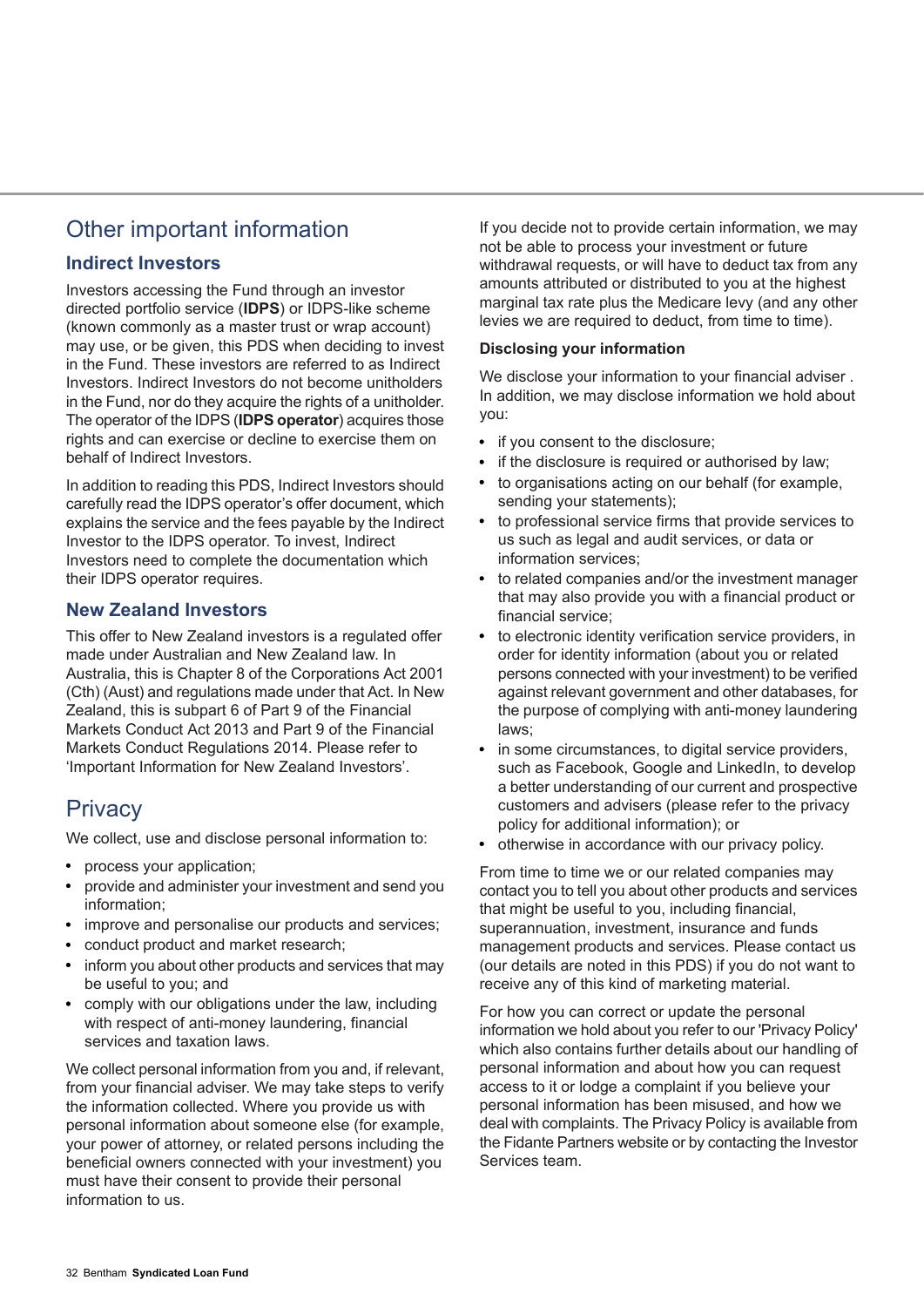We do not normally receive any personal information about you when you invest in the Fund through an IDPS operator. For details on the collection, storage and use of personal information you should contact your IDPS operator. The information we collect and store from IDPS operators is used to establish and administer its investments. If we do receive any personal information we will deal with it in accordance with our privacy policy.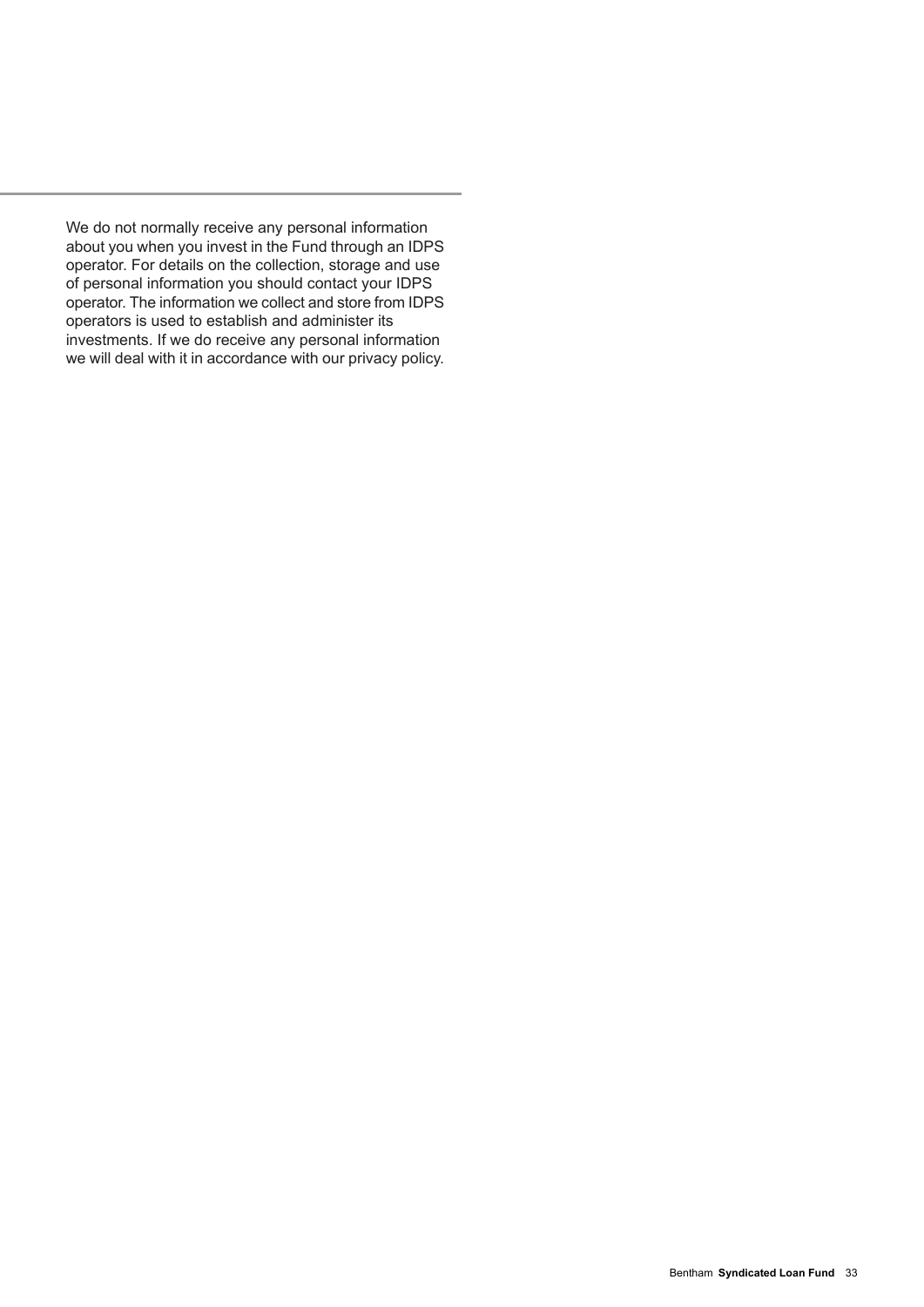# **Glossary**

| <b>Investment term</b>                   | <b>Explanation</b>                                                                                                                                                                                                                                                                                                                                                                                                                                                                                                                                                  |
|------------------------------------------|---------------------------------------------------------------------------------------------------------------------------------------------------------------------------------------------------------------------------------------------------------------------------------------------------------------------------------------------------------------------------------------------------------------------------------------------------------------------------------------------------------------------------------------------------------------------|
| active management                        | A style of portfolio management where the manager actively makes specific investments with the<br>goal of outperforming an investment benchmark. Portfolio investment strategies are generally<br>constrained within specific investment risk limits.                                                                                                                                                                                                                                                                                                               |
| asset backed security<br>(ABS)           | A debt security that is secured by assets such as loans, leases, credit card debt, etc.                                                                                                                                                                                                                                                                                                                                                                                                                                                                             |
| bottom-up investing                      | An investment approach where the focus of the analysis is on individual securities with less<br>emphasis on broad economic and market cycle themes.                                                                                                                                                                                                                                                                                                                                                                                                                 |
| cash                                     | Cash and short-term securities include cash, deposits and short-term bank bills. Cash traditionally<br>produces a stable investment return (through the payment of interest).                                                                                                                                                                                                                                                                                                                                                                                       |
| collateralised debt<br>obligations (CDO) | An ABS backed by a pool of debt securities that are generally corporate bonds, loans or other<br>ABS.                                                                                                                                                                                                                                                                                                                                                                                                                                                               |
| credit default swap (CDS)                | A derivative contract designed to transfer the credit risk exposure of a debt security from one party<br>to another. A CDS contract can be used to create or reduce exposure on a particular debt security.<br>In the event of default on an underlying debt security, the purchaser of the CDS contract is generally<br>entitled to receive face value in exchange for delivering the underlying debt security.                                                                                                                                                    |
| credit investment                        | A debt security or derivative that has credit risk.                                                                                                                                                                                                                                                                                                                                                                                                                                                                                                                 |
| credit protection                        | Buying a CDS contract to protect, or benefit from, the deterioration in credit quality of an underlying<br>debt security.                                                                                                                                                                                                                                                                                                                                                                                                                                           |
| debt security                            | A financial instrument that is an obligation of its issuer to make payments to the holder of the<br>instrument. The terms of the instrument define the interest payment terms, maturity date and<br>investor protections. Debt securities can be bought and sold between different parties either<br>over-the-counter or on an exchange. Examples of debt securities include government bonds,<br>investment grade corporate bonds, non-investment grade corporate bonds (high yield bonds),<br>syndicated loans, preferred securities and asset backed securities. |
| equity delta                             | The financial ratio that relates the change in the price of a derivative to the corresponding change<br>in the price of an underlying asset.                                                                                                                                                                                                                                                                                                                                                                                                                        |
| fixed income security                    | A fixed income security is a debt security that makes interest payments based on a fixed rate that<br>is set at the time of issuance. The market value of fixed income securities can be affected by<br>changes in market interest rates.                                                                                                                                                                                                                                                                                                                           |
| high yield bond                          | A non-investment grade security issued by a corporation.                                                                                                                                                                                                                                                                                                                                                                                                                                                                                                            |
| hybrid security                          | Hybrid securities are financial securities that have aspects of both equity and debt securities. The<br>securities can include debt security terms such as defined interest payments and redemption<br>features as well as equity terms such as the ability to convert into equity and discretionary payment<br>of income distributions.                                                                                                                                                                                                                            |
| investment grade security                | Debt securities are generally assigned a credit rating of BBB-/Baa3 or better by the credit rating<br>agencies. The credit ratings assigned by rating agencies represent an assessment of the borrower's<br>creditworthiness, that is, its ability to make interest and principal payments. Higher rated borrowers<br>with an investment grade rating generally allow companies to reduce the interest rates that they<br>pay on their debt when compared with lower rated borrowers.                                                                               |
| non-investment grade<br>security         | Debt securities that are generally unrated or assigned a credit rating of below BBB-/Baa3 by the<br>credit rating agencies. The credit ratings assigned by rating agencies represent an assessment<br>of the borrower's creditworthiness, that is, its ability to make interest and principal payments.<br>Non-investment grade borrowers generally pay higher interest rates than higher rated borrowers<br>as their financial position is not as strong.                                                                                                          |
| non-rated securities                     | A debt security that has not been rated by a large credit rating agency, usually because the security<br>is too small.                                                                                                                                                                                                                                                                                                                                                                                                                                              |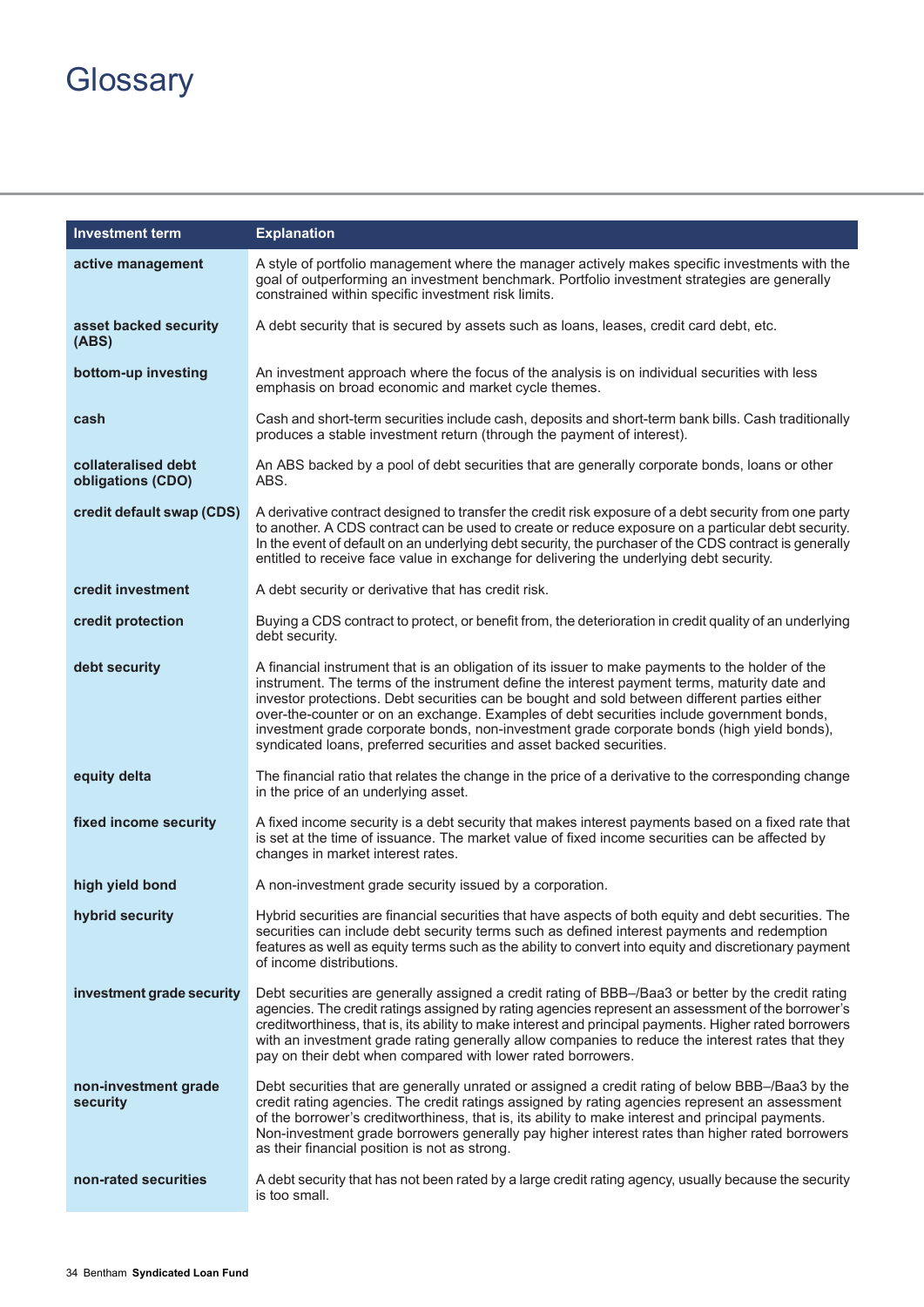| <b>Investment term</b> | <b>Explanation</b>                                                                                                                                                                                                                                                                                                                                                                                                                                                          |
|------------------------|-----------------------------------------------------------------------------------------------------------------------------------------------------------------------------------------------------------------------------------------------------------------------------------------------------------------------------------------------------------------------------------------------------------------------------------------------------------------------------|
| <b>SEC</b>             | United States Securities and Exchange Commission.                                                                                                                                                                                                                                                                                                                                                                                                                           |
| second lien loans      | Debts that are subordinate to the rights of other, more senior debts issued against the same<br>collateral, or a portion of the same collateral. If a borrower defaults, second lien debts stand behind<br>higher lien debts in terms of rights to collect proceeds from the debt's underlying collateral.                                                                                                                                                                  |
| shares/equities        | Shares (also known as equities) represent the part ownership in a company and generally have<br>voting rights. Shares are the residual claim on the assets of a company after all liabilities are paid.<br>Shareholders may be entitled to receive some of the company's profits if the company's board<br>decides to pay a dividend. Shareholders may experience some capital growth if the share price<br>rises, or some capital loss may occur if the share price falls. |
| syndicated loans       | Syndicated loans are loans made to commercial enterprises by a group of lenders. They are<br>structured, arranged, and typically managed by one or several commercial or investment banks<br>known as arrangers. The arranger raises investor dollars for a borrower in need of finance and is<br>paid a fee by the borrower. The loans are normally secured by charges over the borrower's assets.                                                                         |
|                        | The interest payable on a syndicated loan is generally determined periodically on the basis of a<br>floating base rate plus a margin. Syndicated loans held by a fund will have an interest rate reset<br>period of between one and 12 months which typically means their value is not as sensitive to<br>interest rate fluctuations as many fixed interest securities.                                                                                                     |
|                        | Syndicated loans have the potential to offer attractive yields while providing for greater protection<br>from capital loss relative to unsecured debt. Syndicated loans are typically the most senior ranked<br>debt in a company's capital structure and usually have the shortest maturity. Syndicated loans<br>may be, and often are, repaid before the maturity date in certain market conditions.                                                                      |
|                        | Syndicated loans, in almost all cases, impose limits and strict financial covenants on the activities<br>of the borrower. Syndicated loan holders are therefore almost always the first in line among<br>non-mortgage creditors (subject to statutory priorities) and usually can renegotiate with the borrower<br>before the loan becomes severely impaired.                                                                                                               |
| top-down investing     | An investment approach that focuses on broader economic and market cycle themes in an attempt<br>to identify investment sectors that are forecasted to outperform the market (not the individual<br>company or companies).                                                                                                                                                                                                                                                  |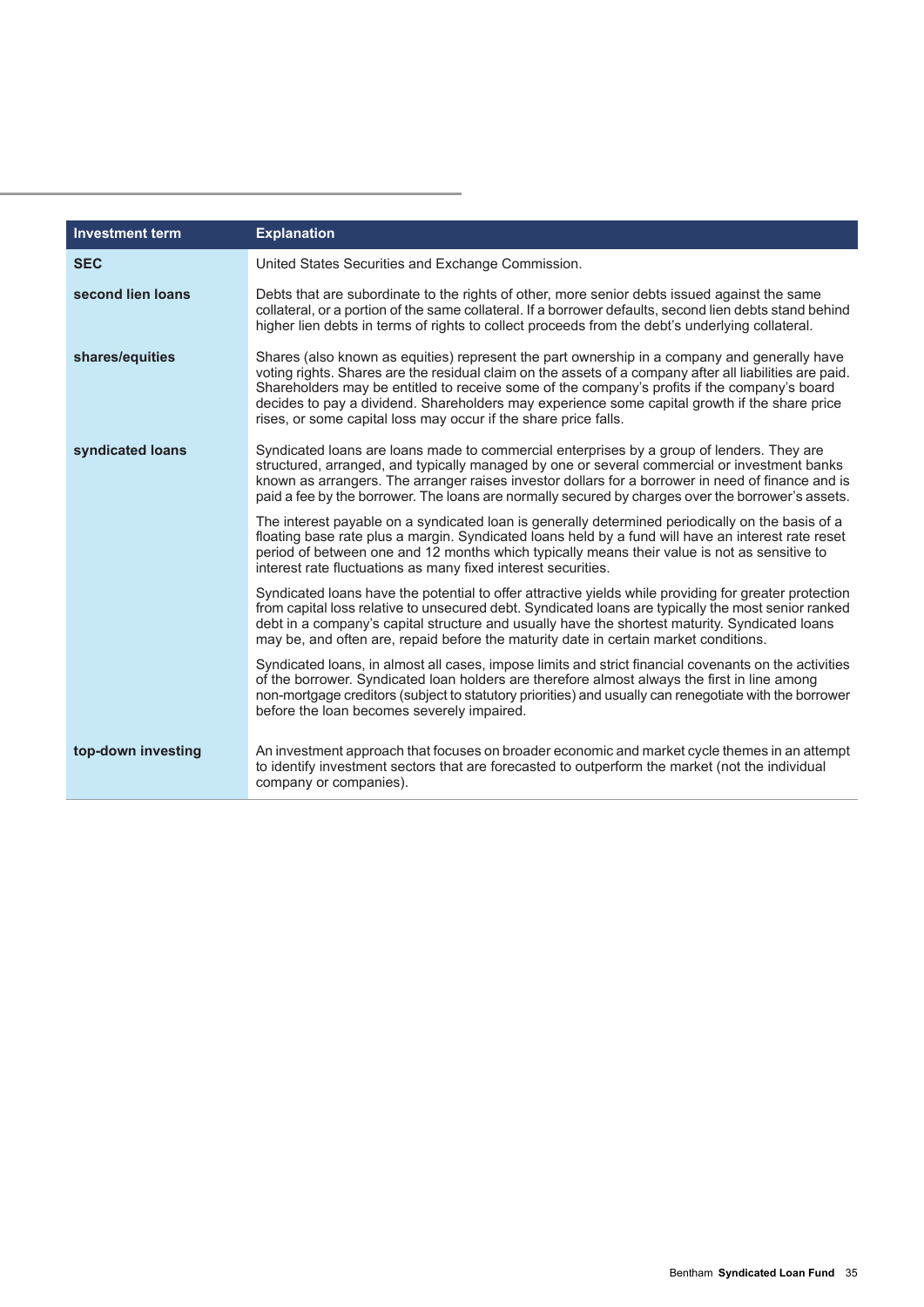# Important information for New Zealand investors

This offer to New Zealand investors is a regulated offer made under Australian and New Zealand law. In Australia, this is Chapter 8 of the Corporations Act and regulations made under that Act. In New Zealand, this is subpart 6 of Part 9 of the Financial Markets Conduct Act 2013 and Part 9 of the Financial Markets Conduct Regulations 2014.

This offer and the contents of the offer document are principally governed by Australian rather than New Zealand law. In particular, the Corporations Act and the regulations made under that Act set out how the offer must be made.

There are differences in how financial products are regulated under Australian law. For example, the disclosure of fees for managed investment schemes is different under the Australian regime.

The rights, remedies, and compensation arrangements available to New Zealand investors in Australian financial products may differ from the rights, remedies, and compensation arrangements for New Zealand financial products.

Both the Australian and New Zealand financial markets regulators have enforcement responsibilities in relation to this offer. If you need to make a complaint about this offer, please contact the Financial Markets Authority, New Zealand (http://www.fma.govt.nz). The Australian and New Zealand regulators will work together to settle your complaint.

The taxation treatment of Australian financial products is not the same as for New Zealand financial products.

If you are uncertain about whether this investment is appropriate for you, you should seek the advice of an appropriately qualified financial adviser.

This offer may involve a currency exchange risk. The currency for the financial products is not New Zealand dollars. The value of the financial products will go up or down according to changes in the exchange rate between that currency and New Zealand dollars. These changes may be significant.

If you expect the financial products to pay any amounts in a currency that is not in New Zealand dollars, you may incur significant fees in having the funds credited to a bank account in New Zealand dollars.

The dispute resolution process described in this offer document is available only in Australia and is not available in New Zealand.

**Contact details for New Zealand Investors** Investor Services team: +612 9994 7000

8.00am to 6.00pm Monday to Friday (Sydney time) Fax: +612 9994 6666 Website: www.fidante.com.au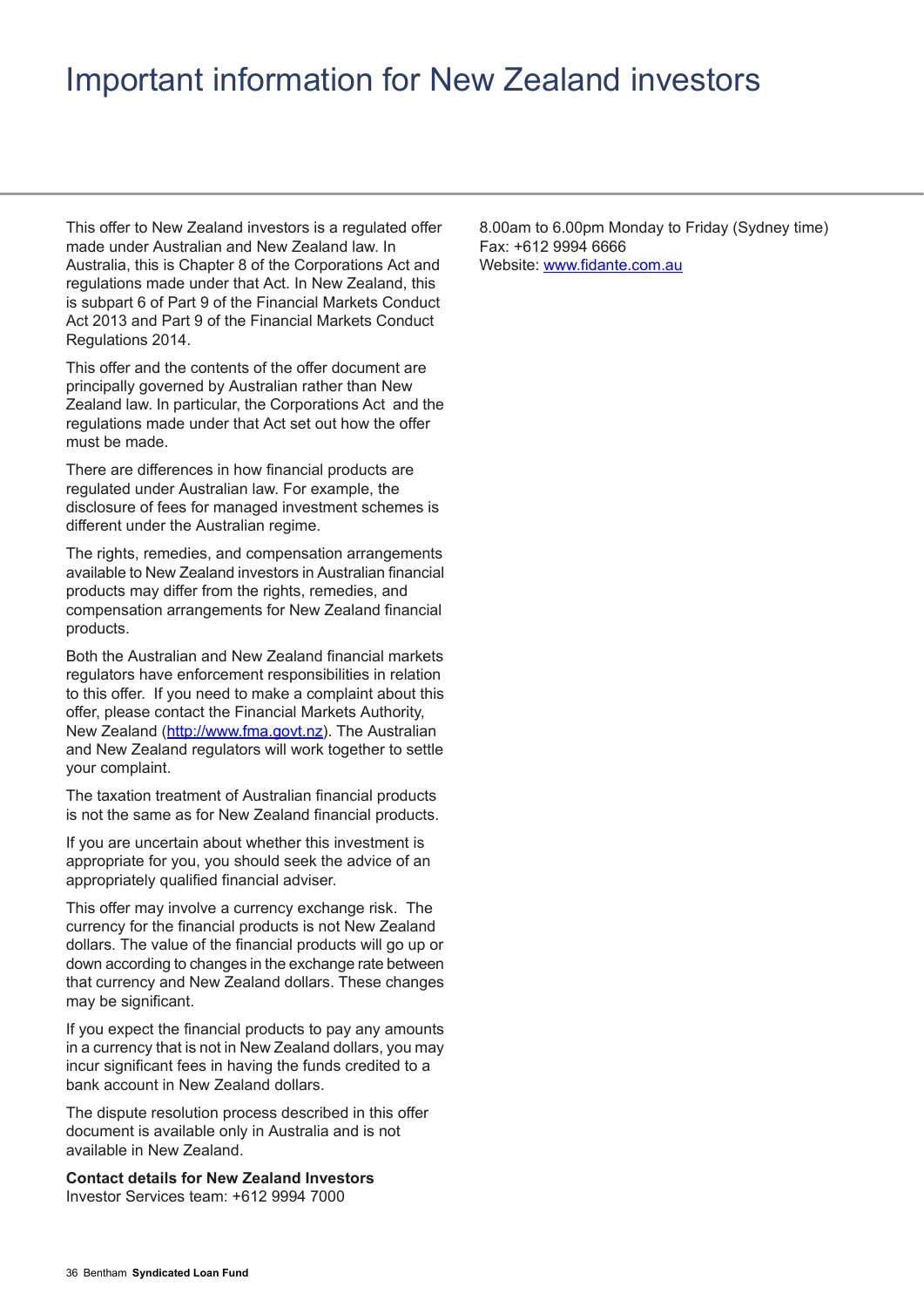